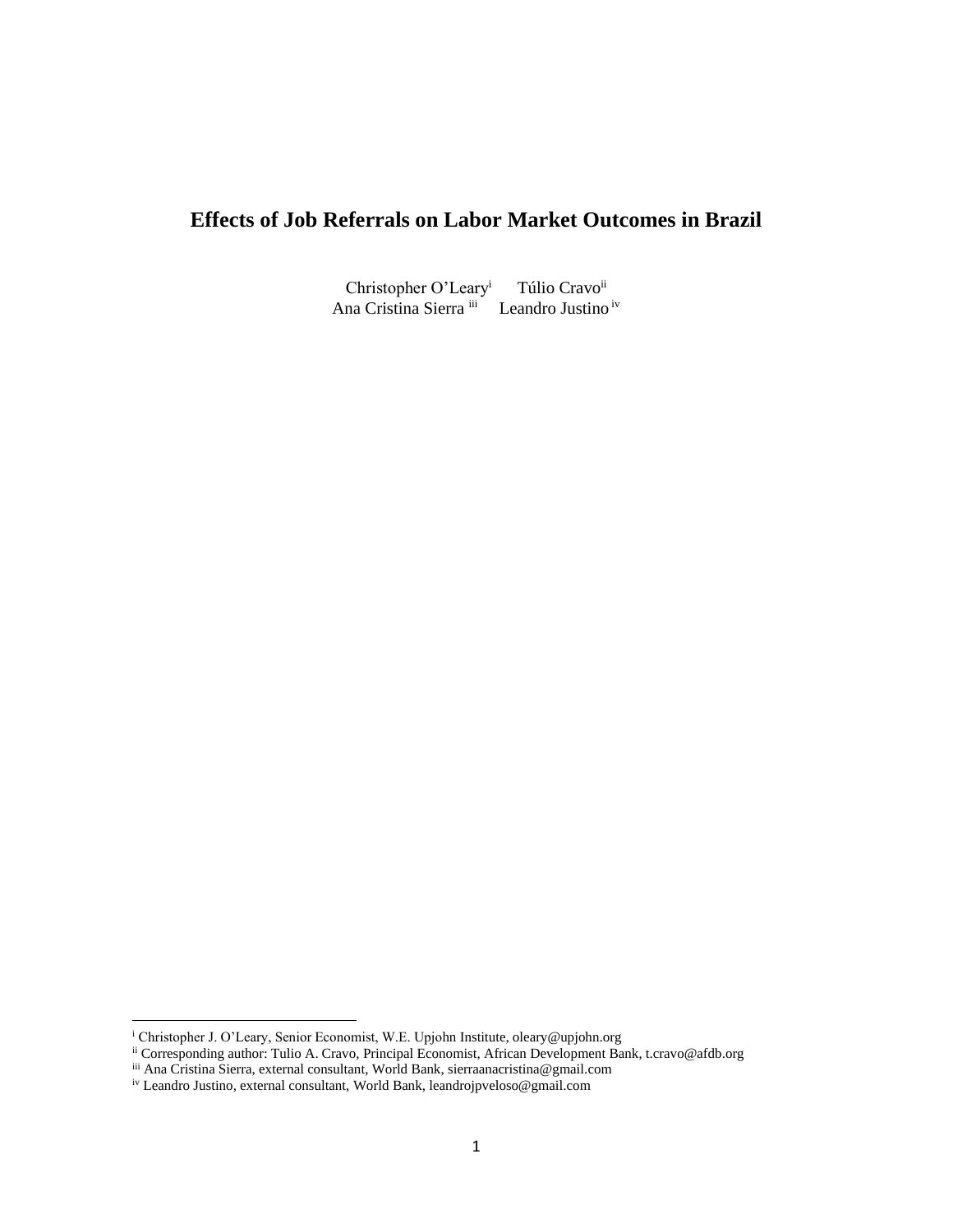### **Abstract**

This paper is the first to use program administrative data from Brazil's National Employment System (SINE) to assess the impact of SINE job-interview referrals on labor market outcomes. We use data from a five-year period  $(2012-2016)$  to evaluate the impact of SINE job referrals on reemployment, time until reemployment, job tenure, and wage rates. Causal impact estimates based on propensity score matching suggest that a SINE job-interview referral increases the probability of finding a job within three months of the referral and reduces the number of months needed to find reemployment, the average job tenure of the next job, and the reemployment wage. Subgroup analysis suggests that SINE is particularly effective at helping less educated workers find work in a timely fashion. Finally, the evidence suggests that the self-service online labor exchange is less effective than the in-person job interview referrals provided at SINE offices.

**Key words:** labor market policy, employment services, job interview referrals, difference-in-differences.

**JEL classifications:** J18, J23, J68.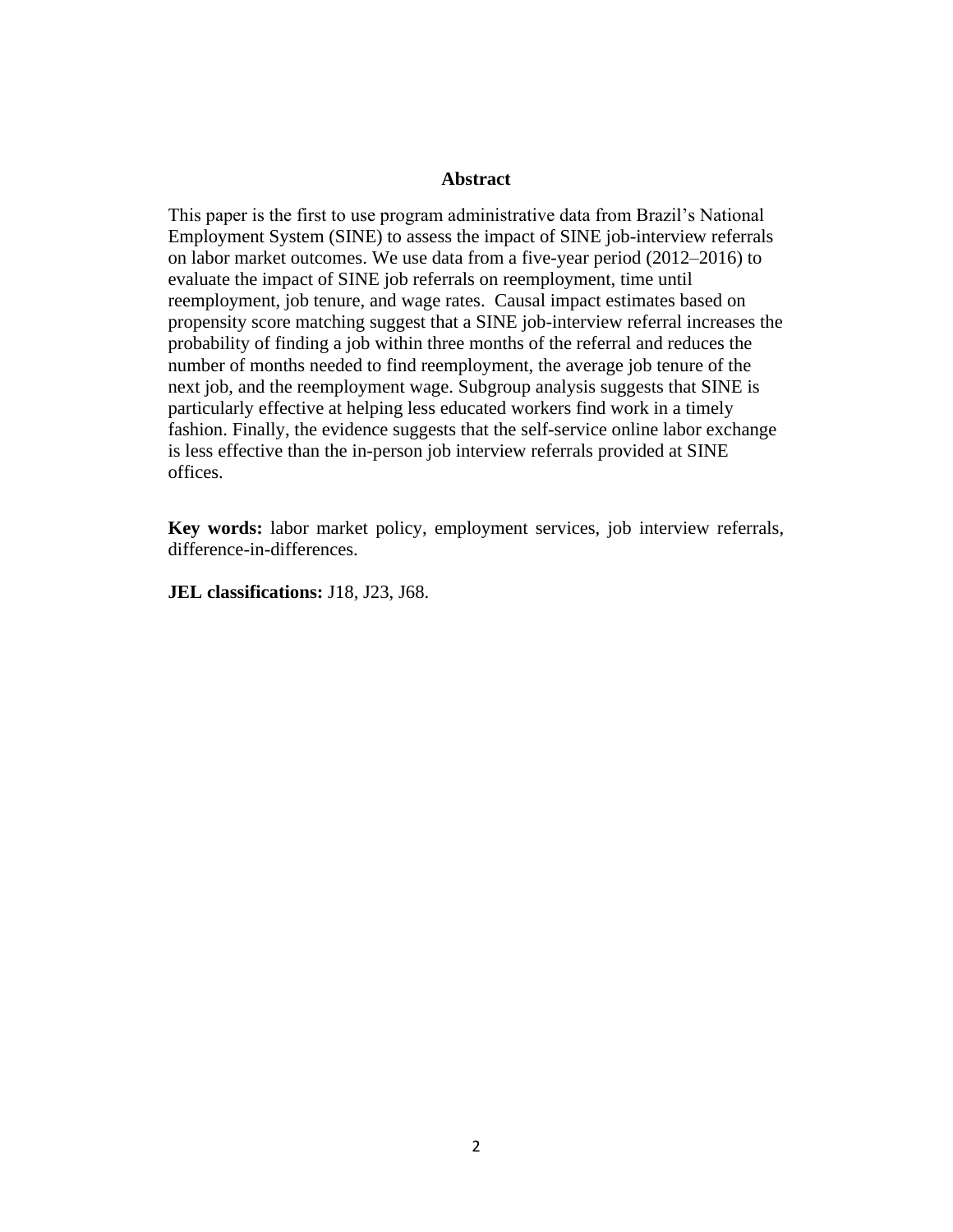### **1. Introduction**

Countries in the Latin America and Caribbean (LAC) region faced an array of labor market problems in the 1990s, including high unemployment, poor working conditions, and a lack of quality job opportunities. This situation generated policy interest in improving labor market programs, especially the public labor exchange. In recent years, as labor market policy has become an important macroeconomic policy instrument in the LAC region, labor market programs have garnered a bigger share of public resources in the region and have served more job seekers and employers (Ramos 2002).

In Brazil, labor markets have performed reasonably well over the past 15 years in terms of labor market participation and labor earnings growth. However, a recession that started in the second quarter of 2014 nearly doubled the unemployment rate, from an average of 6.9 percent in 2011–2014 to an average of 12 percent in the subsequent four years.<sup>1</sup> The country's National Employment System (SINE) is a key institution for public employment policies and can take a greater role in future economic downturns.

<sup>1</sup> According to the Brazilian Business Cycle Dating Committee (CODACE) of the Brazilian Institute of Economics (IBRE), the recession lasted for 11 quarters, from the second quarter of 2014 to the last quarter of 2016.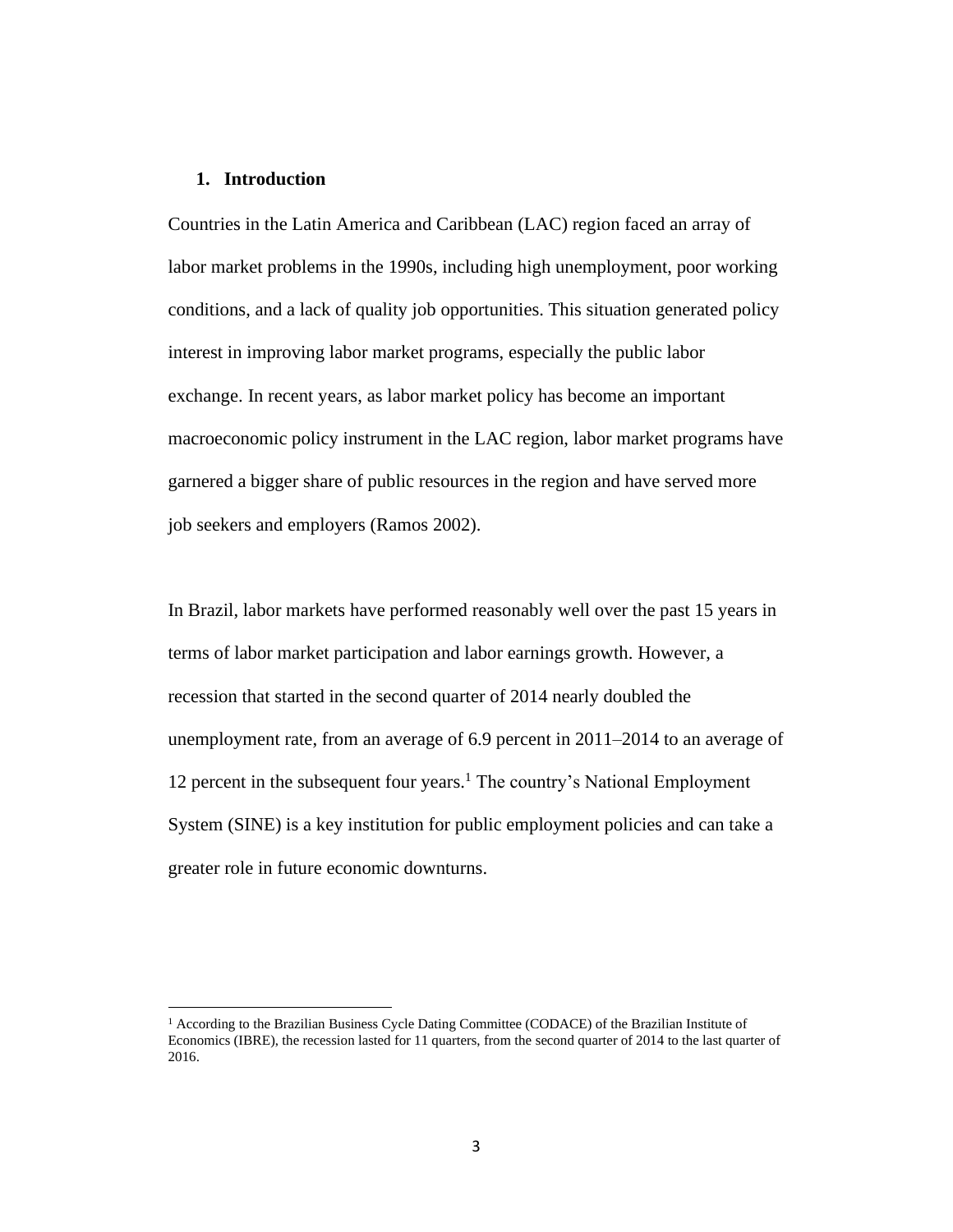SINE, created in 1975, is a network of local employment offices. It serves as a gobetween, helping workers line up work and providing information to employers on available workers. <sup>2</sup> The Worker Protection Fund, established in 1990, expanded SINE to 1,930 offices in 2016, with locations throughout the country in all 26 states and the federal district. The Ministry of Labor<sup>3</sup> coordinates this large network, monitoring the decentralized delivery of services by states and municipalities.

SINE customers tend to be less educated and lower skilled, but SINE also provides services for customers with higher educational attainment and job qualifications. In this paper, we estimate the program's causal impacts on the full range of customers and analyze the effects of job referrals on all customers, most of whom have work histories characterized by high rates of turnover in formalsector jobs. Our estimates using propensity score matching (PSM) to create comparison groups and differences-in-differences to compute impacts suggest that SINE job referrals increase the probability of finding a job and reduce the time to reemployment, the average tenure in the next job, and the reemployment wage. Our subgroup analysis further suggests that SINE could broaden its impact by

<sup>&</sup>lt;sup>2</sup> SINE was created as a result of ratification by the Brazilian government of the Convention No. 88 of the International Labor Organization (ILO), which relates to the organization of public employment services. SINE is also one of the means through which workers request unemployment benefits. For more details about SINE, see IPEA (2020) and Lobo and Anze (2016).

 $3$  The Ministry of Labor was integrated into the Ministry of Economy following the restructuring of the federal ministries in 2019. The Secretariat of Productivity, Employment, and Competitiveness in the Ministry of Labor is currently responsible for the SINE network.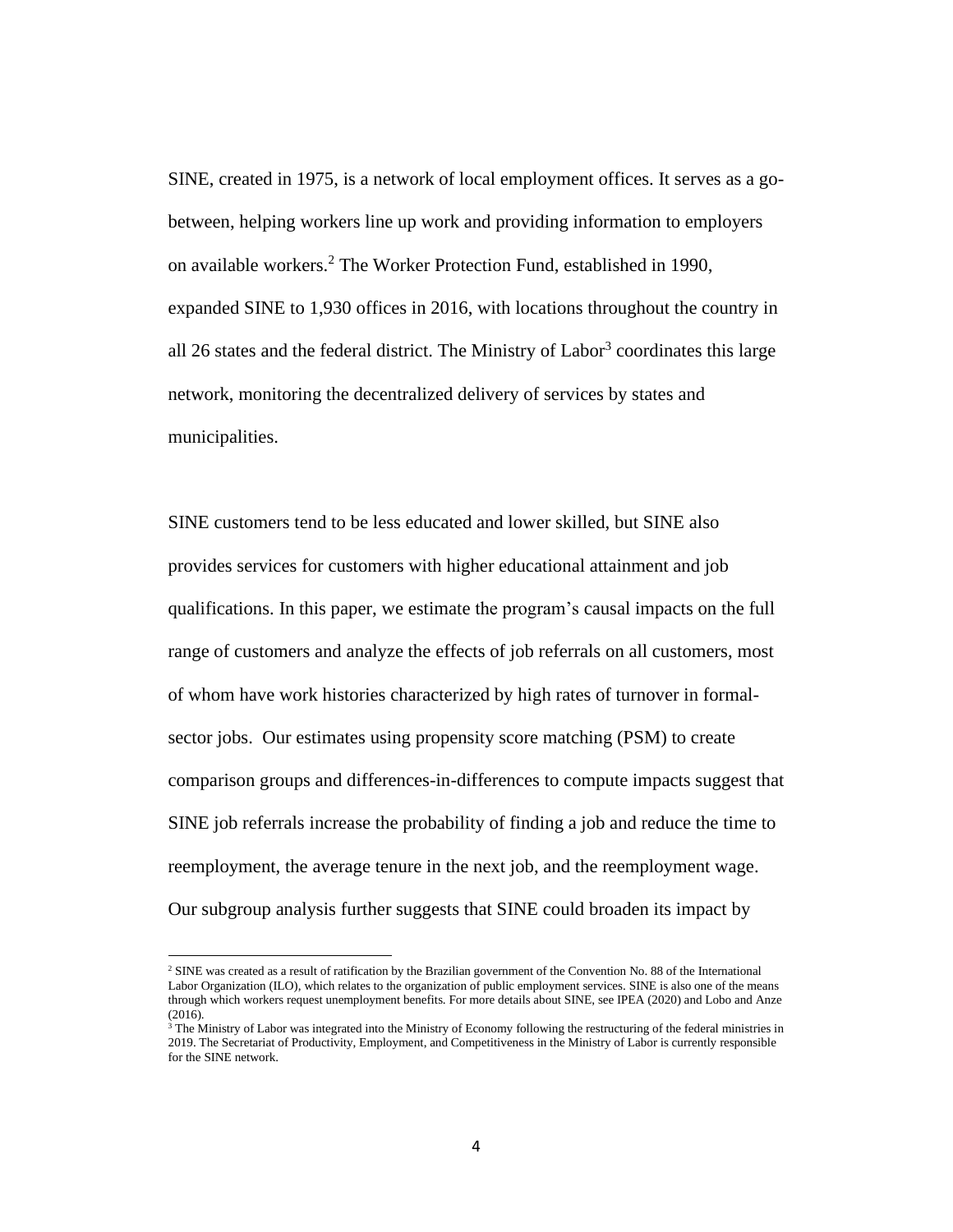expanding services to more highly educated job seekers. We find that it takes almost twice as long (nine weeks) to fill a skilled job vacancy in Brazil as it does on average (five weeks) in other LAC countries (Aedo and Walker 2012).

Improving the effectiveness of the public employment service (PES) is essential to supporting quick, successful, and durable job matches (Betcherman et al. 2004). An effective PES contributes to labor-market efficiency, reducing informational breakdowns that slow or prevent the proper matching of jobseekers' skills to employer job vacancies. Borges et al. (2017) estimate that PES labor intermediation in Brazil saved the Worker Protection Fund about R\$43 million in 2016 through reduced unemployment insurance (UI) payments. Since labor intermediation programs typically benefit low-skilled workers, countries with a large proportion of such job seekers could benefit from increased investment in labor exchange services.

As a percentage of the total budget for all active labor market programs, spending on labor intermediation services in Brazil is low compared to OECD countries: Brazil spends less than 2 percent on labor intermediation services, while OECD countries spend an average of 10 percent (Silva et al. 2015). Since the PES provides services free of charge, it also improves equity in access to social participation through the labor market. Although not an explicitly stated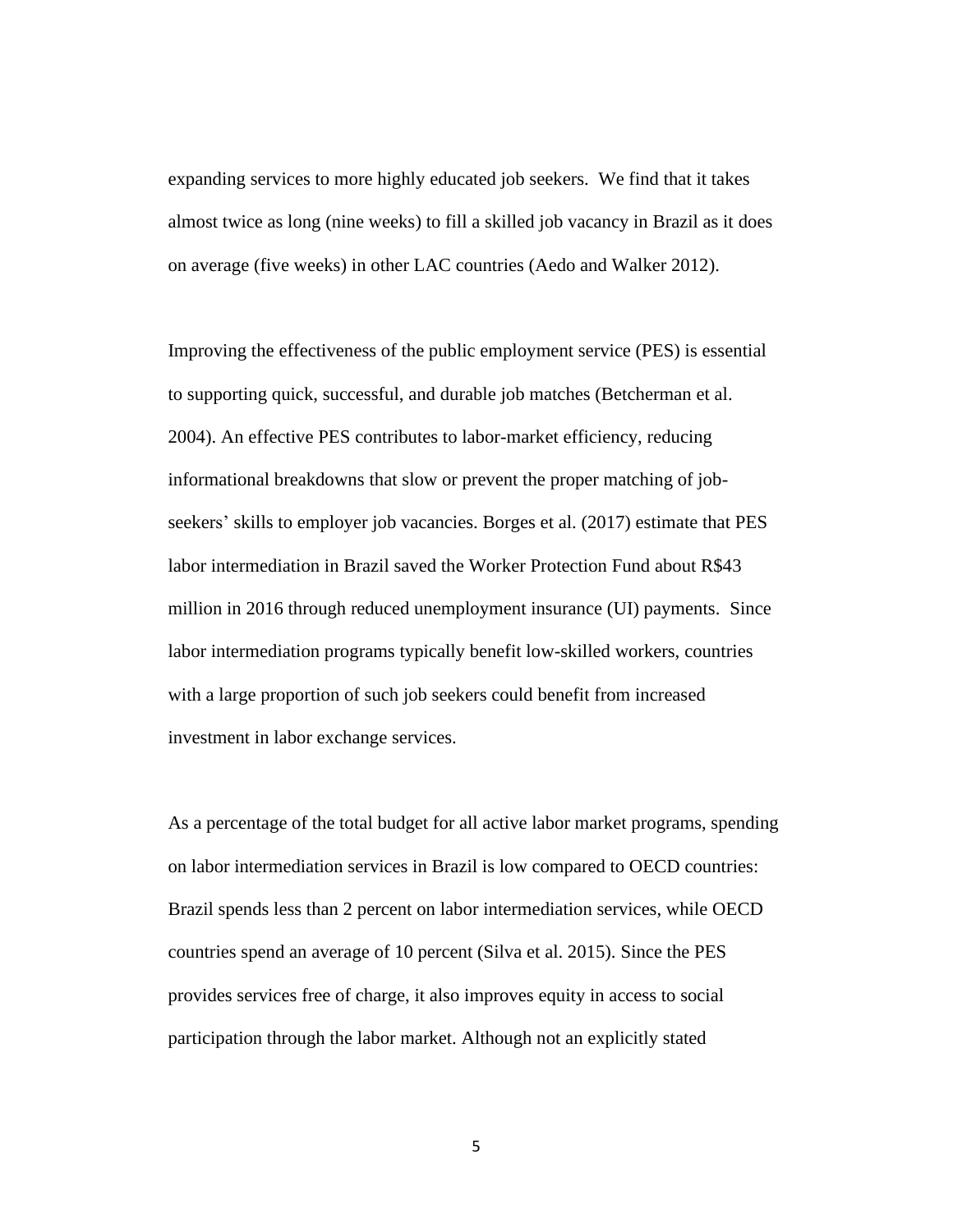organizational objective, the movement of workers from informal to formal sector jobs by PES might provide access to private public health insurance and other benefits. Even if labor intermediation does not have a significant effect on aggregate employment, it can help maintain the attachment of the long-term unemployed to the labor force, thereby decreasing their dependence on social assistance programs.

Considering the importance of public employment services, the paucity of research on program effectiveness in developing countries is remarkable. The studies conducted in the United States and Europe consistently find positive evidence of effectiveness for public labor exchange services in those developed countries (Johnson et al. 1985; Blundell et al. 2004; Michaelides and Mueser 2018). While the estimated impacts on employment and earnings are typically small, the low cost of interventions often makes PES job search assistance services cost effective.

The few studies from Latin America showing causal evidence from survey data provide mixed results. Vera (2013), based on a small survey of 150 job applicants, finds that PES participation in Peru lengthens unemployment spells by 33 days. Pignatti (2016), utilizing a nationwide survey for Colombia, finds that the Colombian PES increased participants' likelihood of having a formal job by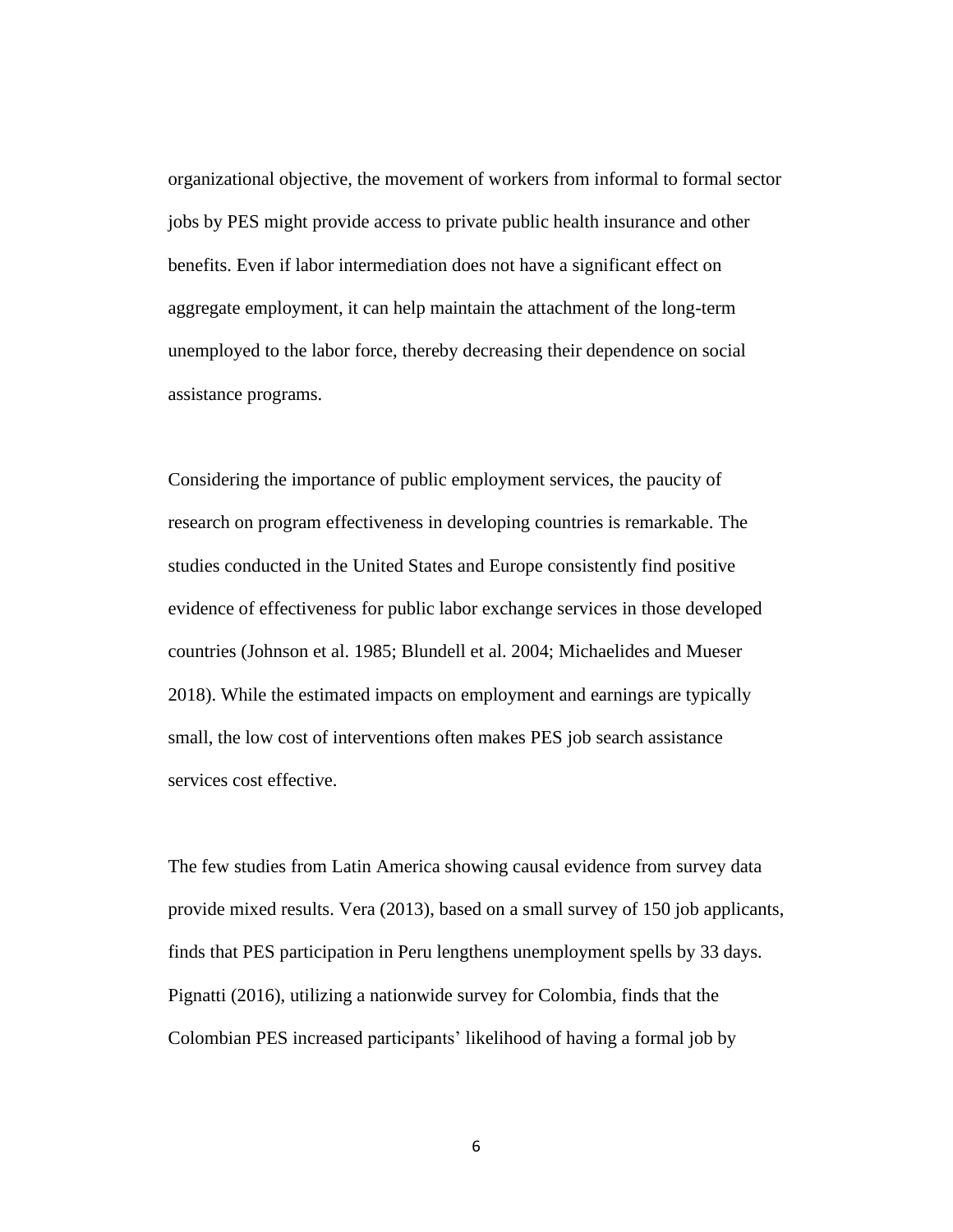between 5 and 31 percentage points but had a small negative effect on hourly earnings, which declined between 2 and 5 percent.

While high-quality statistics on the administration of nationwide programs for labor intermediation in Brazil exist, to date there has not been a formal impact evaluation. This paper is the first study in Latin America to use a large body of observational data to produce a more robust evaluation of a labor intermediation service. Using administrative microdata from 2012 to 2016, our study uses propensity score matching to create comparison groups and difference-indifference estimators to compute impacts of SINE job referrals on labor market outcomes. Our difference-in-difference estimates suggest that a job referral by SINE increases employment probability within the next three months and reduces the number of months until employment. However, we also find that SINE referrals decrease the average tenure and salary of the next job. Our paper shows two other things: 1) SINE job referral impacts differ across subgroups, and 2) web-based job interview referrals contribute to the placement of workers but are less effective than face-to-face services in shortening nonemployment spells. Knowledge of these results can help program administrators design strategies to make labor intermediation services better.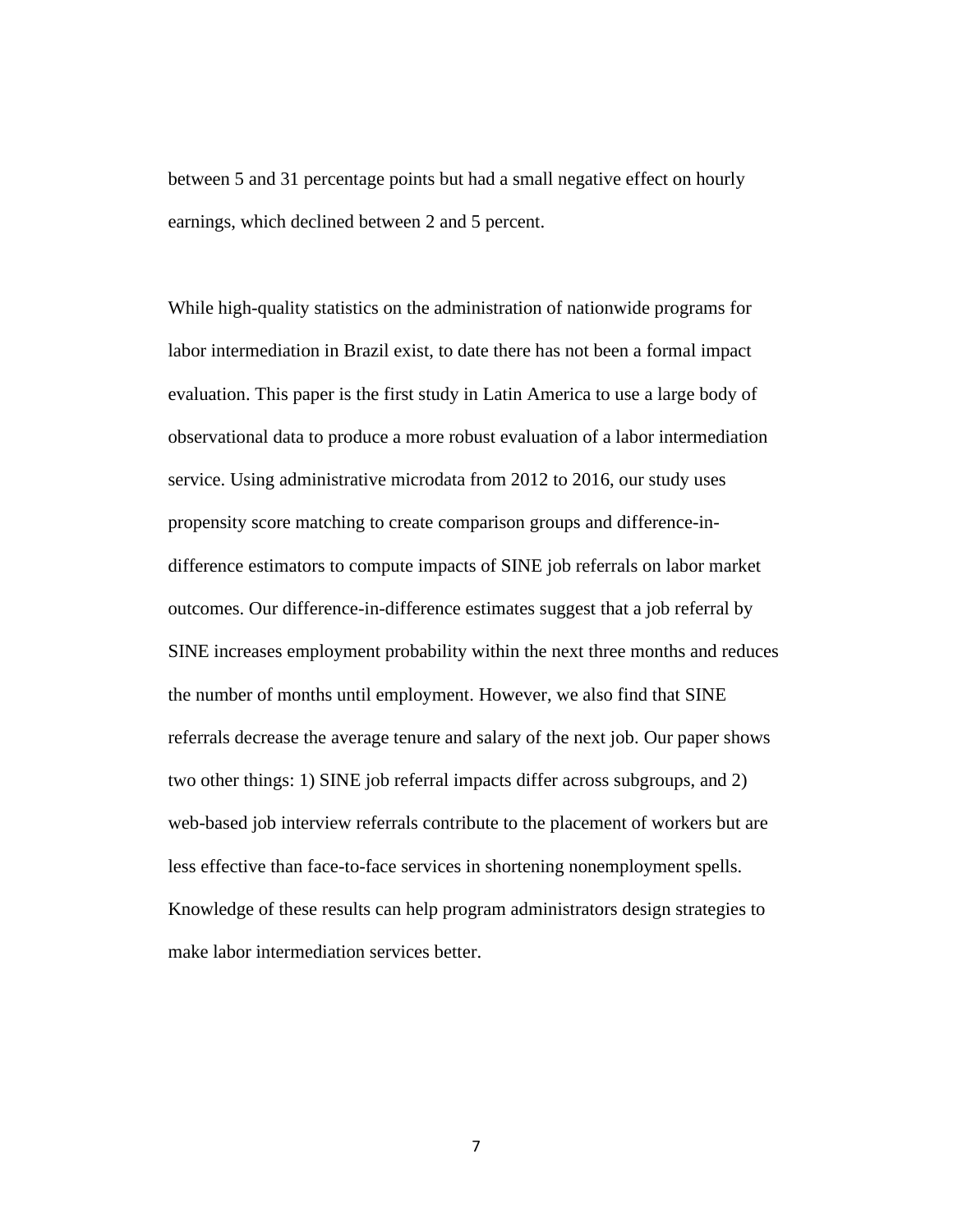The remainder of this paper is structured as follows. Section 2 provides a summary of related literature. Section 3 gives a description of the data for analysis and summary statistics. Section 4 details our methodology, and Section 5 presents results. Section 6 offers concluding remarks.

### **2. Background**

Previous researchers provide mixed evidence on the effectiveness of work intermediation programs. Evaluations of the PES have focused mainly on the service's impacts on employment probability, unemployment duration, and earnings. Attempts to assess the impact of job interview referrals in the United States and Europe date back to the 1980s (e.g., Johnson et al., 1985; Jacobson and Petta, 2000), but the early U.S. studies did not provide convincing causal evidence of effectiveness.

More recently, Blundell et al. (2004) used differences in the geographic location and demographic targeting of services to convincingly identify the effect of the New Deal for Young People program in the U.K., which provided compulsory job search assistance to unemployment compensation applicants and wage subsidies to employers. The authors provide causal evidence that job search assistance increased the probability of young men finding a job in the next four months by 5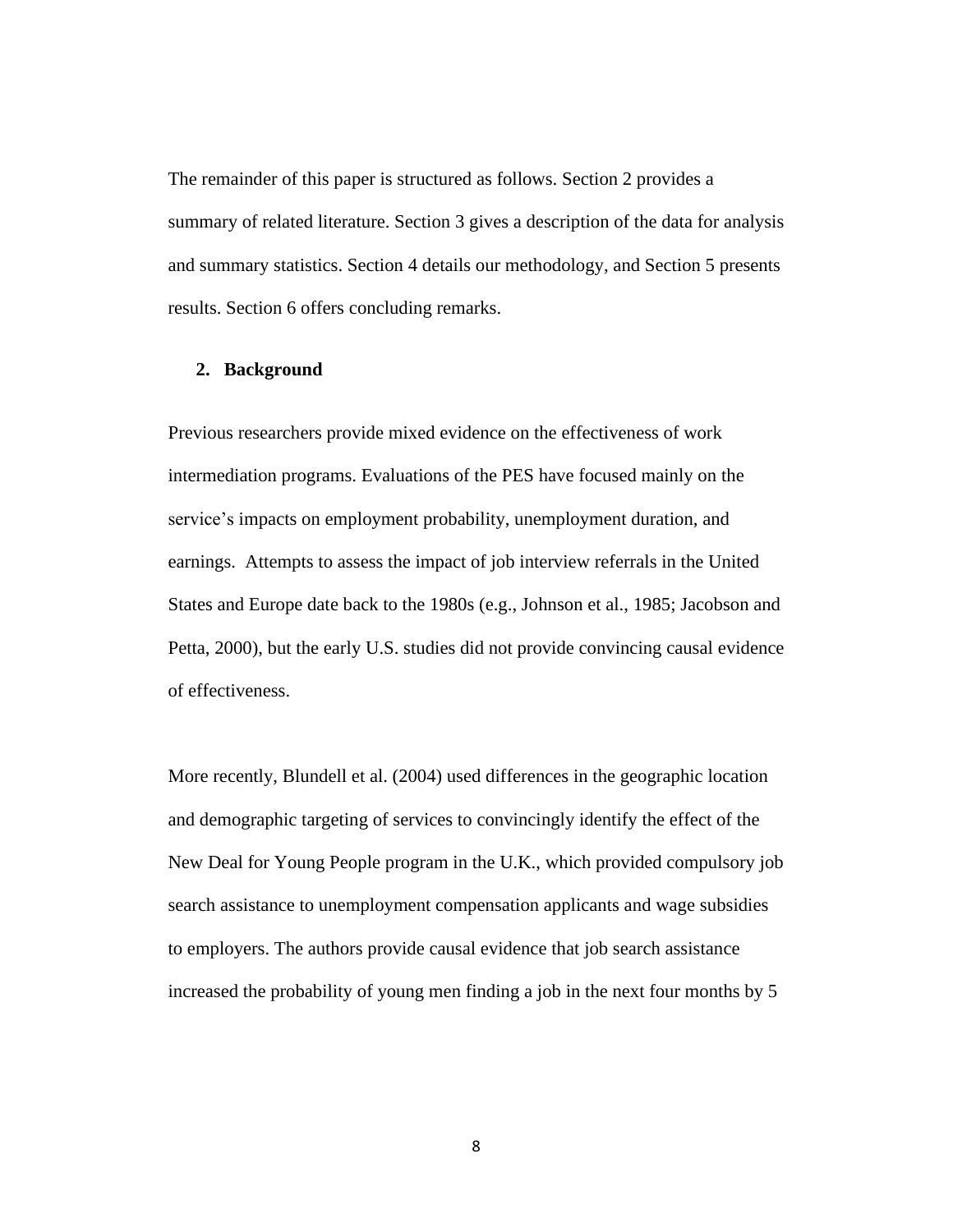percentage points. This impact diminished over time, perhaps because of displacement effects.

Crépon et al. (2013) use randomized controlled trials in a field experiment to measure the impacts of job placement assistance on the labor market outcomes of young, educated job seekers in France. They provide strong causal evidence to show that even though the program increases the likelihood of finding a stable job, the positive effect diminishes over time and often comes at the expense of other eligible workers. However, the SINE facilitates only about 3 percent of job placements, suggesting that displacement effects are a smaller concern in Brazil.

A more recent randomized controlled trial in the U.S. during the Great Recession randomly assigned to eligibility assessment and job search assistance UI applicants identified as likely to exhaust benefits (Michaelides and Mueser 2018). Strong causal evidence suggests the treatment group had a 15 percent lower rate of exhausting regular unemployment benefits and an average 7.0 and 8.2 percentage point higher reemployment rate one and two quarters after treatment assignment, respectively. The results suggest that actions targeting unemployment insurance recipients can bring positive impact to labor intermediation services.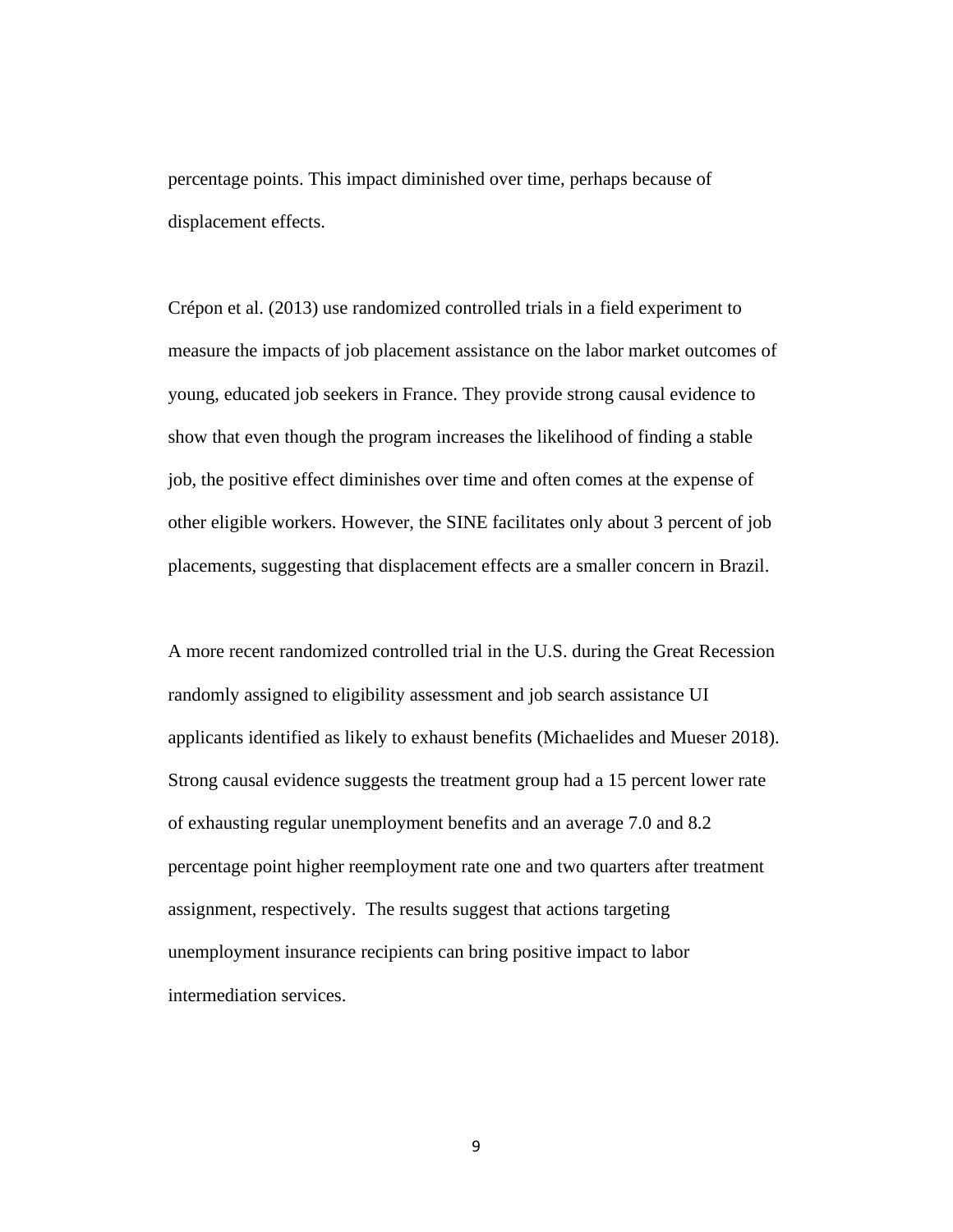There are few studies evaluating the effectiveness of PES agencies in South America. Vera (2013) conducted one study in Peru using a quasi-experimental design and finds that job search assistance provided by the Peruvian PES had only small impacts on unemployment spells compared to job search assistance from private agencies. However, her research design has important limitations for generating convincing causal evidence: the treated sample is based on information on the beneficiaries of the program collected from a survey distributed to only 150 job applicants whom the PES had placed in a job in September 2004.

Pignatti (2016) uses propensity score matching to identify causal effects of job placements by the Colombian PES compared to job placements by other means such as private agencies, public posting of job openings, newspaper or website advertisements, or family and friends. Using data from the annual household survey (Gran Encuesta Integrada de Hogares) conducted by the National Administrative Department for Statistics (Departamento Administrativo Nacional de Estadística), the study finds evidence suggesting that using the Colombian PES positively impacts the probability of having a formal-sector job. However, it also finds that PES job placements reduce earnings in Colombia. A limitation to the identification strategy is that Pignatti's (2016) data is based on a sample of PES users from a general household survey, meaning the data does not have a panel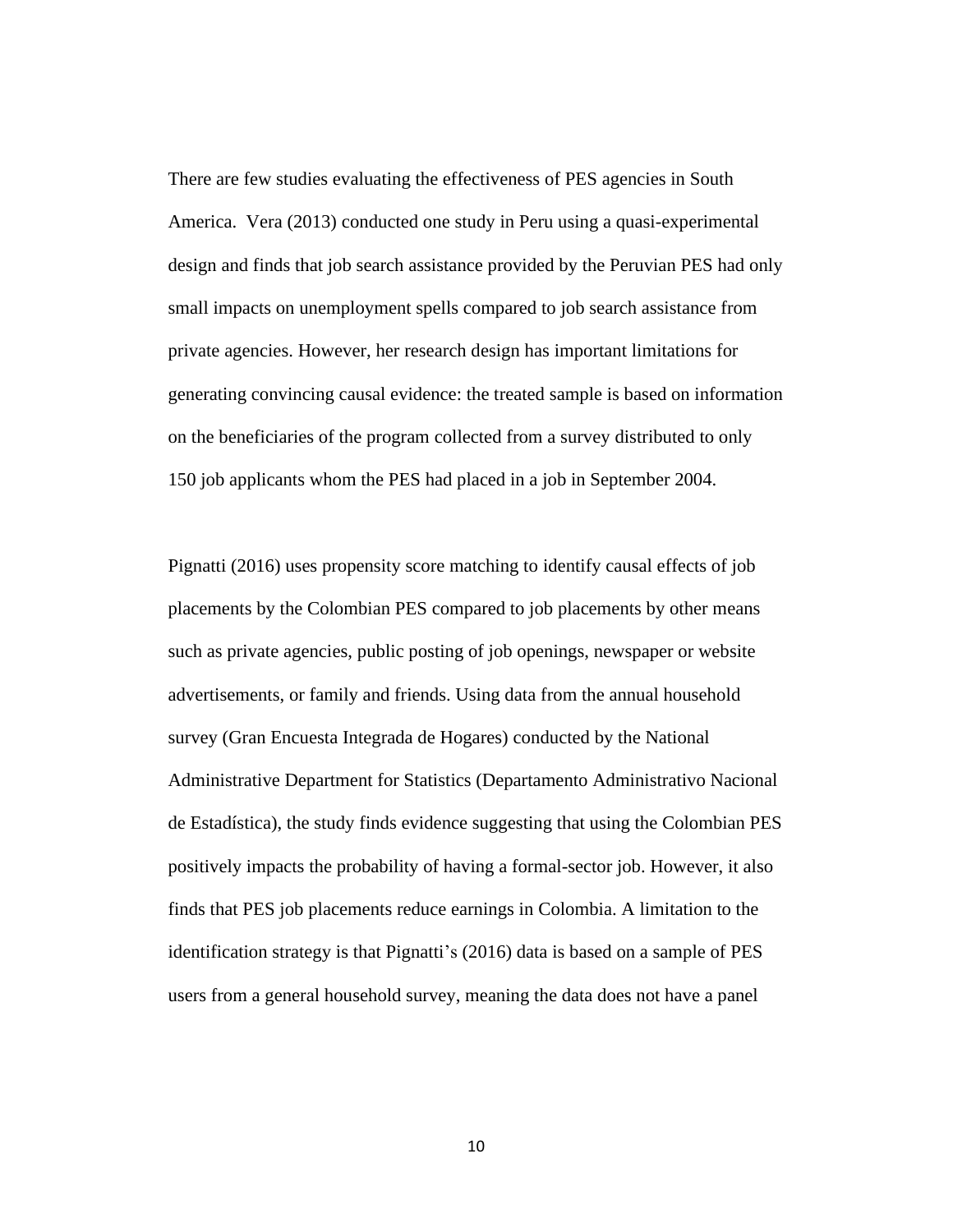structure and does not provide detailed information on previous job-search history.

Our paper relies on the full population of all PES users in Brazil, merged to RAIS (Relação Anual de Informações Sociais––Annual Social Information Report) longitudinal data on employment and earnings. It is, to our knowledge, the most complete evaluation of labor intermediation conducted in Latin America. Therefore, while previous analysis for Latin America cannot directly investigate the effects of program participation on the probability of finding a job, we are able to do so, since our unique data set allows us to follow job seekers' labor history, both prior to and following the SINE job interview referral.

Only the prior study by Woltermann (2002) has attempted to assess the effectiveness of job interview referrals on different groups of participants in Brazil. The study finds that the only significant channels for transition into formal-sector jobs were: 1) directly contacting the employer, 2) using connections through family and friends, and 3) responding to advertisements. Furthermore, the study is based on the monthly employment surveys (PME) collected by the Brazilian Institute for Geography and Statistics (IBGE) and does not include data from Brazilian employment services.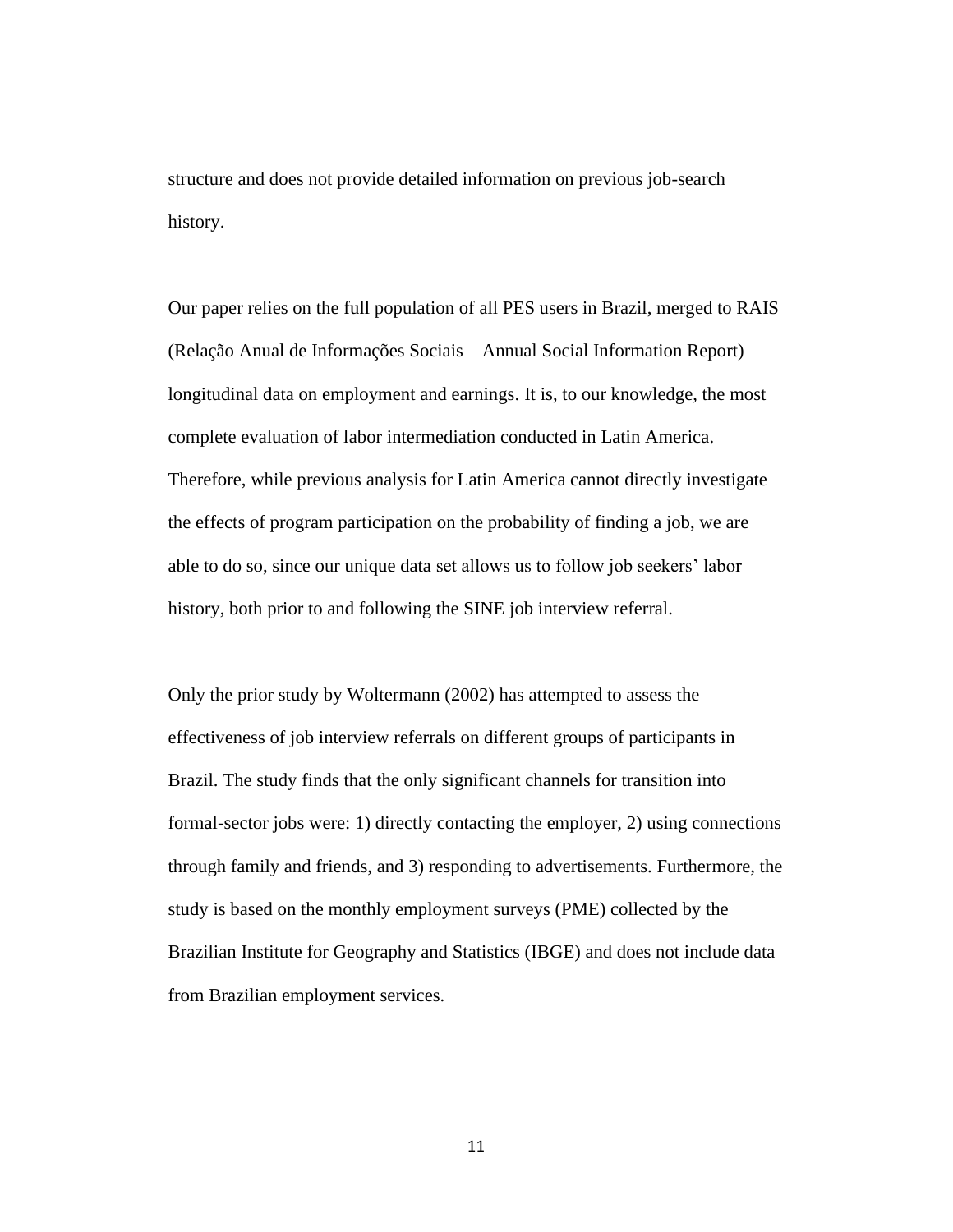Thus, although the literature from Europe and the US provides more credible results about labor intermediation programs, the existing literature in Latin America does not provide convincing impact evaluations of the effectiveness of such programs on employment probability, earnings, time until reemployment, and job tenure. This paper constitutes the most comprehensive attempt to understand the effectiveness of these nationwide labor market programs in the Latin American context, using administrative data from Brazil for the first time.

### **3. Data and Descriptive Statistics**

We constructed a unique data set, merging administrative data from the SINE with data from the RAIS to analyze the effectiveness of labor intermediation in Brazil. The SINE was established in 1975 as a public agency for labor market programs, including the labor exchange. Its original purpose was to promote labor intermediation, but currently its services include professional orientation, referral to qualification and training programs, job interview referrals, job placement, labor market information, issuance of formal worker-identification credentials, and managing some components of the UI program, including payment of benefits.<sup>4</sup>

<sup>4</sup> See the following web page for more details: http://portalfat.mte.gov.br/programas-e-acoes-2/sistema-nacional-de-emprego-sine/.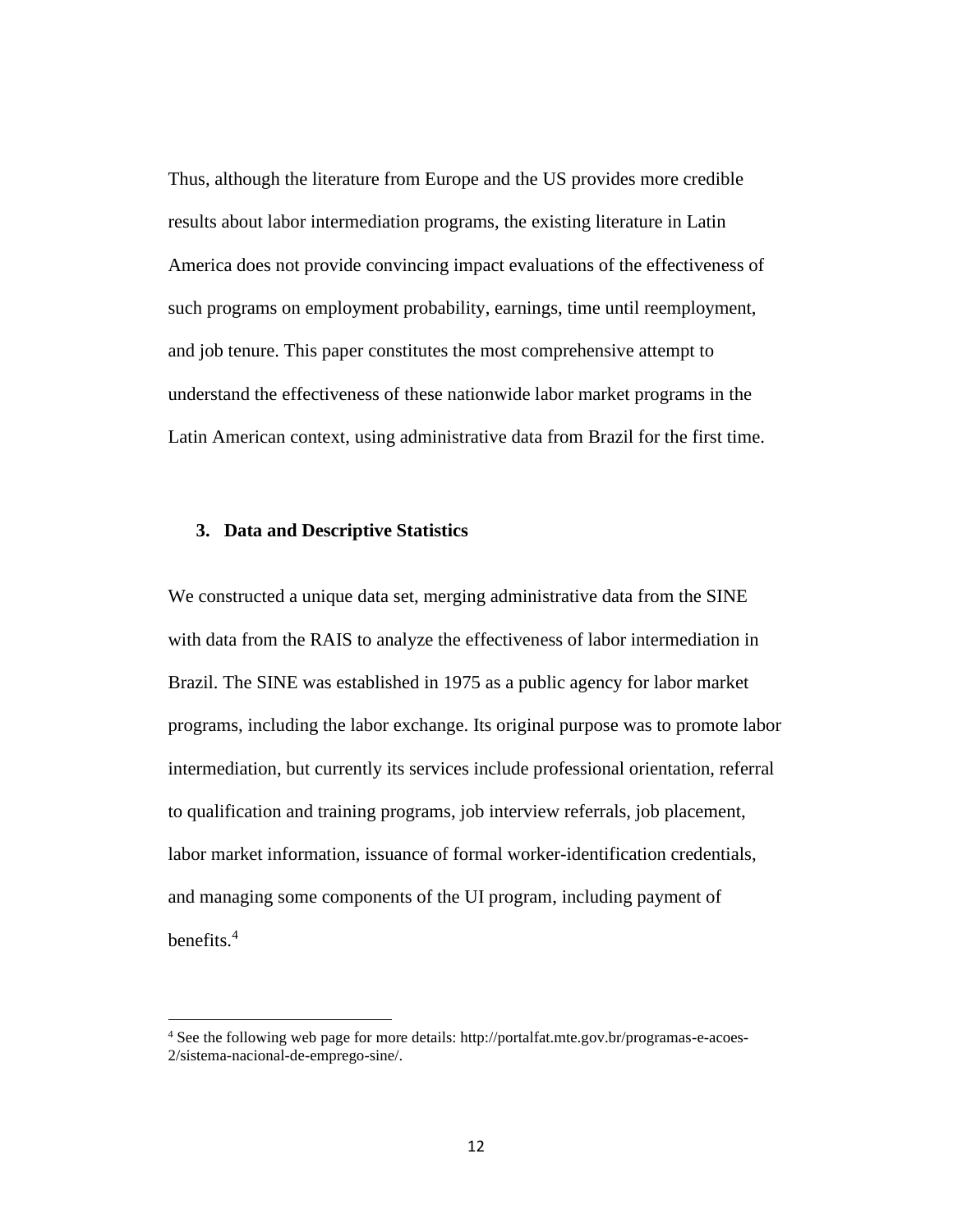The intermediation process involves the registration of workers and employers, recording information on the employment histories of job seekers, and solicitation and listing of job vacancies. The process of SINE labor intermediation begins with job search registration at a SINE office or online through the SINE website. Based on information in the SINE database, the labor exchange officer explores the possible job matches between the profiles of registered job seekers and listings of available jobs. The SINE job-matching expert then presents job interview opportunities to the job seeker that match his or her skills and experience profile and proceeds to offer any suitable job-interview referrals. <sup>5</sup> Since May 2014, the SINE job-interview referral system also allows job seekers to make an online selfreferral if the worker meets the minimum requirements listed by the employer in the job-vacancy posting. <sup>6</sup> Thus, the SINE labor intermediation process entails matching job-seeker profiles with the requirements of vacancies, referring workers to interviews based on the matching results, and capturing referral outcomes, which we use in this evaluation.

 $<sup>5</sup>$  A worker that is a beneficiary of the unemployment-insurance benefit cannot refuse an interview</sup> referral without having an acceptable excuse (Federal Law No. 7.998 from 1990). <sup>6</sup> In 2016, online self-referral accounted for 16 percent of the total number of referrals (see Table 1). The policy note by IPEA (2014) shows details of the flow chart of SINE's labor intermediation process.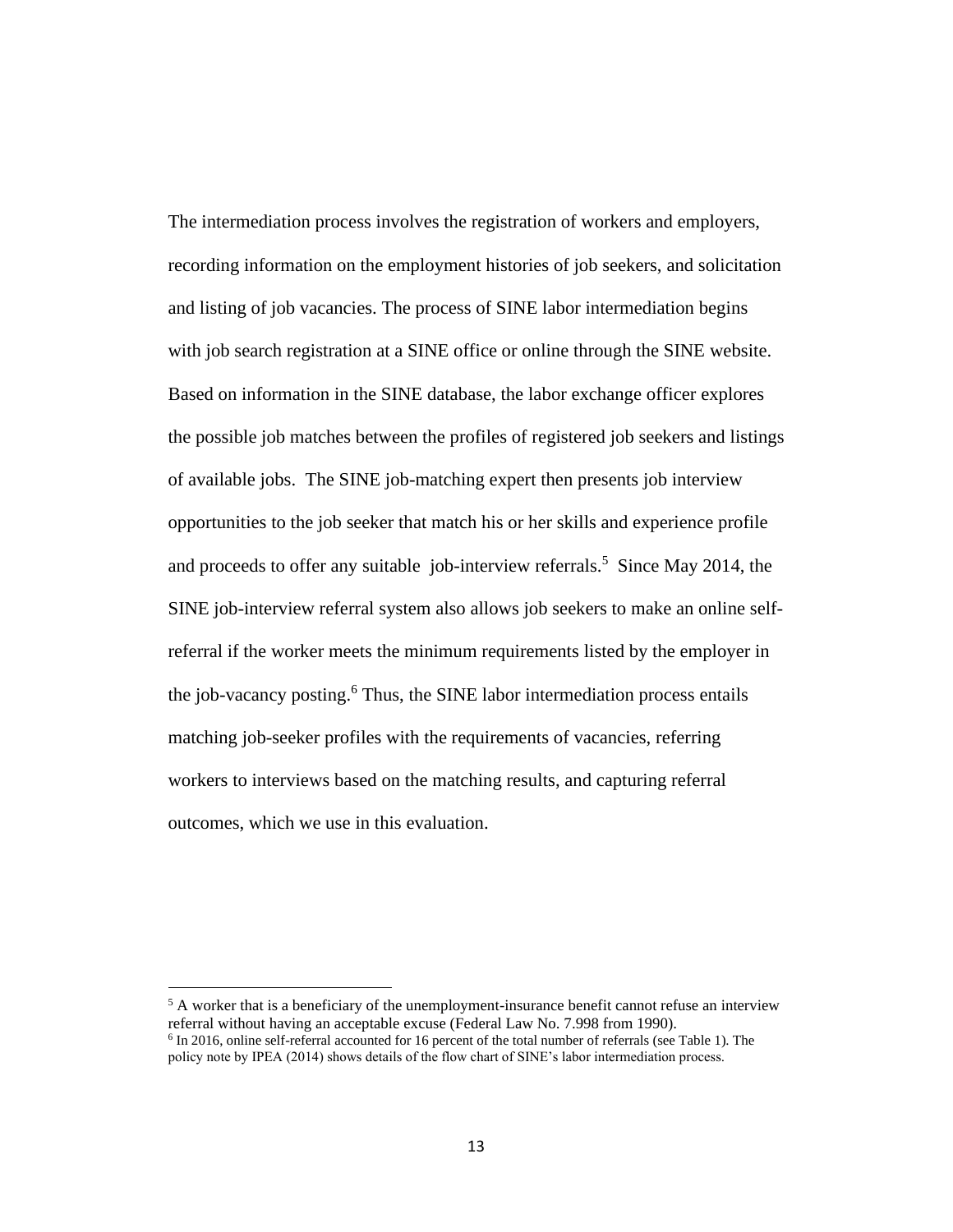SINE's intermediation service also involves the management of job vacancy listings from the moment they are received to the moment they are filled or expire. The SINE database, used for research purposes here for the first time, contains socioeconomic information on workers taken from their registration forms (age, gender, education, and employment status), as well as information on employers and records of available job vacancies and job interview referrals (status of the referral, employer feedback, and type of service offered). The SINE database includes the individual's unique identification number—*Cadastro de Pessoas Físicas* (CPF)—and allows us to track job seekers during the period of analysis.

The SINE data are complemented by RAIS annual administrative data compiled by the Labor Ministry of Brazil. These data contain employment and earnings information on all formal sector firms and employed workers in a given year.<sup>7</sup> All formally registered firms in Brazil report annual information on their employees. The RAIS includes detailed information about the employer, the employee, and the employment relationship (wage, tenure, type of employment, hiring and separation dates, and reason for separation, among other facts). Importantly, RAIS

<sup>&</sup>lt;sup>7</sup> Severance payments are based on RAIS records; thus, employers and workers have a strong incentive to submit the annual RAIS declaration. The Ministry of Labor estimates that RAIS coverage represents about 97 percent of the formal sector.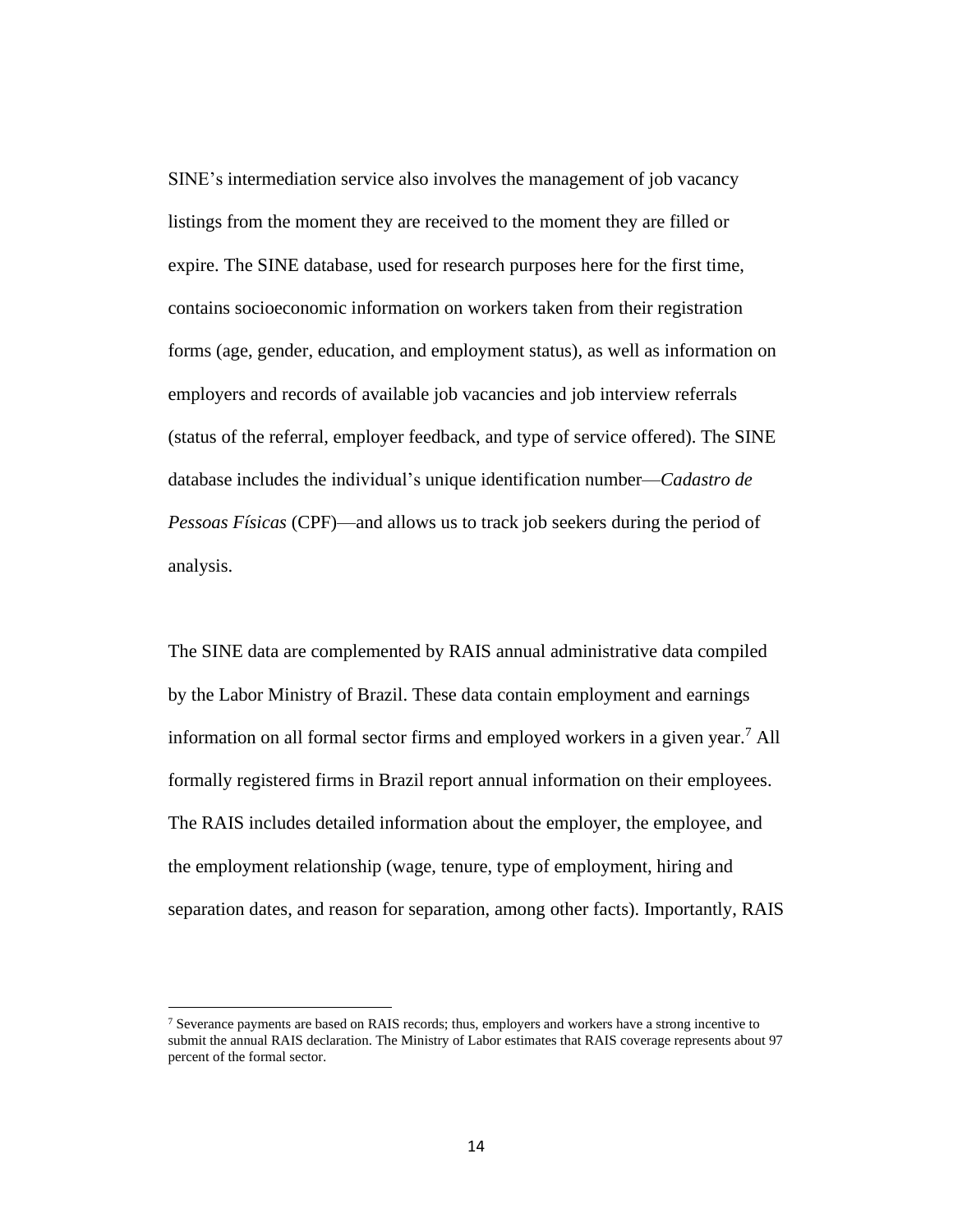is an employer-employee matched data set that can be linked to the SINE data set using the CPF.

For this paper, the RAIS data were available from 2011 through 2016. The RAIS data set is structured so that each observation represents an employment relationship containing the dates of hiring and separation. We use these data to construct a monthly panel with information on each individual's employment status for that month. Our aim is to analyze the exit from unemployment (nonformal employment) of workers with past experience in formal-sector jobs.<sup>8</sup> The panel data allow us to observe workers with more than one job at the same time—i.e., multiple jobholders. Since job loss for a multiple jobholder does not result in full unemployment, our sample excludes workers who at some point in our data period had multiple simultaneous formal-sector jobs.<sup>9</sup>

Since most workers who seek SINE's assistance are unemployed (94 percent), we restrict the analysis to workers who were separated from their jobs at some point before a job interview referral. In the panel based on RAIS information, a period between jobs is a period of nonemployment in the formal sector. Using the

<sup>8</sup> Outcomes are measured using RAIS records that only encompass formal workers.

<sup>9</sup> Simultaneous jobs are defined as two or more jobs with durations (start and end dates) overlapping in time. This guarantees the fulfillment of the assumption that the period following a dismissal is, in fact, a period with no formal employment.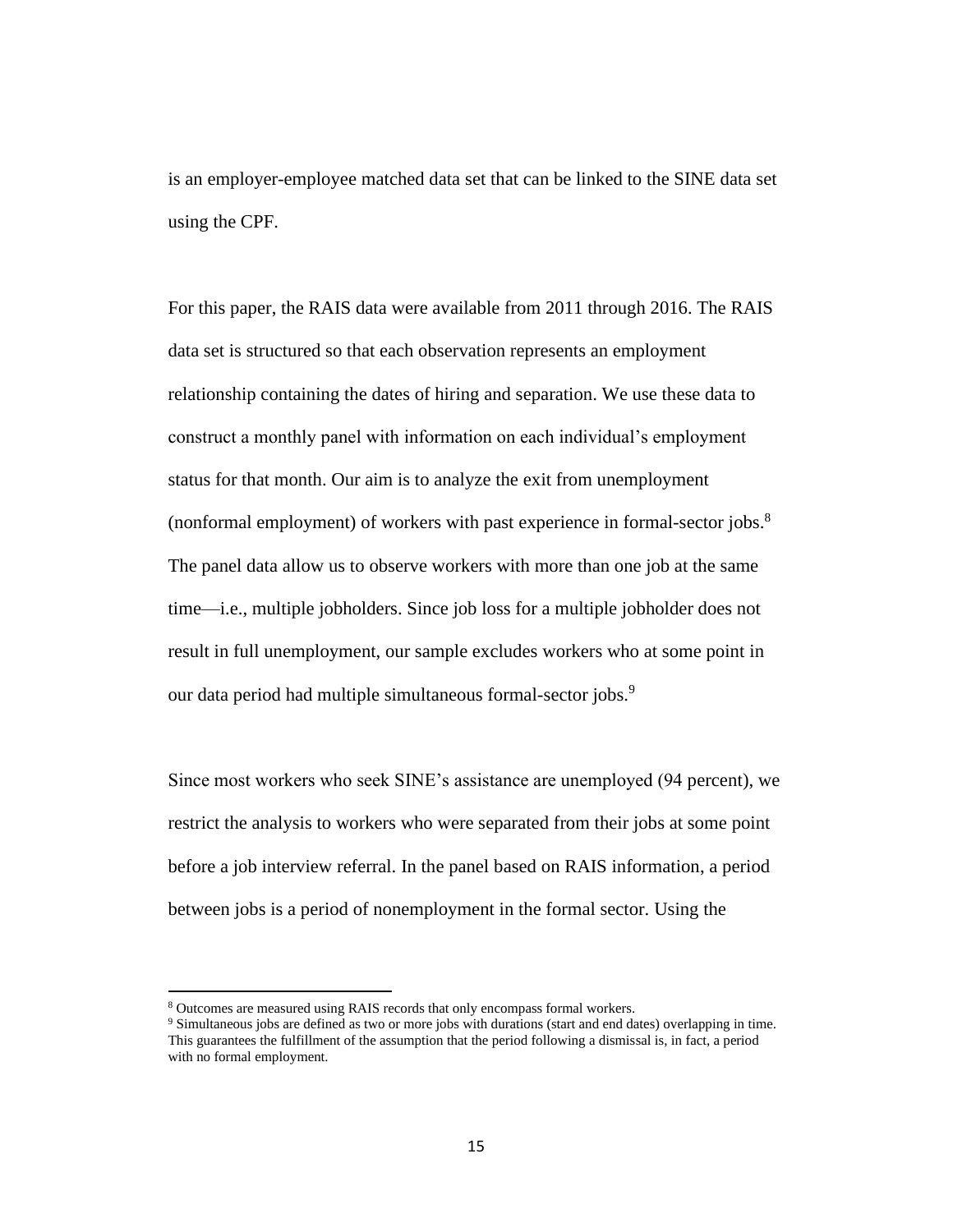separation and hiring dates in RAIS, we create a panel of individuals with formal sector employment histories and at least one month of non-employment in the formal sector.<sup>10</sup>

Overall, the study addresses unemployed individuals who were never multiple jobholders in the period analyzed, but who had at least one job in the RAIS before a job interview referral. Naturally, sequential job holding is permitted in our sample, because a new job *after* the job interview referral is a positive outcome (e.g., reemployment wages, tenure in the next job).<sup>11</sup> The unemployment (or nonformal employment) periods correspond to the periods for individuals who were hired at some point during the time span of the panel after being separated.<sup>12</sup> In this data, we observe about 95 thousand job interview referrals each month. The average reemployment job tenure is less than two years, suggesting that the available five-year time span for the data is sufficient to measure reemployment job tenure.<sup>13</sup>

<sup>&</sup>lt;sup>10</sup> RAIS data include formal-sector workers. We refer to nonemployment in the formal sector as unemployment.

<sup>&</sup>lt;sup>11</sup> We observe that a person who gets a referral in 2012 has a 90 percent probability of finding a formal sector job within the next five years. This means that for outcomes that require the observation of a job after the referral, restricting the panel to workers with at least one unemployment spell and a registry of formal employment after having been referred to a job interview by SINE retains most of the observations in our panel. For the last year of data, about 43 percent of workers who got referrals in 2016 got a job in that same year.

<sup>12</sup> The resulting panel includes 29 million workers with at least one month of non-employment spell and 41 million unemployment spells as some workers have more than one non-employment spell.

<sup>&</sup>lt;sup>13</sup> The average job tenure in this data is exactly 19.6 months. The average job tenure for the formal private sector in Brazil is about 3.5 years, according to the Inter-Union Department of Statistics and Socio-Economic Studies (DIEESE 2016).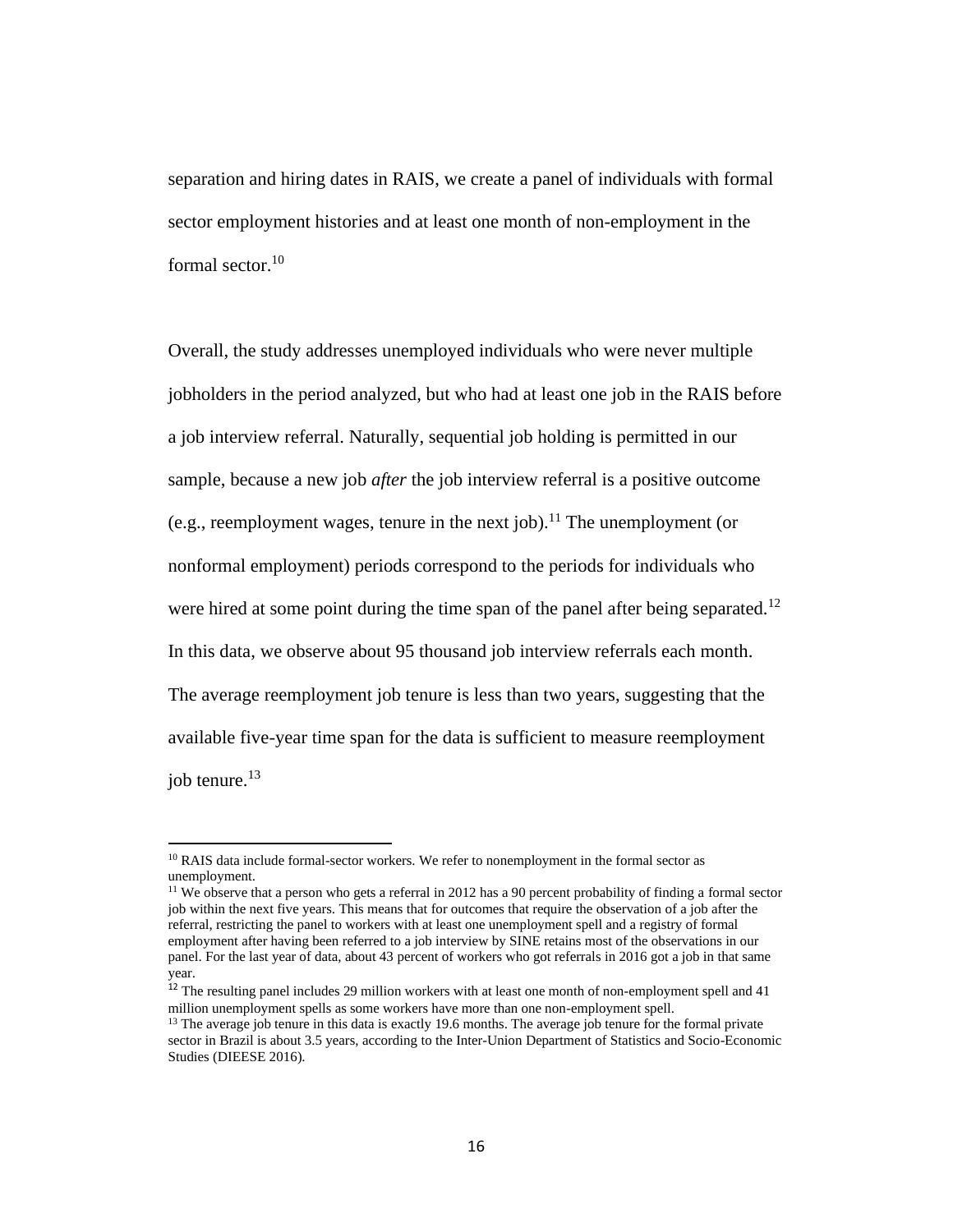Combining the SINE and RAIS data sets allows us to trace the duration of formal sector employment, time until reemployment, and earnings on the new job for individuals who look for employment through SINE agencies compared to those who use other job-search methods. Table 1 provides descriptive statistics on the labor intermediation activities of SINE between 2012 and 2016. We chose this period because a new data system was established in 2012, and the quality and reliability of data improved greatly from that time onward, according to the Ministry of Labor. Table 1 shows that the total number of unique workers registered in the SINE system reached 31.7 million for the 2012–2016 period.<sup>14</sup> While 70 percent of the vacancies<sup>15</sup> available at SINE have at least one job interview referral, only 28 percent of the vacancies were filled through a SINE job referral. The overall placement rate (workers placed by referral) of SINE is about 12 percent throughout the period of analysis. Note that online self-service referrals were permitted starting in 2014.

<sup>&</sup>lt;sup>14</sup> Table 1 shows the number of new SINE registrants per year. For instance, in 2016, 4,587,164 workers that had never registered with SINE did so. Thus, 31.7 million is the number of unique workers registered. <sup>15</sup> In the SINE system, one "vacancy" posted by an employer might represent more than one position. For instance, a firm might submit one "vacancy" requiring 10 employees. On average, 3.8 positions are offered per each SINE vacancy. This average increases to 5.4 positions per vacancy when taking into account only the "vacancies" with at least one position filled. The data on vacancies, referrals, and workers placed are flows in each year.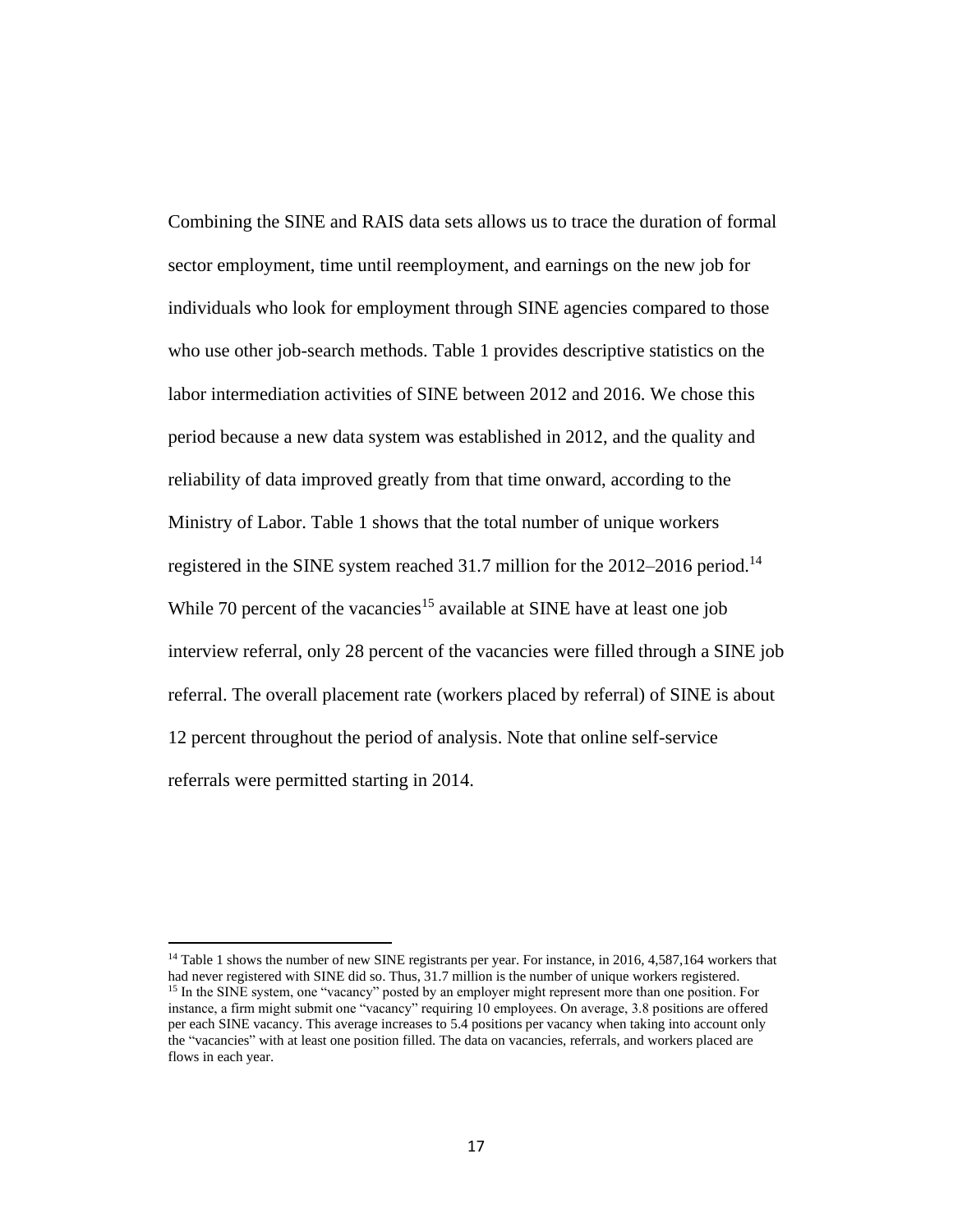| Year         | Workers<br>registered | Vacancies  | Referrals  | Workers<br>placed | Placement<br>rate $(\% )$ | Online<br>referrals |
|--------------|-----------------------|------------|------------|-------------------|---------------------------|---------------------|
| 2012         | 8,231,696             | 3,072,010  | 5,937,727  | 730,489           | 12                        | $\theta$            |
| 2013         | 7,480,241             | 3,597,192  | 6,745,416  | 838,320           | 12                        | $\overline{0}$      |
| 2014         | 6,232,876             | 2,715,616  | 5,834,709  | 686,295           | 12                        | 152,444             |
| 2015         | 5,185,316             | 1,758,888  | 4,900,375  | 616,497           | 13                        | 243,167             |
| 2016         | 4,587,164             | 1,151,366  | 3,783,357  | 402,365           | 11                        | 211,906             |
| <b>Total</b> | 31,717,293            | 12,295,072 | 27,201,584 | 3,273,966         | 12                        | 607,517             |

**Table 1 - Descriptive Statistics of SINE Labor Intermediation (2012-2016)**

NOTE: Descriptive Statistics of SINE Labor Intermediation based on administrative data. The placement rate is equal to the ratio of workers placed to referrals. SOURCE: Authors' calculations based on data from the Ministry of Labor.

To evaluate the impact of labor intermediation, we construct a monthly database with propensity score matches of job seekers getting referrals to other unemployed workers not getting referrals. We used data on only the first referral each month per unemployed job seeker, even if that individual was referred more than once in a month. $16$ 

Table 2 shows that 94 percent of the referrals are made for unemployed job seekers, which is the group of workers analyzed in this study. The average age of the workers referred by SINE is higher for the unemployed than for the employed,

<sup>&</sup>lt;sup>16</sup> The placement rate (workers placed by referral) that considers one referral per month is higher (16 percent) because the number of workers placed remains the same but the number of referrals is lower than listed in Table 1 (see Appendix A, Table A1).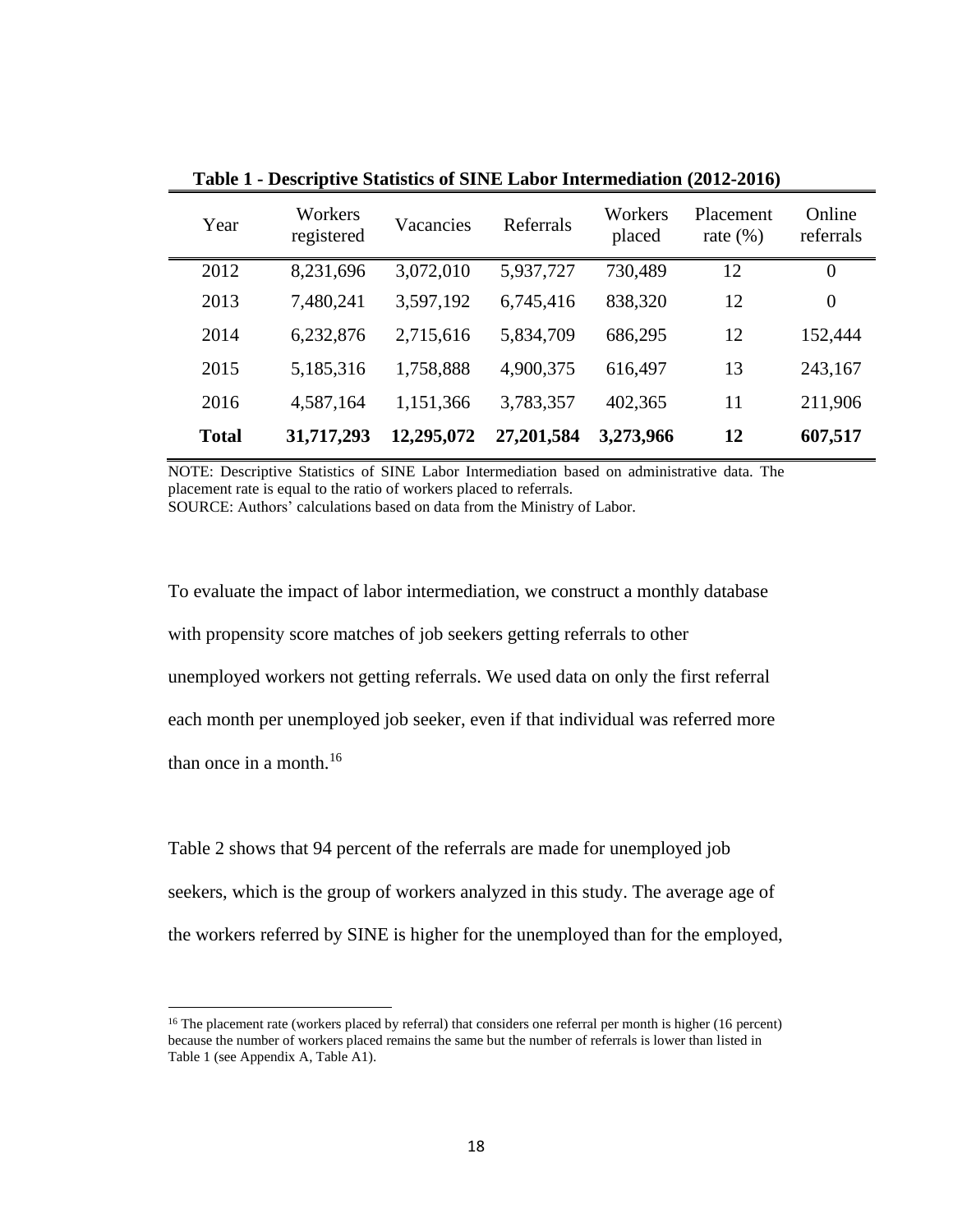and the difference between the two groups is around seven years. The mean age of all SINE referrals is about 30 years old. While almost 50 percent of the unemployed job seekers are high school graduates, less than 11 percent have any college education. Fifty-eight percent of the unemployed job seekers getting referrals are male, and 61 percent are considered nonwhite.

| Table 2                                                              |                |                     |  |  |  |
|----------------------------------------------------------------------|----------------|---------------------|--|--|--|
| <b>Descriptive Statistics for Job Seekers Referred by SINE, 2015</b> |                |                     |  |  |  |
|                                                                      |                | <b>Observations</b> |  |  |  |
|                                                                      |                | Employed Unemployed |  |  |  |
| % observations                                                       | 6              | 94                  |  |  |  |
| Age sample means                                                     | 24.1           | 31.7                |  |  |  |
| Race $(\% )$                                                         |                |                     |  |  |  |
| Indigenous                                                           | $\Omega$       | 0                   |  |  |  |
| White                                                                | 38             | 42                  |  |  |  |
| Dark                                                                 | 11             | 12                  |  |  |  |
| Yellow                                                               | 1              | 1                   |  |  |  |
| <b>Brown</b>                                                         | 49             | 45                  |  |  |  |
| Education (%)                                                        |                |                     |  |  |  |
| Illiterate                                                           | 0              | 0                   |  |  |  |
| Middle school                                                        | 9              | 15                  |  |  |  |
| Middle school graduate                                               | 6              | 11                  |  |  |  |
| High school dropout/incomplete                                       | 29             | 14                  |  |  |  |
| High school graduate                                                 | 46             | 49                  |  |  |  |
| College dropout/incomplete                                           | 7              | $\overline{7}$      |  |  |  |
| College graduate                                                     | $\overline{2}$ | 3                   |  |  |  |
| Specialization                                                       | $\overline{0}$ | $\overline{0}$      |  |  |  |
| Advanced degree/PhD                                                  | 0              | 0                   |  |  |  |
| Gender (%)                                                           |                |                     |  |  |  |
| Male                                                                 | 48             | 58                  |  |  |  |
| Female                                                               | 52             | 42                  |  |  |  |

Note: Descriptive statistics for demographic characteristics of job seekers referred by SINE SOURCE: Authors' calculations based on data from the Ministry of Labor.

Brazil is well known for having wide regional variation in cultural and economic matters, and this variation extends to the SINE system. Table 3 summarizes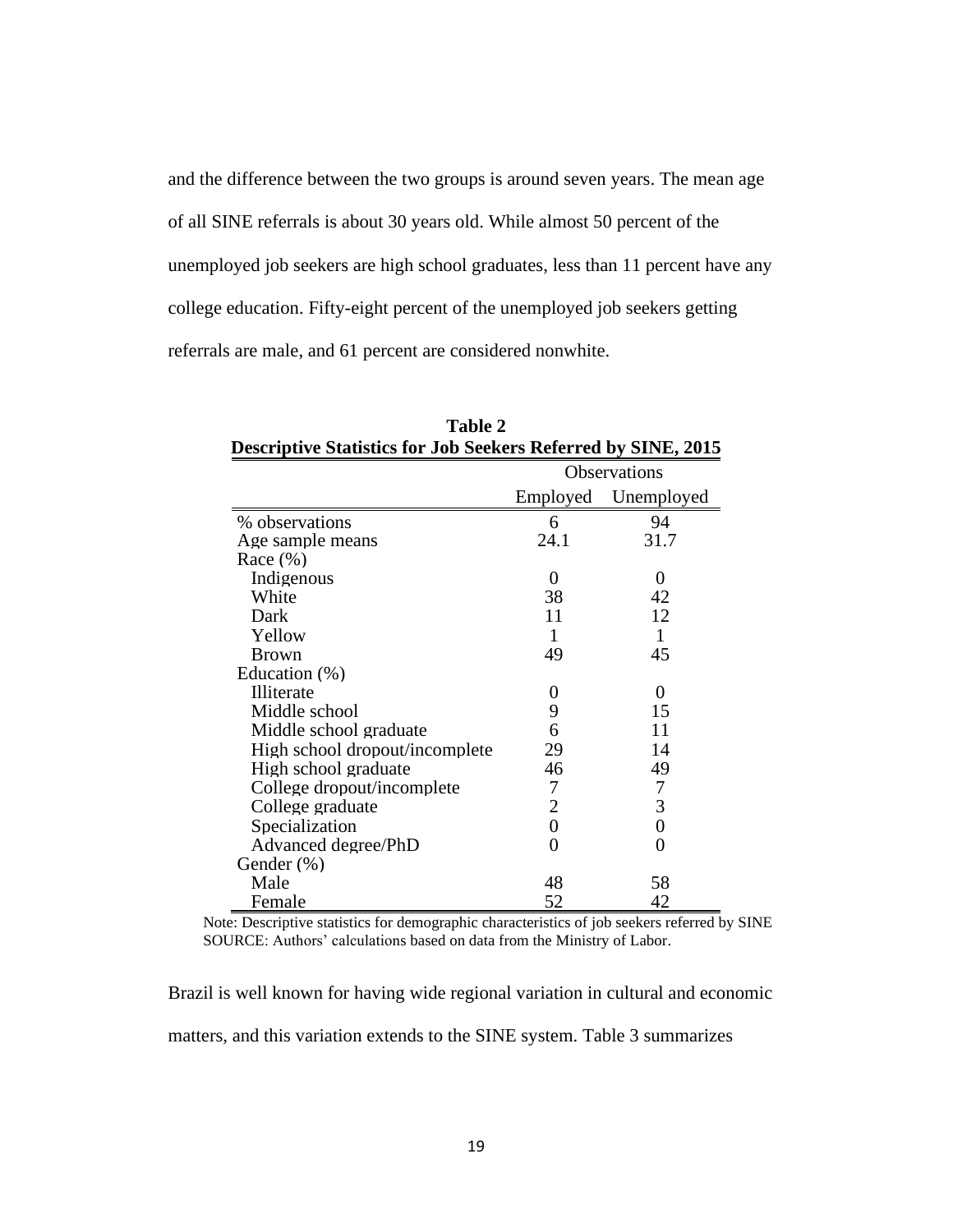regional differences across Brazilian states when it comes to the provision of services in SINE offices. These heterogeneities suggest that differences across states should be considered in the process of estimating the impacts of SINE services.

| <b>State</b>   | Workers    | Offices | Vacancies  | Referrals  | Placements |             |
|----------------|------------|---------|------------|------------|------------|-------------|
|                | registered | per     |            | per office | per office | Placement   |
|                | (000s)     | state   |            | (1,000s)   | (1,000s)   | rate $(\%)$ |
| Acre           | 80,247     | 11      | 8,832      | 2.008      | 0.395      | 19.7        |
| Alagoas        | 393,550    | 43      | 137,497    | 4.316      | 1.984      | 46.0        |
| Amapá          | 83,460     | 12      | 12,673     | 1.461      | 0.118      | 8.1         |
| Amazonas       | 453,945    | 29      | 140,717    | 5.074      | 1.428      | 28.1        |
| Bahia          | 1,859,443  | 149     | 563,919    | 9.216      | 1.962      | 21.3        |
| Ceará          | 931,723    | 135     | 643,526    | 10.014     | 2.870      | 28.7        |
| Dist Federal   | 501,929    | 26      | 233,878    | 41.793     | 2.492      | 6.0         |
| Espírito Santo | 642,186    | 34      | 185,039    | 11.152     | 0.792      | 7.1         |
| Goiás          | 1,150,209  | 90      | 419,242    | 11.468     | 1.005      | 8.8         |
| Maranhão       | 552,293    | 47      | 49,209     | 1.990      | 0.674      | 33.8        |
| Mato Grosso    | 569,393    | 45      | 250,436    | 10.416     | 2.067      | 19.8        |
| Mato Gr do S   | 442,099    | 40      | 198,142    | 14.060     | 2.060      | 14.7        |
| Minas Gerais   | 3,066,879  | 227     | 821,631    | 11.275     | 1.048      | 9.3         |
| Pará           | 832,355    | 56      | 79,584     | 2.125      | 0.488      | 23.0        |
| Paraíba        | 430,538    | 40      | 99,891     | 5.207      | 0.716      | 13.8        |
| Paraná         | 1,878,055  | 87      | 1,454,639  | 44.362     | 6.583      | 14.8        |
| Pernambuco     | 977,721    | 82      | 289,921    | 9.155      | 1.109      | 12.1        |
| Piauí          | 307,818    | 31      | 33,474     | 1.843      | 0.254      | 13.8        |
| Rio de Janeiro | 2,362,499  | 127     | 1,013,274  | 8.708      | 0.922      | 10.6        |
| Rio Gran do N  | 379,473    | 38      | 36,130     | 2.307      | 0.195      | 8.5         |
| Rio Gran do S  | 1,791,515  | 128     | 662,611    | 14.273     | 1.519      | 10.6        |
| Rondônia       | 234,515    | 20      | 52050      | 6.221      | 0.921      | 14.8        |
| Roraima        | 61,362     | $\tau$  | 9,081      | 5.880      | 0.800      | 13.6        |
| Santa Catarina | 1,183,483  | 74      | 324,924    | 9.947      | 1.026      | 10.3        |
| São Paulo      | 10,045,183 | 315     | 4,409,235  | 27.270     | 1.970      | 7.2         |
| Sergipe        | 293,09     | 21      | 25,949     | 3.100      | 0.245      | 7.9         |
| Tocantins      | 212,324    | 16      | 139,568    | 22.394     | 4.002      | 17.9        |
| <b>Total</b>   | 31,717,287 | 1,930   | 12,295,072 | 14.098     | 1.697      | 12.0        |

**Table 3: Descriptive Statistics of SINE Labor Intermediation by State, 2012‒2016**

Note: Descriptive statistics for the SINE by state. SOURCE: Authors' calculations based on data from the Ministry of Labor.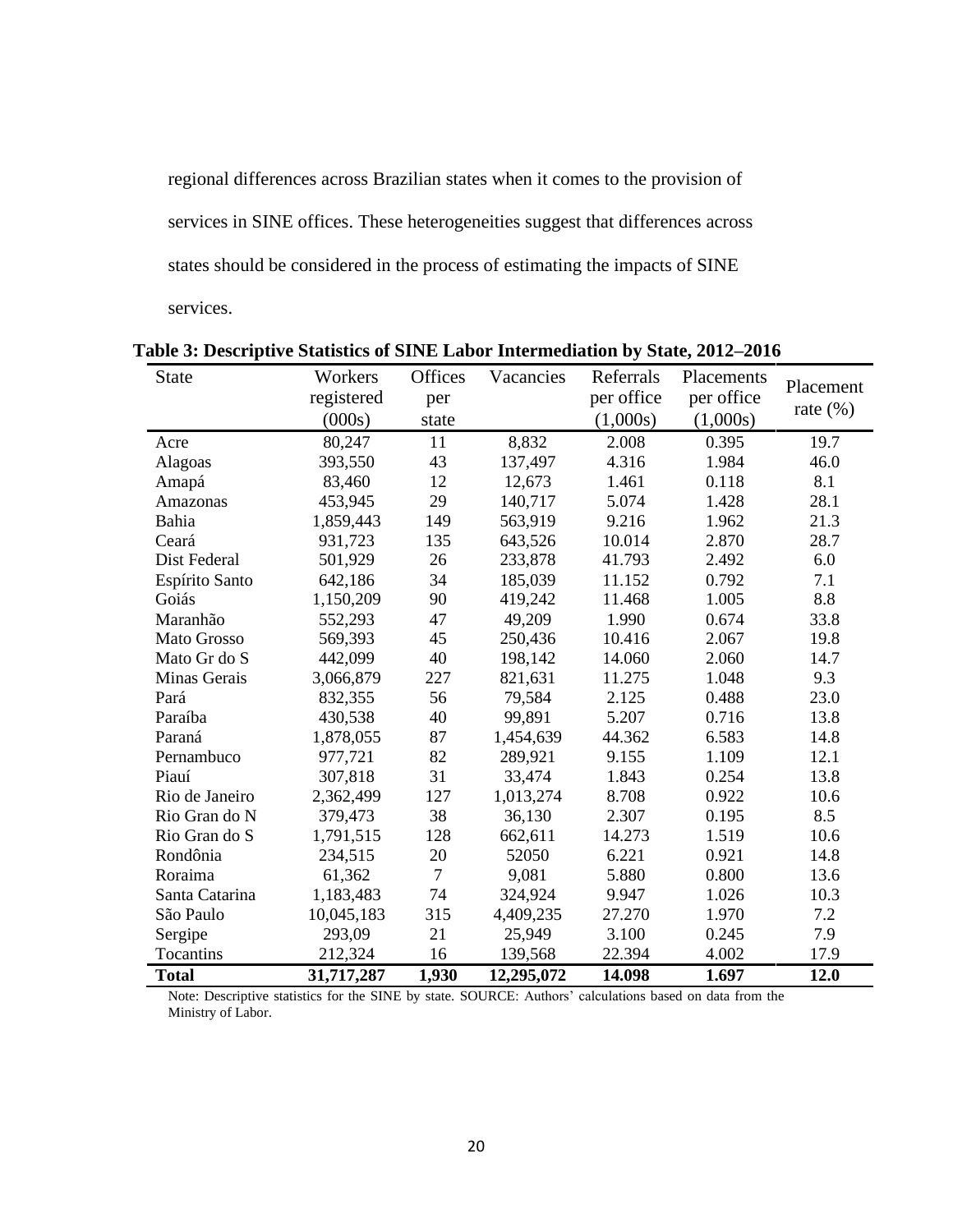#### **4. Methodology**

#### **4.1. The evaluation**

The purpose of this paper, is to estimate the effects of SINE job interview referrals on labor market outcomes. That is, we analyze the effect of job interview referrals by SINE offices on the labor market outcomes of recipients compared to nonrecipients. However, simple differences of means between recipients and nonrecipients will not yield causal estimates of program effects because the characteristics of the two groups are likely to be different, owing to self-selection into SINE registration and services.

The evaluation problem is to compare workers that received a SINE job referral to their counterfactuals without a job referral. The challenge is to make sure the counterfactual is properly selected. SINE services match workers to vacancies based on a list of criteria, and this automated process with mediation by a SINE staff might be more efficient than workers trying to find a job match by themselves.<sup>17</sup> However, we do not observe the outcome for service recipients had they *not* received the service—the ideal counterfactual. In this study, we use PSM to construct a counterfactual for the group getting referrals–the participant group, by selecting a group not getting referrals who have a similar pretreatment

<sup>&</sup>lt;sup>17</sup> The matching algorithm is based on occupation (up to seven occupations can be listed using the CBO, the Brazilian classification of professions), educational attainment, work, language skills, availability for traveling or staying away from home for long periods of time, and possession of a driver's license.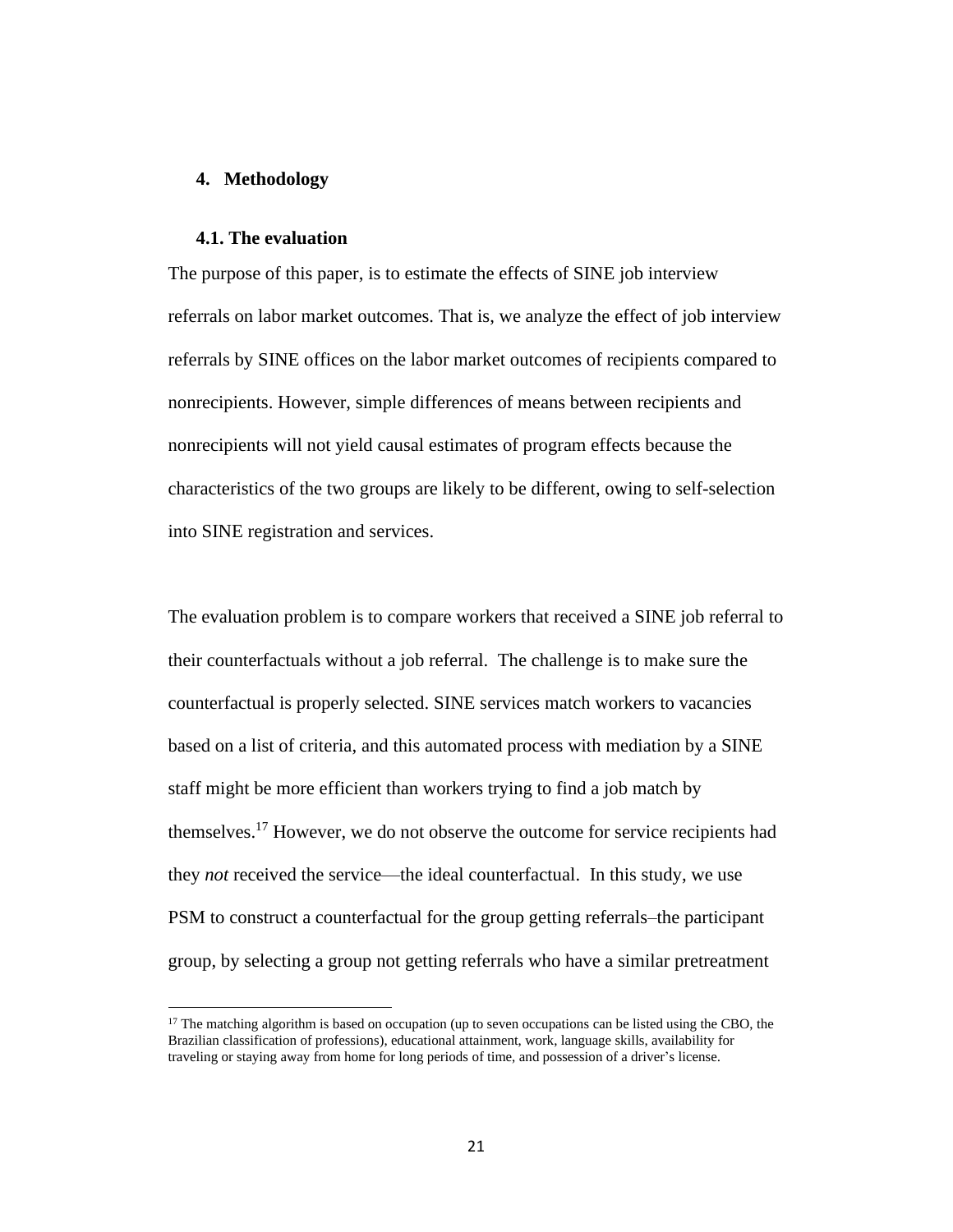conditional probability of receiving a referral—the comparison group. We then estimate group mean effects, or the average treatment effect on the treated as a difference in mean outcomes between these two groups. The individuals in the matched comparison group will be similar to the participants in observed characteristics, except for the referral. Application of PSM requires satisfaction of the conditional independence and common support assumptions.<sup>18</sup>

The propensity scores used to balance characteristics between participant (referrals) and comparison (not referred) groups are estimated using the following probit model for each subgroup evaluated:

 $P(D = 1|X) = \phi(\beta X + \gamma(Age + Job_{trunc} + log(wage) + Gender +$  $unemptyent\_spell)D_{region}$ )). (1)

In this specification, we calculate the probability of being referred for a job interview, P(*D=1|X)*, as a function of observable individual characteristics. Importantly, our data includes successive monthly cohorts of participants and their counterfactuals between January 2012 and December 2016, and job interview referrals are measured on a year-month reference basis.<sup>19</sup> Using these

<sup>&</sup>lt;sup>18</sup> The assumption of conditional independence (selection on observables) requires that, conditionally on a set of observed attributes, the distribution of the (counterfactual) nontreatment outcome in the treated group is the same as the (observed) distribution of the nontreatment outcome in the nontreated group. The common support assumption requires that all treated individuals have a counterpart in the nontreated population. This means that values of *X* in Equation (1) are related to similar propensity scores in the treatment and control groups. For details, see Blundell et al. (2004) and Heinrich et al. (2010).

<sup>&</sup>lt;sup>19</sup> In other words, we count referrals and registrations in a given month only once. Workers who successfully get reemployed are removed from the sample.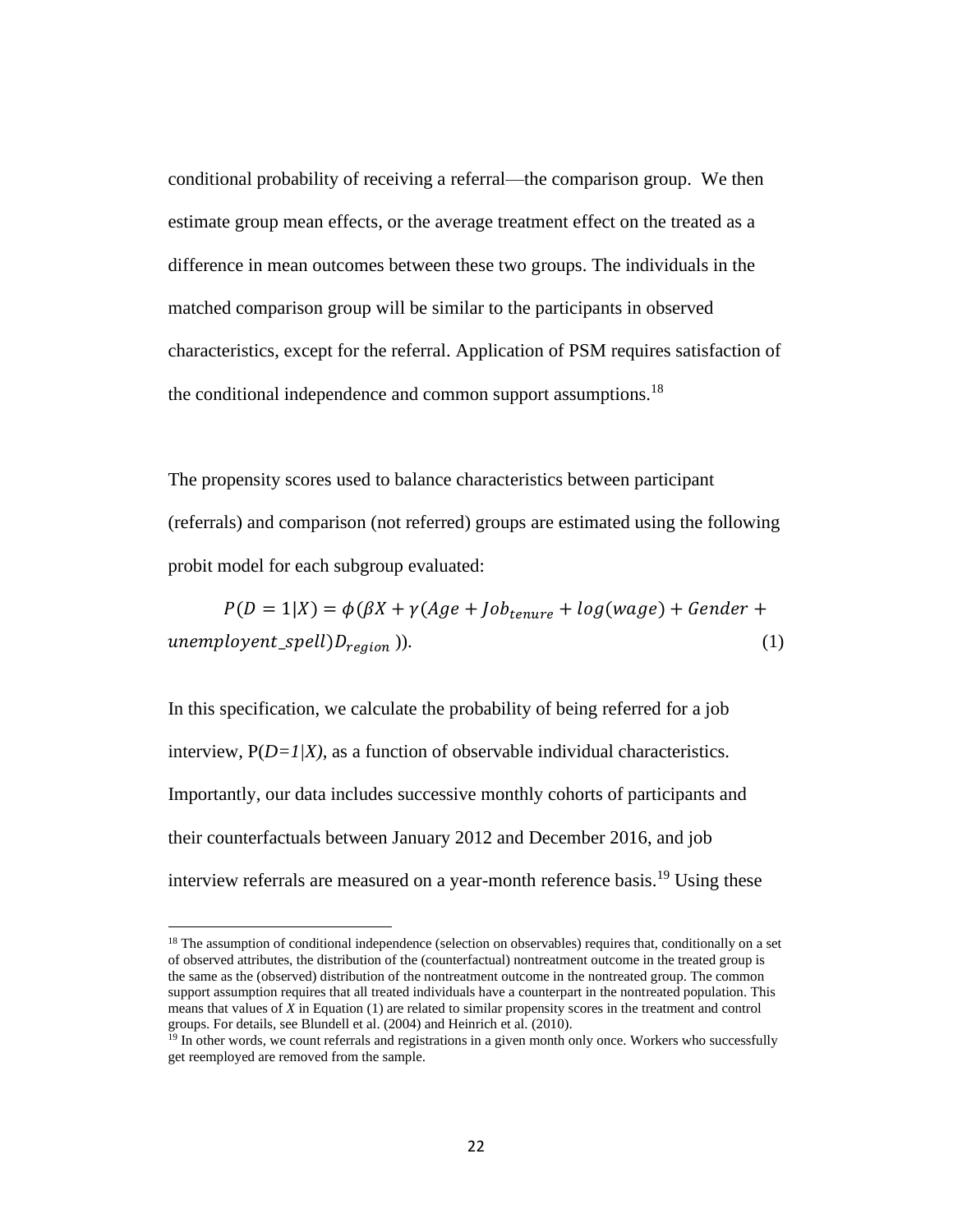monthly samples of participants and nonparticipants, we estimate 60 PSM models. That is, we estimate separate PSM models on each monthly data set of treated workers in our panel.<sup>20</sup> We follow the approach of Sianesi (2004), who estimates separate PSM models for each month in her panel data.<sup>21</sup> We use nearest-neighbor matching within the same state without replacement to create comparison groups.<sup>22</sup>

The term  $\phi$  is the normal cumulative distribution function. The remaining observable individual characteristics in the vector X for the PSM are as follows: tenure of the last job before referral (in terms of months), the logarithm of the average monthly salary on the last job, race (divided into five categories: indigenous, white, dark, yellow, and brown), age in the year of the matching, gender, educational attainment (divided into 11 categories), industrial sector (86 categories of  $CNAE^{23}$  at the two-digit level) and occupational group (48) categories of CBO at the two-digit-level) in the person's last job, and number of

 $20$  For each subgroup analysis performed in Section 5, 60 PSM models were estimated, thus creating different common support with a different number of observations.

 $21$  Sianesi (2004) evaluated employment services in Sweden and developed this monthly subsample approach, because nearly every customer of the employment service gets at least one service at some point.

Constructing monthly samples allows for program participants and nonparticipants in each month. Other job referrals in the same month or later months—or other services in later months—could be confounding factors in our evaluation design. Therefore, we assume that the distribution of receiving subsequent employment and training services is balanced between referrals and comparison group members.

 $22$  The use of the closest match minimizes the bias, as we guarantee the use of the most similar observation to construct the counterfactual (Heinrich et al. 2010). In other words, the match uses the closest propensity score to match one worker in the treatment group to a worker in the comparison group. We used the nearest matching without replacement, meaning workers in the control group are used only once as a match.

Matching without replacement performs well when many comparison units overlap with the treatment group (Dehejia and Wahba 2002). There is a large availability of observations in the control group, and Appendix B shows that treatment and control groups overlap. Thus, matching without replacement is appropriate in our setting.

<sup>&</sup>lt;sup>23</sup> CNAE is the national classification of economic activities.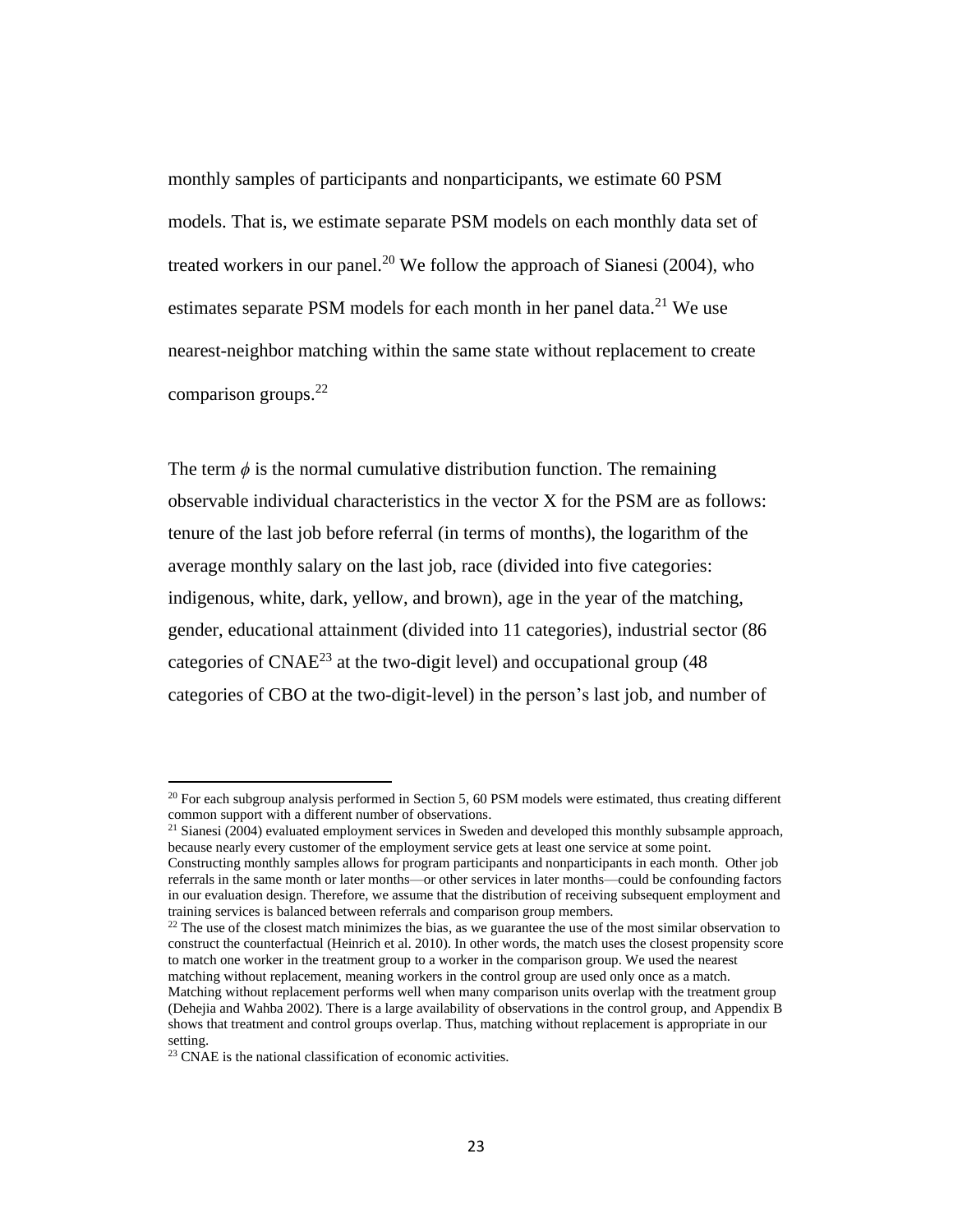months unemployed.<sup>24</sup> In addition, as shown in Equation (1), age, job tenure, wage, gender, and unemployment duration are interacted with region dummies.<sup>25</sup> Tenure on the last job before referral (months) and the logarithm of the average monthly salary on the last job were included in the PSM to reduce selection on unobservables, as these variables encompass information on unobservables (Heinrich et al. 2010).

We construct control groups using the pool of workers that registered at a SINE office but were not referred for a job interview in a given month. This approach mitigates selection bias on unobservables, since workers who visit a SINE office might have self-selected and received a job interview referral due to unobservable characteristics, such as their level of self-motivation and general proactiveness.<sup>26</sup> Additionally, we require the common support condition to be met exactly.

After estimating propensity score models, the next step is to perform the matching and assess its quality. The literature suggests that observable characteristics should be balanced between the two groups after matching. As the matching is performed monthly, the balance in the means of basic obervable characteristics must be checked for each month. Table 4 shows the *t*-tests for differences in means before and after the matching for certain characteristics in November 2016.

 $24$  As the large number of observations allows, we also estimated an alternative PSM whereby individuals are matched with certainty on two characteristics: 1) number of months unemployed until matching and 2) the workers' state of residence. Thus, each treated individual is matched with a nontreated individual from the same state—someone who also has the exact number of months unemployed until matching. These additional results are available upon request. The strategy of matching on exact characteristics is used by Lechner (2002), who performs matching using propensity scores and matching exactly on sex, duration of unemployment, and native language.

 $25$  Heinrich et al. (2010) suggest that in a scenario with limited number of variables to obtain a balance between treatment and control groups, interactions with a variable available can improve the matching. We interact the vector *X* with regions to achieve an improved matching model.

 $26$  The information used in the PSM to construct control groups always comes from RAIS. While the main database used to compare the referred vs. nonreferred individuals was the SINE, information from the RAIS was essential to calculate PSMs and measure the outcomes, since it allowed us to track the employment history of each job seeker.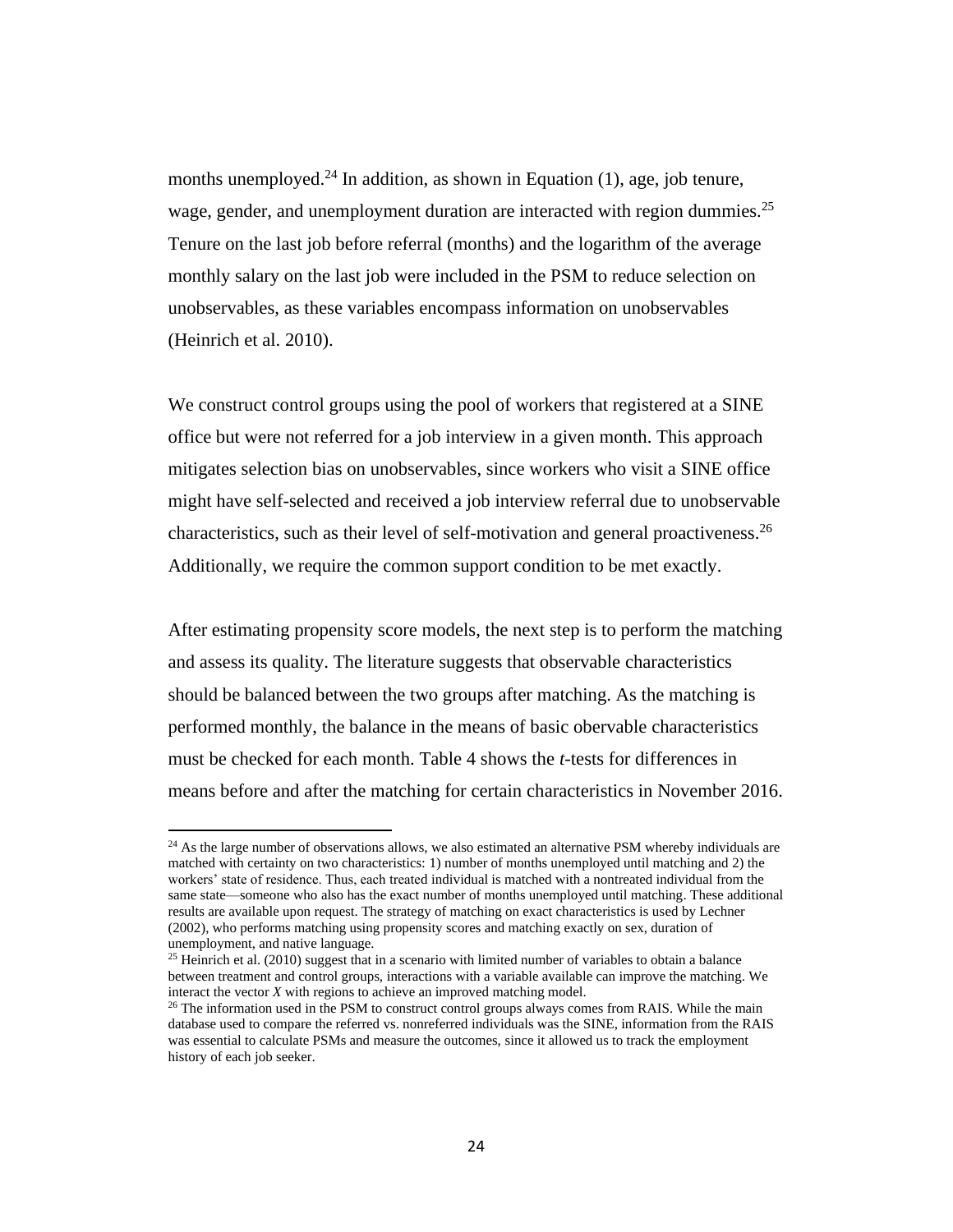The bias for a given variable is defined as the difference between the means of participant and comparison groups, scaled by the average variance. A bias reduction after matching is expected. The *t*-tests show that before matching, the participant and comparison groups are sigificantly different on most observable characteristics, but that after matching there are few significant differences. This suggests that the participant and nonparticipant matched samples are well balanced.

|                         |           |         |         |           | % bias    |           |      |
|-------------------------|-----------|---------|---------|-----------|-----------|-----------|------|
| Variable                | Sample    |         | Mean    | % bias    | reduction | t-test    | P> t |
|                         |           | Treated | Control |           |           |           |      |
|                         |           |         |         |           |           |           |      |
| Male                    | Unmatched | 0.549   | 0.583   | 7.05      |           | 20.064    | 0.00 |
|                         | Matched   | 0.584   | 0.580   | 0.64      | 90.89     | 1.461     | 0.14 |
| Age                     | Unmatched | 31.474  | 32.831  | 12.58     |           | 36.922    | 0.00 |
|                         | Matched   | 32.864  | 32.862  | $-0.27$   | 97.78     | $-0.635$  | 0.53 |
| Tenure last job         | Unmatched | 24.073  | 15.594  | $-28.23$  |           | $-94.025$ | 0.00 |
|                         | Matched   | 15.554  | 15.842  | $-1.126$  | 96.00     | $-2.564$  | 0.01 |
| Mean wage last job (ln) | Unmatched | 7.102   | 7.141   | 8.238     |           | 25.526    | 0.00 |
|                         | Matched   | 7.143   | 7.144   | $-0.666$  | 91.90     | $-1.517$  | 0.13 |
| White                   | Unmatched | 0.445   | 0.460   | 2.914     |           | 8.263     | 0.00 |
|                         | Matched   | 0.459   | 0.461   | $-0.151$  | 94.81     | $-0.343$  | 0.73 |
| Elementary incomplete   | Unmatched | 0.029   | 0.031   | 1.518     |           | 4.260     | 0.00 |
|                         | Matched   | 0.032   | 0.030   | 0.834     | 45.01     | 1.899     | 0.06 |
| Elementary complete     | Unmatched | 0.031   | 0.030   | $-0.366$  |           | $-1.042$  | 0.30 |
|                         | Matched   | 0.030   | 0.030   | $-0.347$  | $-0.79$   | $-0.790$  | 0.43 |
| Middle incomplete       | Unmatched | 0.081   | 0.085   | 1.550     |           | 4.371     | 0.00 |
|                         | Matched   | 0.085   | 0.084   | 0.020     | 98.66     | 0.047     | 0.96 |
| Middle complete         | Unmatched | 0.133   | 0.135   | 0.511     |           | 1.449     | 0.15 |
|                         | Matched   | 0.135   | 0.151   | $-4.646$  | $-808.64$ | $-10.575$ | 0.00 |
| High school incomplete  | Unmatched | 0.165   | 0.126   | $-11.152$ |           | $-32.558$ | 0.00 |
|                         | Matched   | 0.126   | 0.152   | $-7.481$  | 32.68     | $-17.026$ | 0.00 |
| High school complete    | Unmatched | 0.478   | 0.542   | 12.467    |           | 35.405    | 0.00 |
|                         | Matched   | 0.540   | 0.499   | 8.433     | 32.35     | 19.192    | 0.00 |
| College incomplete      | Unmatched | 0.026   | 0.022   | $-2.659$  |           | $-7.721$  | 0.00 |

### **Table 4 – Selected Descriptive Statistics Pre- and Post-Matching Participant Group: Referrals | Comparison Group: SINE, January 2016**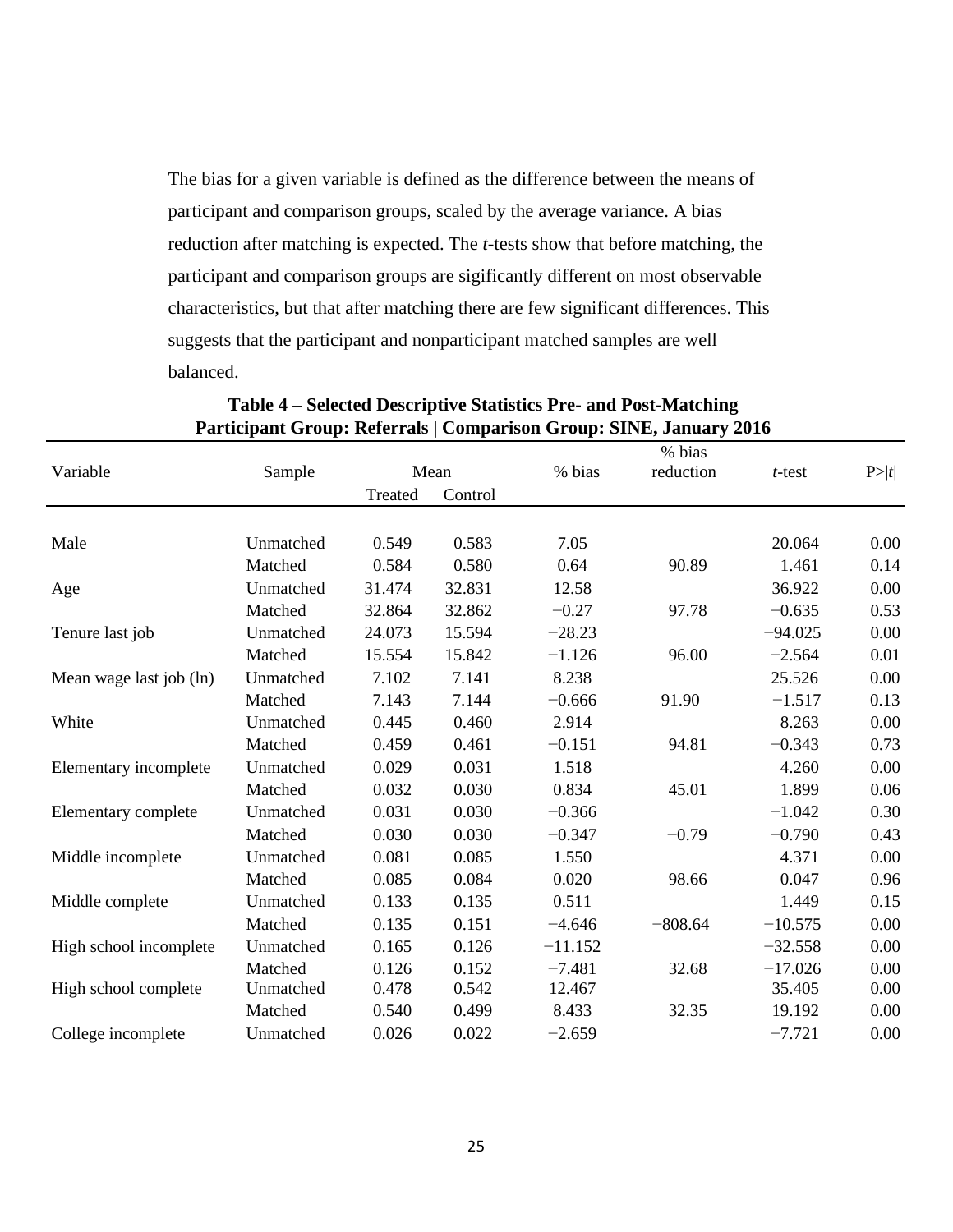|                  | Matched   | 0.022 | 0.017 | 3.591     | $-35.07$ | 8.173     | $0.00\,$ |
|------------------|-----------|-------|-------|-----------|----------|-----------|----------|
| College complete | Unmatched | 0.048 | 0.023 | $-13.518$ |          | $-42.486$ | $0.00\,$ |
|                  | Matched   | 0.023 | 0.027 | $-2.541$  | 81.19    | $-5.784$  | $0.00\,$ |

Note: Table 4 shows in column 1 the characteristics of the data that provide indication about the quality of the PSM matching. Column 2 indicates whether the sample is matched or unmatched. Columns 3 and 4 indicate the mean value of the selected characteristics for the matched an unmatched sample in the treated and control groups respectively. Column 5 indicates the bias for a given variable that is defined as the difference between the means of treatment and control groups scaled by the average variance. Column 6 reports the percentage reduction in the bias. Columns 7 and 8 report the t-tests for differences in means and their respective p-values. SOURCE: Authors' calculations based on data from the Ministry of Labor.

> The matching does not necessarily need to yield complete balance on all exogenous variables to be satisfactory. We use the mean standardized bias to formally assess the quality of the PSM. If the matching process improves balance on observable characteristics between the participant and comparison groups, it is expected that the mean standardized bias between the two groups will be significantly reduced. According to empirical studies, a final bias below 5 percent after matching should be sufficient (Caliendo and Kopeinig 2008). The dots in Figure 1 represents the value of the mean standardized bias calculated separately for each month. In this case, the bias maintains an average value of 1.7 after the matching, an indication of the good quality of the PSM.<sup>27</sup> An additional step to verify the matching quality is to examine the kernel density distribution graphs of the propensity score for the two groups before and after matching—see Figures B1 and B2 in Appendix B. These figures show that there is an overlap in the mean

<sup>&</sup>lt;sup>27</sup> We also use the Rubin ratio test (see Rubin 2001), and the results confirm the quality of the matching, as the ratio of variances of the propensity score and covariates from the treatment and comparison groups is close to 1.0, and it is between 0.5 and 2.0 for each of the 60 months (see Figure B3 in the appendix).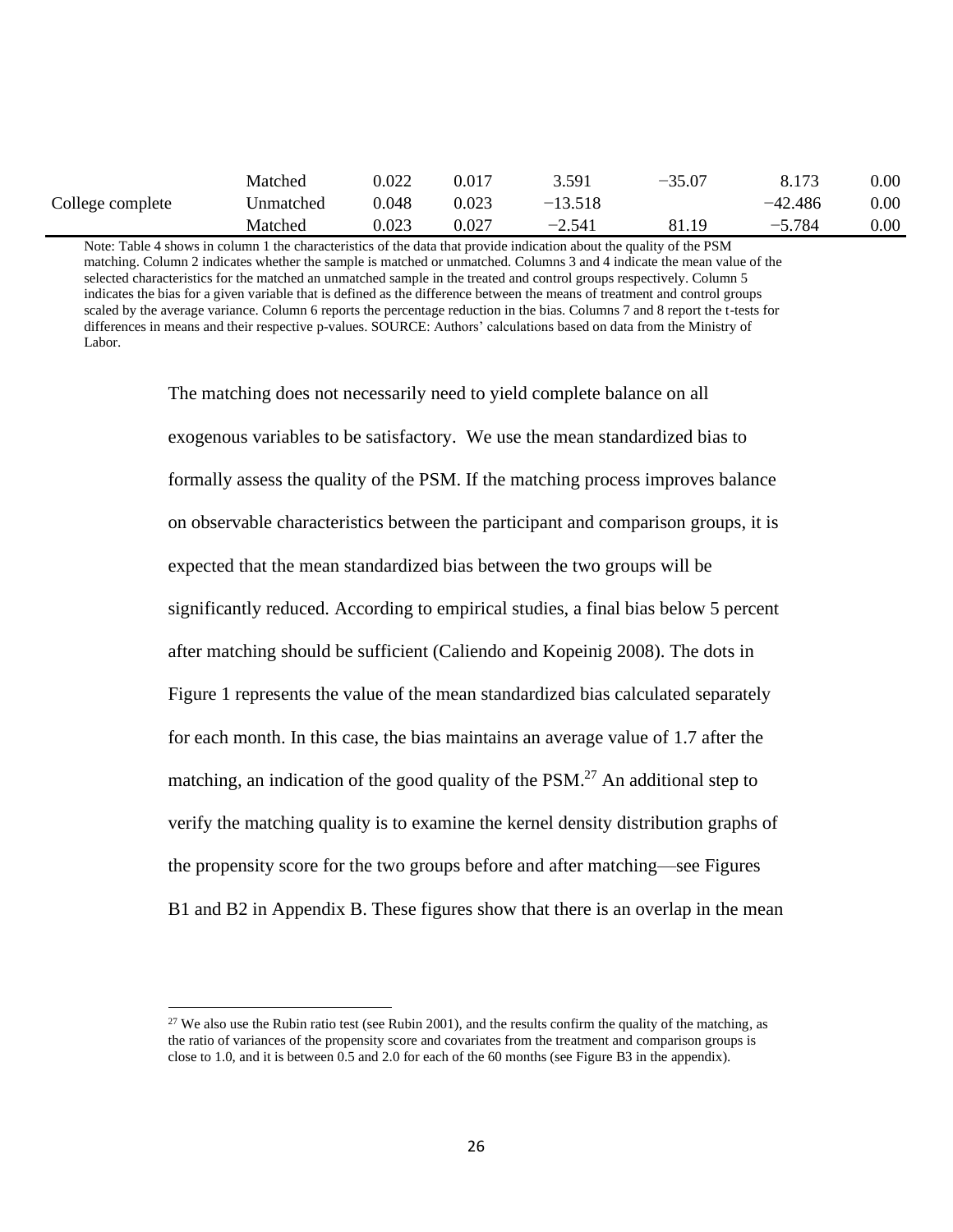propensity scores and their distributions for the two groups after matching,

suggesting that the PSM generates good matches. $28$ 





Notes: Each dot in the figure represents the mean standardized bias between control and treatment groups for each month of the data. The red line indicates the threshold of 5% of final bias. SOURCE: Authors' calculations.

We use the participant and comparison groups constructed by propensity score

matching to measure impacts on the following labor market outcomes: probability

<sup>&</sup>lt;sup>28</sup> The PSM is conducted for each month of our panel, and the kernel densities present a similar pattern in every month. Monthly results are available upon request.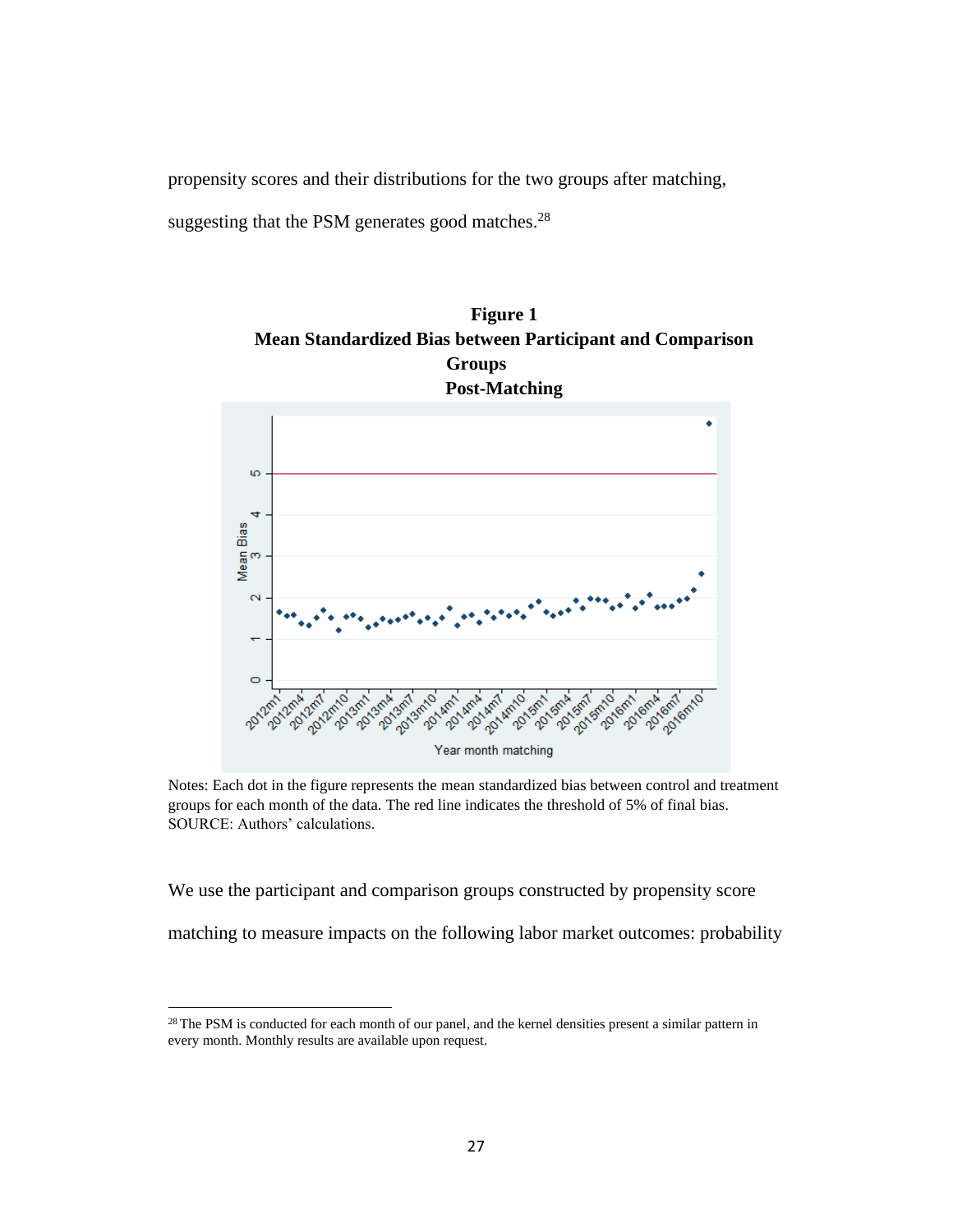of employment within three months, time from registration until employment, job tenure on the new job, and reemployment monthly earnings. As described in Section 3, to perform the matching, we restricted the database to workers who had lost their jobs prior to SINE job referral, which allowed us to calculate the preand post-matching variables. Details on the calculation of the resulting outcomes (pre- and post-treatment) are provided below.

### **4.2. Measuring SINE impact on labor market outcomes**

Having constructed counterfactual groups for workers who had a SINE job interview referral through propensity score matching, which was validated by three tests, we use the participant and constructed comparison groups in the following difference-in-difference specification to estimate the impact of a job interview referral on labor market outcomes for worker *i*:

$$
Y_{it} = \varphi + \alpha Treated_i + \gamma Post_{it} + \theta SINE_{it} + \beta X_{it} + \mu_t + \varepsilon_{it}
$$
 (2)

where  $Y_{it}$  stands for one of the four outcome measures for individual  $i$  and time  $t$ . *Employment within 3 months of referral* establishes whether at the month of the matching the worker had gotten a job within three months of the referral. In the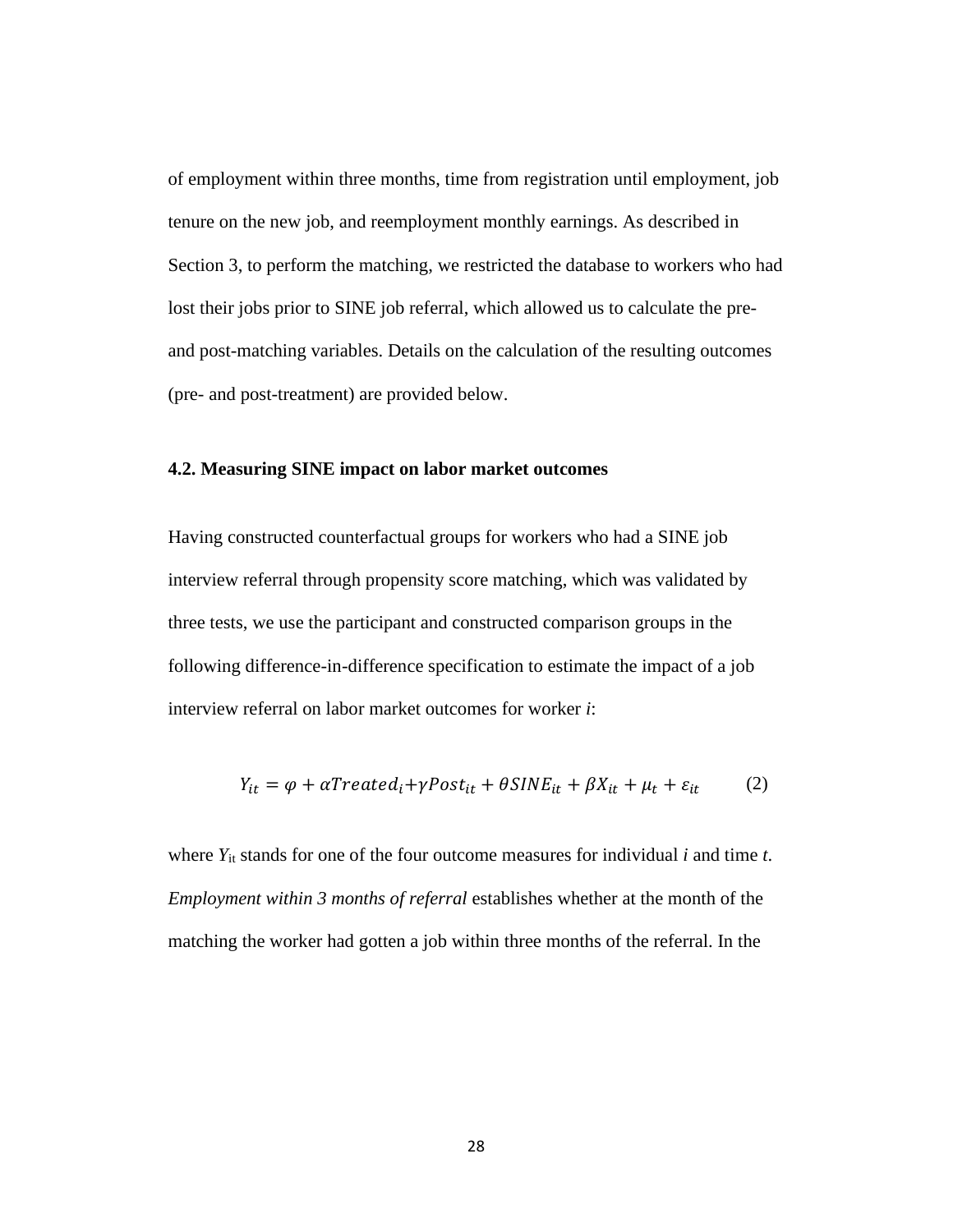evaluation, this variable is always 0 for the pre-matching period.<sup>29</sup> *Time until employment* is unemployment time between jobs, calculated as the date of admission to the next job minus the date of separation from the previous job.<sup>30</sup> *Mean tenure* is the number of months in the reemployment job, and *reemployment wage* is the natural logarithm of the real wage on the reemployment job. 31

The term  $\varphi$  captures all time-constant factors that affect the outcome. Treated is a dummy variable indicating whether the individual gets a SINE job referral or not, and *Post* takes the value of 1 after treatment. The variable *SINE* is the interaction between *Treated* and *Post*, whereas  $\theta$ , the coefficient of interest, measures the difference in the outcome variable between the treated and control groups before and after receiving services from SINE.  $\mu_t$  are the monthly dummy variables. The matrix *X* includes alternative education and sector variables for individual workers who are not included in the  $PSM<sup>32</sup>$  We also include

 $^{29}$  To evaluate this outcome, we remove matches from September 2016 onward in order to leave only observations that are well defined (individuals who possess at least three months of information for this outcome).

<sup>&</sup>lt;sup>30</sup> Unemployment (nonformal employment) is calculated as the time between two jobs prior to the treatment. The calculation of the outcome time until employment requires information on two jobs prior to the job referral, generating a smaller number of observations for the regressions for this outcome. No further restrictions are imposed.

<sup>&</sup>lt;sup>31</sup> The data for mean tenure and reemployment wages requires the observation of one job prior to and after matching to measure the outcomes; no further restrictions are imposed. As opposed to the method used for the calculation of the time until employment, the information on job tenure is observed in the record of employment prior to job search and does not need to be constructed from observing two jobs prior to the matching. Tenure of the reemployment job is computed as the difference between the job start and end dates.  $32$  Education is disaggregated into three categories: 1) unskilled (from illiterate to completed primary school), 2) semiskilled (incomplete and completed high school), and 3) skilled (from incomplete undergraduate education to PhD). The sector of the last job from the IBGE classification is aggregated in the following categories: agriculture, industry, services, trade, construction, and other.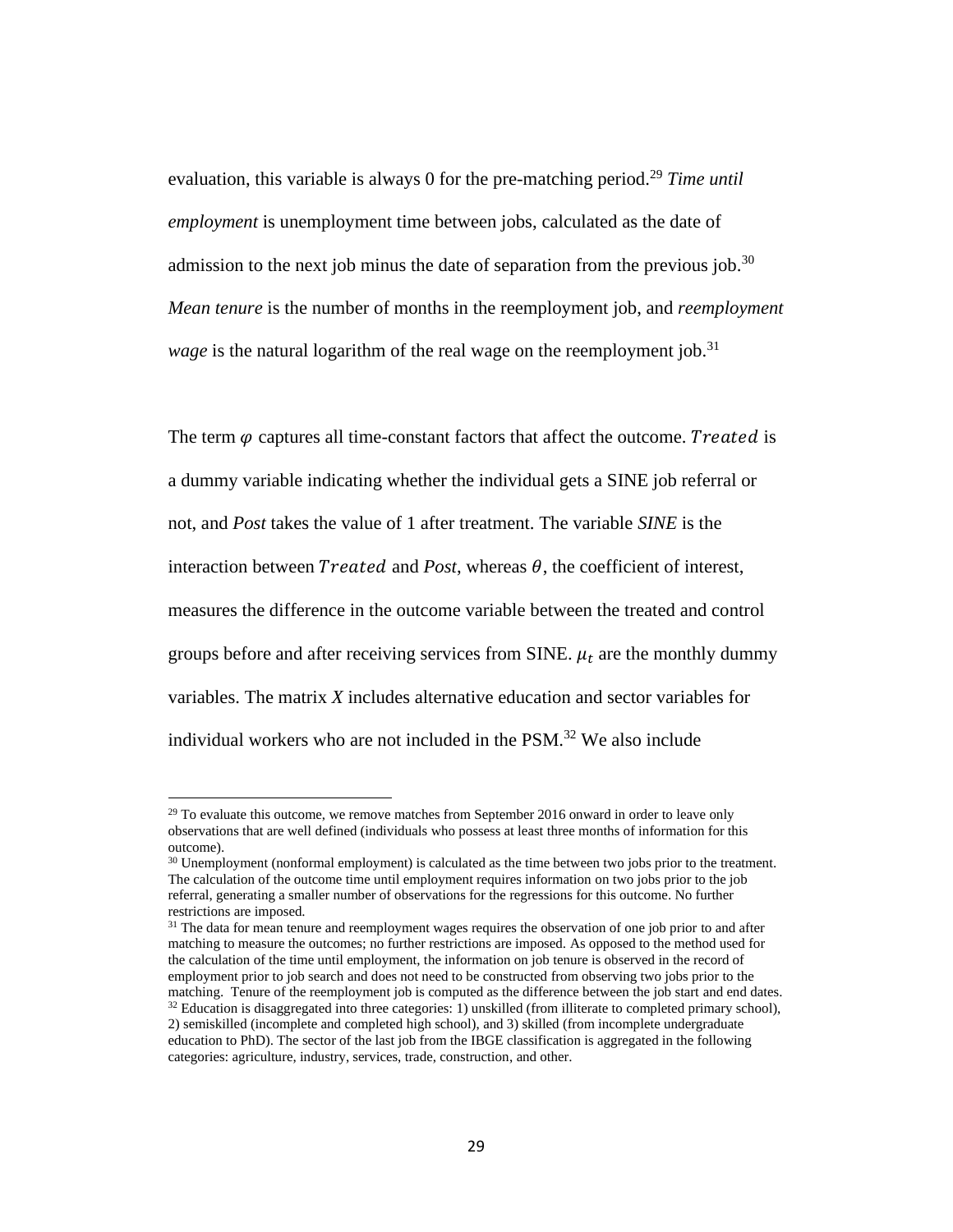information on whether the worker is a beneficiary of UI, dummies for the *n*th UI payment, and total number of referrals.<sup>33</sup> Standard errors for statistical inference are computed with clustering at the state level. $34$ 

### **5. Results**

### **5.1 Overall Results**

The analysis seeks to measure the effect of job interview referrals on the probability of workers' finding a job within three months of the referral, the time until employment, the mean tenure of the next job, and the reemployment salary. Impacts are computed by comparing outcomes of workers who received SINE job referrals to a matched comparison group of workers who were registered at SINE but did not get a job referral.<sup>35</sup>

The results in Table 5 show that the treatment increases the likelihood of finding a job within three months of the referral by 20.0 percentage points. The probability of the control-group participants finding a job within three months is 24 percent;

<sup>&</sup>lt;sup>33</sup> These variables are included in the difference-in-difference estimations, as they were not available when the main bulk of PSM was calculated. Alternative estimations including these variables in the PSM or difference-in-difference estimations, without the variables included in vector *X*, provide similar results. <sup>34</sup> We assume that the observations are independent across states as labor markets institutions differ. For instance, even though the minimum wage is defined nationally, each state in Brazil can set its own minimum wage above the national minimum wage that can thus influence labor market dynamics. Regarding the SINE service, even though SINE is coordinated at central level, each state manages its own SINE network that might apply different resources and managerial procedures.

<sup>&</sup>lt;sup>35</sup> Results using RAIS for control groups are very similar and are provided in Appendix C.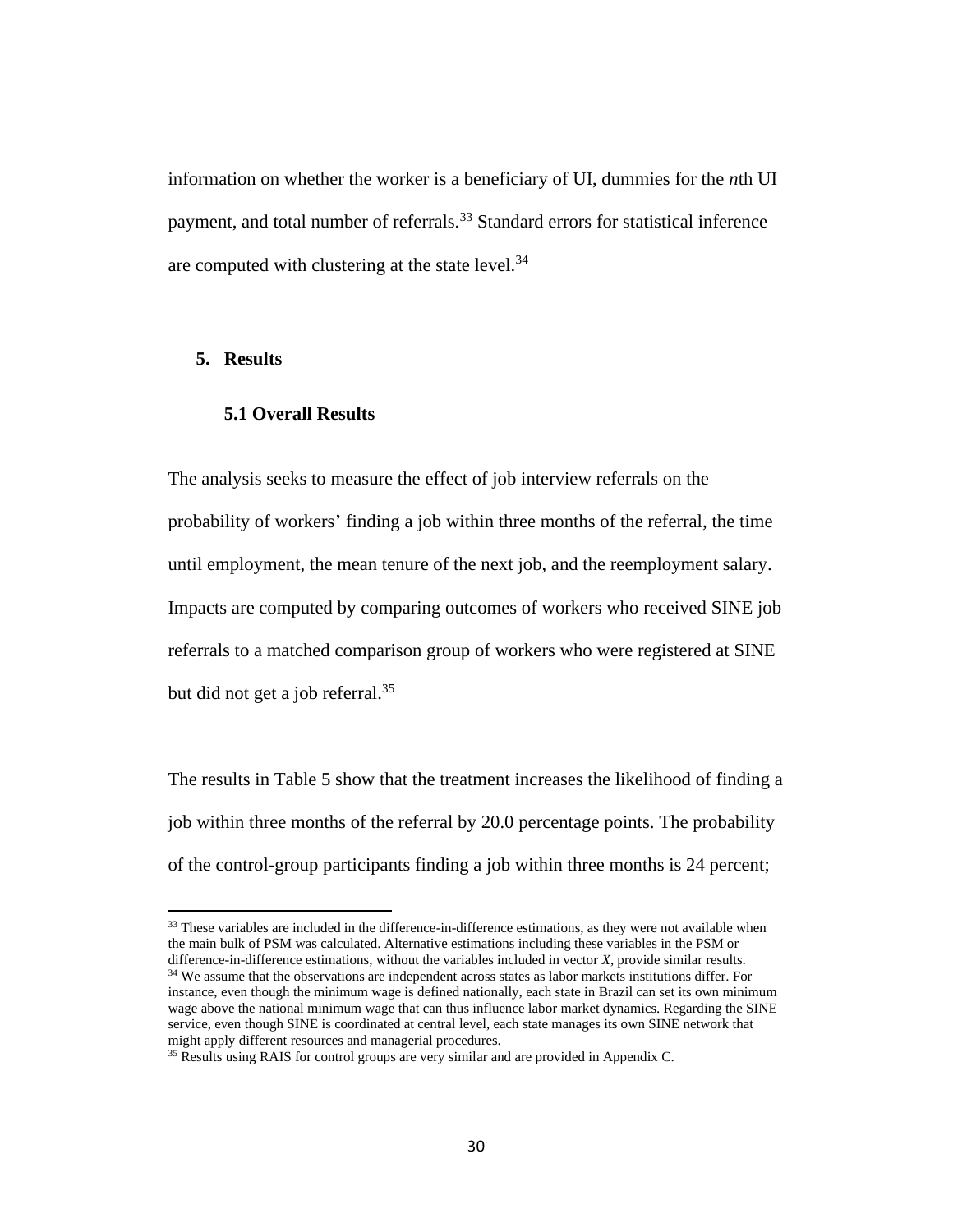thus, a SINE interview referral nearly doubles their probability of finding a job within that time.<sup>36</sup> In addition, job seekers who are referred by SINE take less time (0.5 months less) to find a job than those who are not referred. This represents about a 6 percent reduction in the waiting time until they are able to secure a job, as in the control group the wait time is 8.00 months on average. However, SINE job referrals have a negative impact on the mean tenure of the next job found. On average, job tenure is reduced by 3.5 months, which equates to a 18 percent reduction in the average job tenure of 19.6 months found in the data.<sup>37</sup> Finally, being treated by SINE reduces wages by about 5.8 percent.

The result that a SINE job referral is associated with wage reduction is consistent with Pignatti (2016) and Vera (2013) and may be due to stigmatization effects on SINE participants or the lack of capacity in the program to attract high-paying enterprises to the system.<sup>38</sup> Also, SINE job referrals promote faster reemployment as SINE mainly lists jobs in the low wage labor market that have short tenure.

<sup>&</sup>lt;sup>36</sup> Appendix C provides an indication on the size of SINE's impact on outcomes. For instance, 0.24 percent of workers in the control group obtained a job within three months after matching, and SINE increased this probability by 0.20 percentage points.

 $37$  See footnote 12.

<sup>&</sup>lt;sup>38</sup> We used PSM to match firms that posted vacancies at SINE in 2015 and firms that did not. Matching variables were the proportion of males, proportion of white workers, average worker age, firm size, sector classification, and state of the firm. This exercise suggests that wages at a firm that posts vacancies at SINE are 140 Brazilian reais lower than wages at a similar firm that does not post vacancies at SINE. Other results indicating that SINE referrals decrease the time to reemployment but also reduce salary and time of employment need further investigation, as getting a job faster may be related to a worse quality of matching. Nevertheless, the overall data do not provide a clear correlation between time until employment and tenure/salary.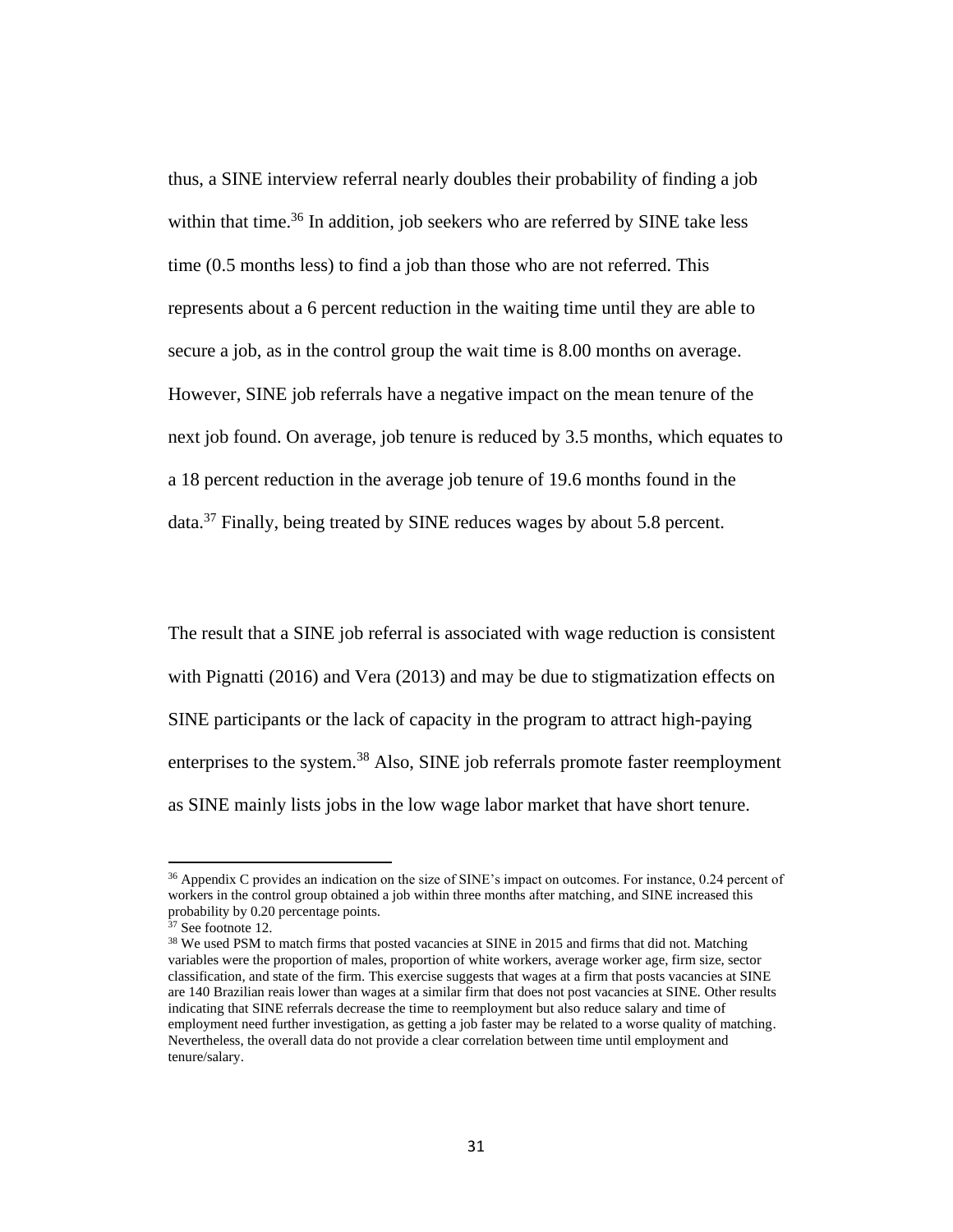This result is consistent with suggestions from job search and matching models that heterogeneous preferences for job amenities will be reflected in the distribution of reemployment wages and other attributes such as job durability (e.g. McCall 1994). The estimated effects are the average for the period of analysis, and because of the short job-tenure duration and high worker turnover in the Brazilian labor market, the five-year time span is sufficient to provide results about how SINE affects labor market outcomes.<sup>39</sup> Subgroup analysis based on workers' characteristics is provided in the next section.

|                                                  | .                                | LIIVU VI DII 111 GOD IIIVI 110 H INDIVITAND |                         |                              |
|--------------------------------------------------|----------------------------------|---------------------------------------------|-------------------------|------------------------------|
|                                                  | Employment<br>within 3<br>months | Time until<br>employment<br>(months)        | Mean tenure<br>(months) | Reemployment<br>wage $(log)$ |
| <b>Effect from SINE</b><br>(relative to control) | $0.200***$<br>(0.0102)           | $-0.452**$<br>(0.173)                       | $-3.533***$<br>(0.233)  | $-0.0580***$<br>(0.00605)    |
| <b>Observations</b>                              | 20,359,236                       | 9,233,184                                   | 14,738,524              | 14,699,527                   |

**Table 5 — Effect of SINE Job Interview Referrals**

NOTE: Standard errors in parentheses.  $* = p < 0.10$ ;  $** = p < 0.05$ ;  $*** = p < 0.01$ . The table shows the difference-indifferences estimates of the effect of SINE job referral on labor market outcomes. Standard errors are clustered at state level. SOURCE: Authors' calculations.

<sup>&</sup>lt;sup>39</sup> Appendix D, Table D1, provides separate estimates for the 2012 cohort as this cohort is less influenced by a shorter time span in which to observe the effects of SINE job referrals. Results are qualitatively similar for the 2012 cohort when there is a longer time span for the outcomes to materialize in and thus mitigates for censored data, mainly for the time until employment and mean tenure outcomes. The results for the 2012 cohort suggest a better performance for SINE referrals as time until employment is further reduced, and the negative impact on the average mean tenure is smaller.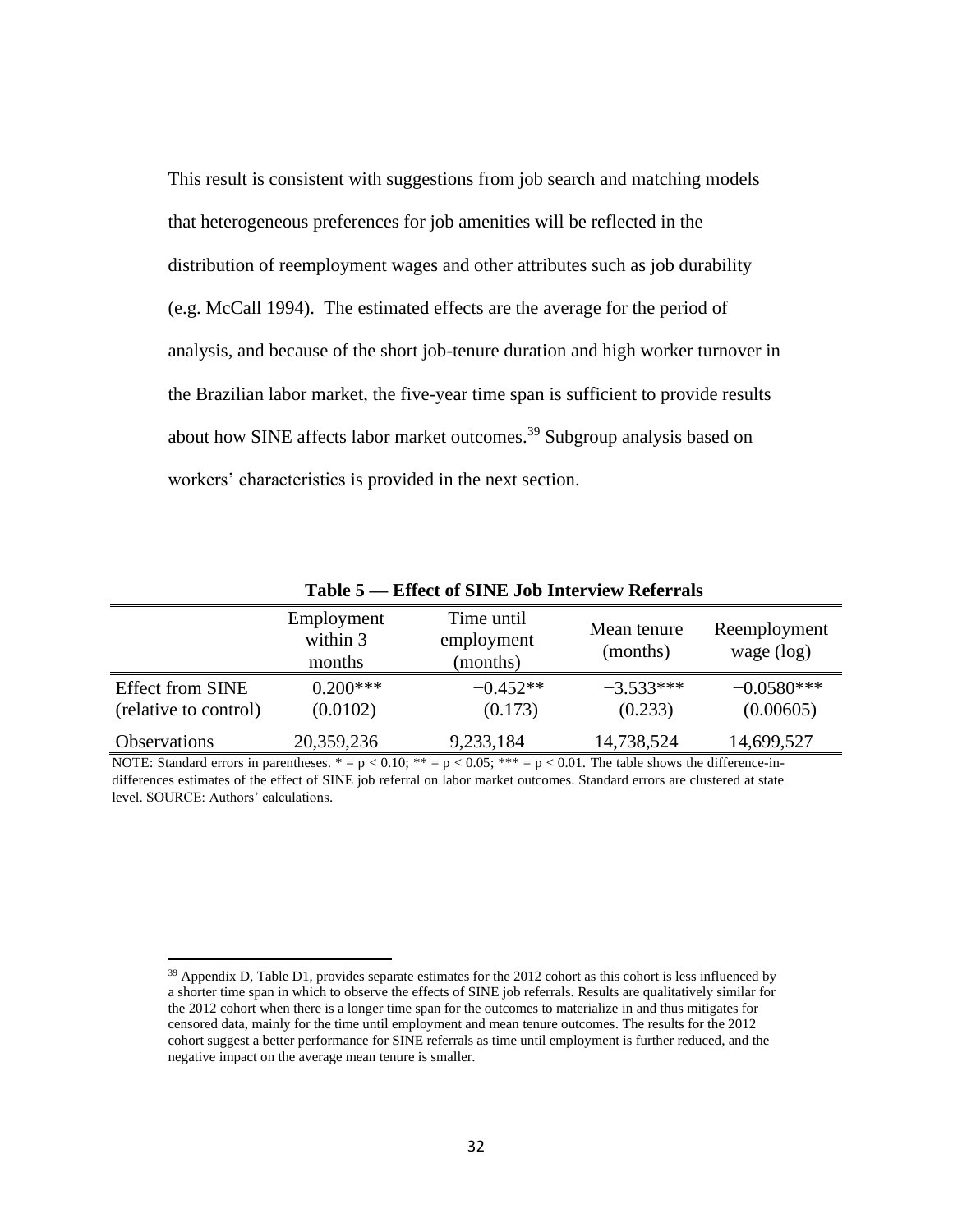### **5.2 Demographic Subgroup Analyses**

Subgroup estimates reveal differences in the impacts of SINE services across groups of customers. These estimates help shape the strategy for providing services to workers with different characteristics. Our methodology for estimating subgroup impacts involves estimating separate PSM for each subgroup category in each of the 60 months, using these to create matched-pair comparison groups for each subgroup category, then estimating the effects of job referrals by DID for each subgroup category.<sup>40</sup> Procedures for constructing samples to measure each of the four outcomes follow the same steps as listed in the methodology section. Impact estimates for subgroups defined by characteristics of age, sex, race, and educational attainment are presented in Table 6.

The general pattern of effect estimates on outcomes for each subgroup is similar to the full sample pattern of impact estimates presented in Table 5: that is, an increased percentage employed within three months of job interview referral, fewer months until reemployment, fewer months of job tenure in the new job, and

<sup>&</sup>lt;sup>40</sup> The effects across groups and overall effects are not directly compared, as the DID estimations and PSMs are conducted separately for each subgroup (e.g., comparing women who get interview referrals to women who do not get interview referrals) to allow for the best matching and estimations against each control group. Alternative results for the full model, based on one general PSM, and estimations of subgroup effects in the same regression, are provided upon request. Complete models are estimated for gender, education, age, race, and receipt of unemployment insurance. Estimating coefficients in the same regression allows for a better comparison across different groups and across different tests of the equality of coefficients; however, it provides poorer matching, as those treated in subgroups might be matched with a control that belongs to another subgroup.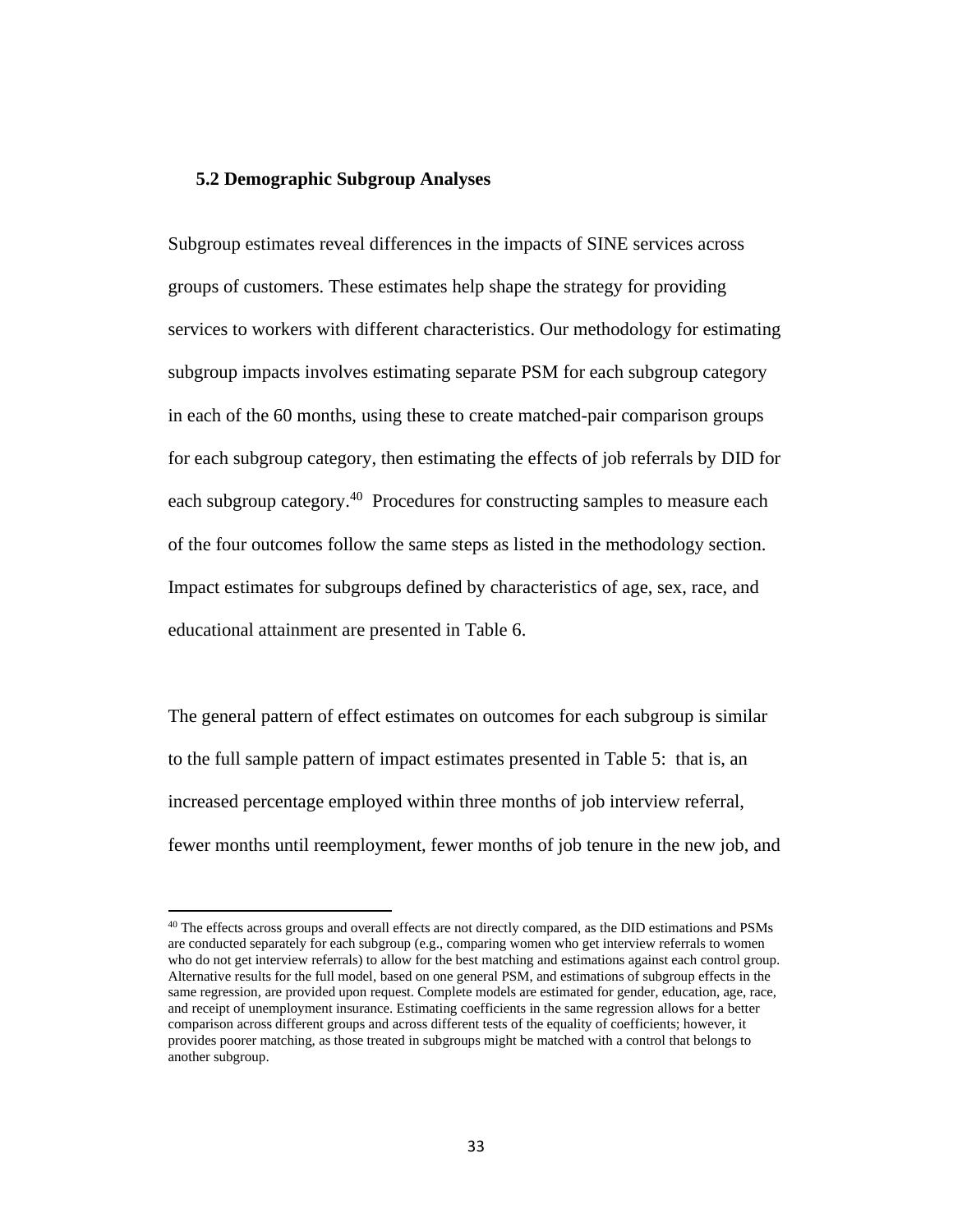lower reemployment earnings. However, there are some significant differences in impact estimates between some subgroup categories.

By age group, the size of the positive effects of SINE referrals on the time to find a job are smallest for the youngest (18‒24). Indeed, the youngest group has a significantly smaller positive effect than all age groups. <sup>41</sup> The effect on shortening the time until reemployment is significantly greater for the oldest (55‒64) group and significantly smaller for the youngest group (18-24), with estimated effects ranging in-between for the age groups of  $25-34$ ,  $35-44$ , and  $45-54$ .<sup>42</sup> The effects on decreasing tenure in the new job grow steadily larger with age. These effects are significantly different between each of the five age groups: the smallest effect of 2.62 fewer months occurs in the youngest age group  $(18-24)$ , and the largest effect of  $5.94$  fewer months occurs in the oldest age group  $(55-64)$ . Job referrals reduced reemployment wages the most for the younger prime-age workers (25– 34), at a rate of 5.9 percent. This reduction is significantly larger than for the youngest workers (18‒24), who had a rate of 4.1 percent. Reemployment earnings

<sup>&</sup>lt;sup>41</sup> The results for the age group between 55 and 64 is influenced by retirement, as Brazil's average retirement ages is 56 years for men and 53 years for women. A minimum number of years of contribution to the system provided eligibility for pensions, irrespective of age, because of legislation in place during the period analyzed in this paper (OECD 2017). See https://www.oecd.org/brazil/reforming-brazil-pension-system-april-2017-oecd-policy-memo.pdf.

<sup>&</sup>lt;sup>42</sup> Alternative results provided for the 2012 cohort suggest a clearer stronger effect on shortening the time until reemployment as age increases.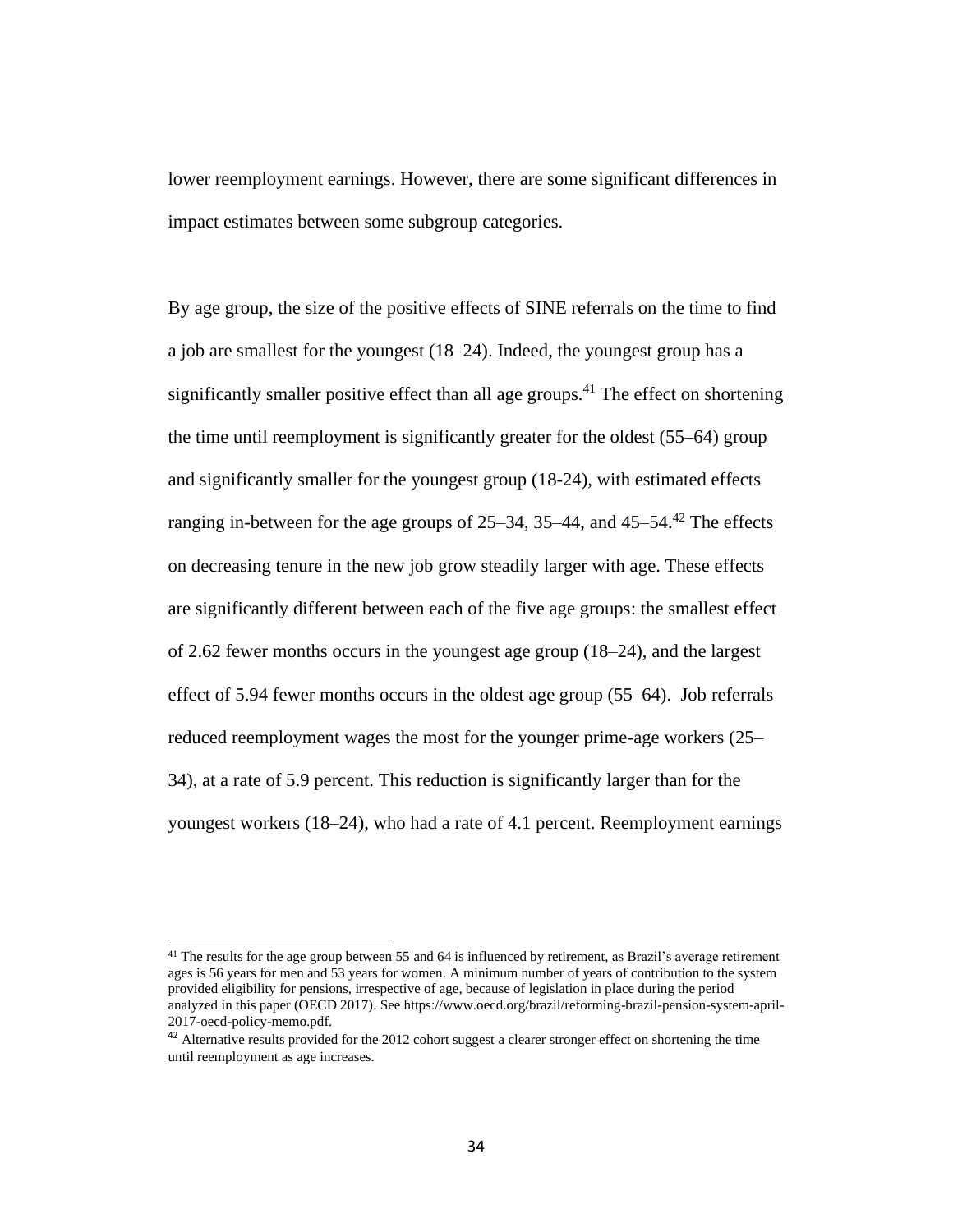reductions for the three older age groups declined with age, falling from 5.6 percent (35–44) to 5.2 percent (45–54), to 5.0 percent (55–64).

By gender, the impact of a SINE job interview referral had significantly better effects for men than for women on the probability of finding a job. For men, the increase in the probability of reemployment within three months is larger—27 percentage points, compared to 24 percentage points for women. On the other hand, SINE reduces women's time until employment by 3.8 months, as opposed to 3.1 months for men. There were less appreciable differences between the genders in the reduction in reemployment job tenure or the reduction in reemployment earnings.

Considering differences in impacts by race, SINE job referrals had generally better impacts for nonwhites than for whites. There was no difference by race in the impact on the probability of employment within three months and the time to reemployment was slightly more reduced for whites than for nonwhites. However, the reduction in new job tenure was bigger for whites, as was the reduction in reemployment wages. RAIS is an administrative database in which employers classify the race of employees based on subjective criteria. This can be particularly problematic in a country as diverse as Brazil. Paixão et al. (2012) and Câmara (2015) present results showing discrepancies between RAIS, PNAD, and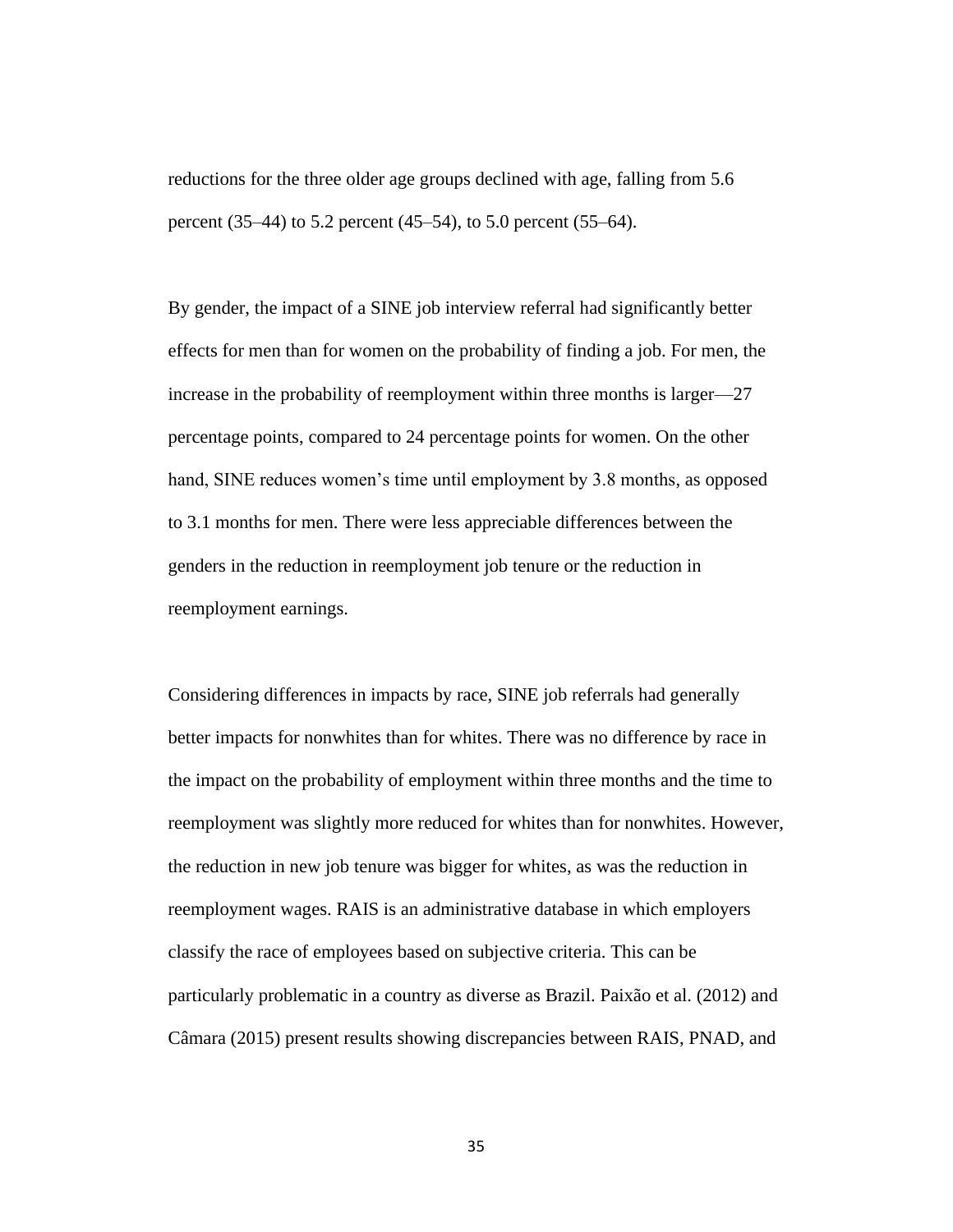census data on race. The differences are significant, as RAIS presents a higher proportion of whites than PNAD and the census.<sup>43</sup> Using RAIS data, Cornwell et al. (2017) show that when a worker changes jobs, the new employer might report a different race than the previous employer, and differences in race reporting are systematically associated with variation in wages. Thus, our results by race must be interpreted with caution.

Most workers (90 percent) who seek SINE's support have at least completed secondary education. While there is self-selection in the level of educational attainment, simple subgroup differences in impacts on employment outcomes by educational attainment help to inform decisions on program refinement. We grouped educational attainment into three categories: 1) unskilled (from illiterate to completing primary school), 2) semiskilled (some high school attendance or completion), and 3) skilled (beyond high school through completion of an advanced degree). Most job referrals (80 percent) went to semiskilled workers, while only 10 percent were in the skilled group. The magnitude of the effect of job referrals on the probability of finding a job within three months decreases signficantly as educational attainment increases. This means that, relatively, SINE

<sup>43</sup> Paixão et al. (2012) show that RAIS, in 2009, identifies 61.2 percent of individuals as white, while PNAD identifies 54.7 percent of workers as white. Câmara (2015) shows that 2010 RAIS data identifies 60 percent of workers as white, and the 2010 census only identifies 53 percent of workers as white. Race in the RAIS data presents five categories (indigenous, white, dark, yellow, brown). For Table 9, we divide the data into white and nonwhite.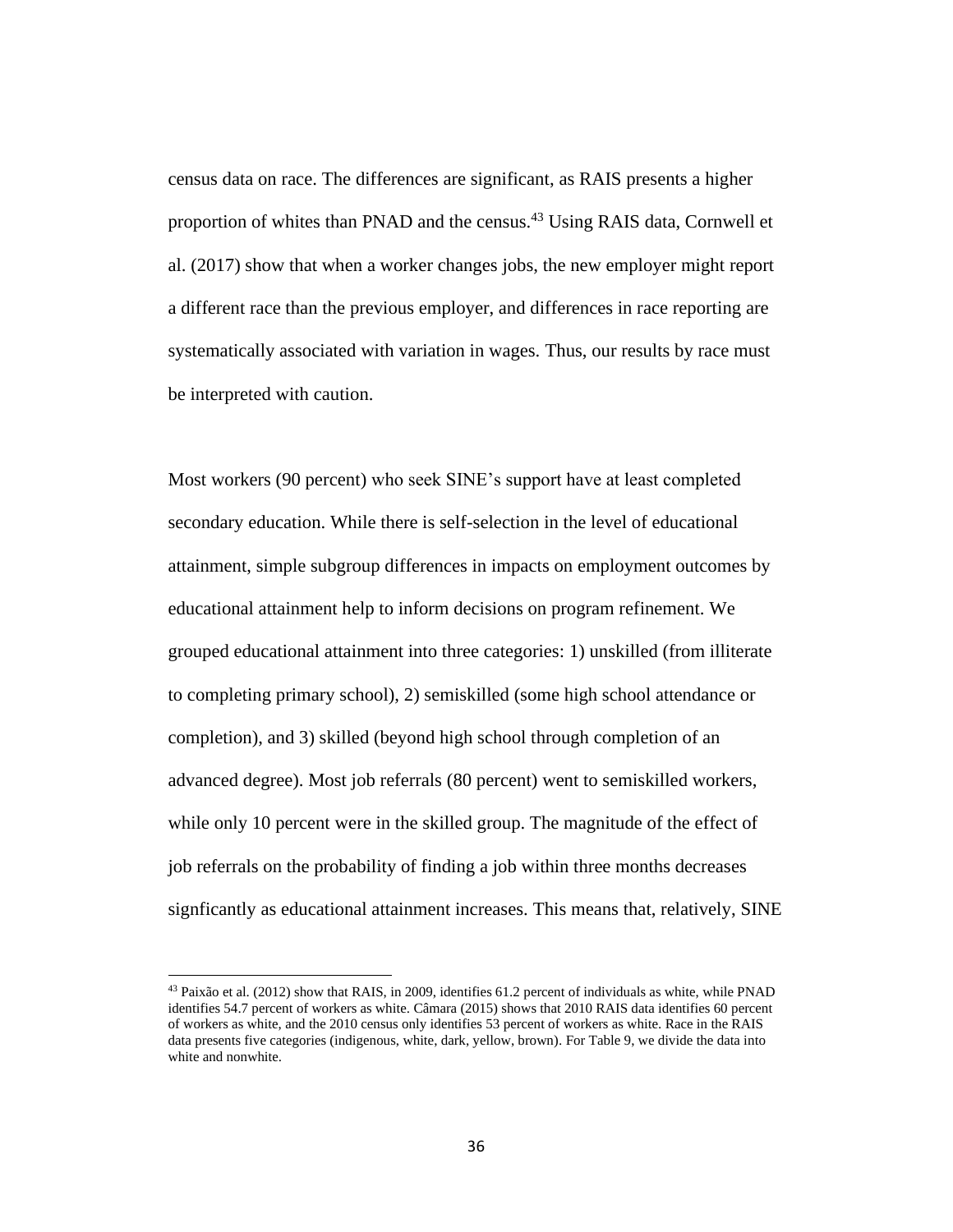job referrals benefit less-skilled job seekers the most. As for the other sub-group regressions, all education categories see a big reductions in the time until reemployment as a result of a SINE job referral. The unskilled and semiskilled had the smallest reductions in reemployment job tenure, significantly smaller than for skilled job seekers. The impact on reemployment wages of a SINE job referral was significantly smaller for the unskilled (−1.9 percent) than for the semiskilled (−6.1 percent) and the skilled (−23.5 percent). The negative effect on the wages of the highly skilled might signal incapacity on the part of SINE to attract highquality vacancies. As other researchers have found for other countries, our evidence suggests SINE job referrals are particularly valuable for the unskilled, especially regarding the probability of finding a job and reemployment wage.

| <b>Level, Based on Educational Attainment</b> |                                  |                                      |                            |                              |  |  |
|-----------------------------------------------|----------------------------------|--------------------------------------|----------------------------|------------------------------|--|--|
|                                               | Employment<br>within 3<br>months | Time until<br>employment<br>(months) | Mean<br>tenure<br>(months) | Reemployment<br>wage $(log)$ |  |  |
| AGE 18-24                                     | $0.226***$                       | $-2.330***$                          | $-2.096***$                | $-0.0414***$                 |  |  |
|                                               | (0.012)                          | (0.103)                              | (0.116)                    | (0.003)                      |  |  |
| <b>Observations</b>                           | 3,928,116                        | 1,761,790                            | 2,657,300                  | 2,649,949                    |  |  |
| AGE 25-34                                     | $0.267***$                       | $-3.107***$                          | $-2.762***$                | $-0.0592***$                 |  |  |
|                                               | (0.008)                          | (0.108)                              | (0.240)                    | (0.006)                      |  |  |
| Observations                                  | 8,366,676                        | 4,570,504                            | 5,728,910                  | 5,713,302                    |  |  |
| AGE 35-44                                     | $0.265***$                       | $-3.185***$                          | $-3.398***$                | $-0.0556***$                 |  |  |
|                                               | (0.009)                          | (0.127)                              | (0.449)                    | (0.008)                      |  |  |
| Observations                                  | 4,808,100                        | 2,431,800                            | 3,041,026                  | 3,032,629                    |  |  |
| AGE 45-54                                     | $0.254***$                       | $-3.105***$                          | $-4.919***$                | $-0.0523***$                 |  |  |
|                                               | (0.009)                          | (0.152)                              | (0.584)                    | (0.009)                      |  |  |

**Table 6 Estimates of SINE Job Interview Referral Impacts on Four Outcomes by Subgroup for Samples Partitioned by Age, Sex, Race, and Skill**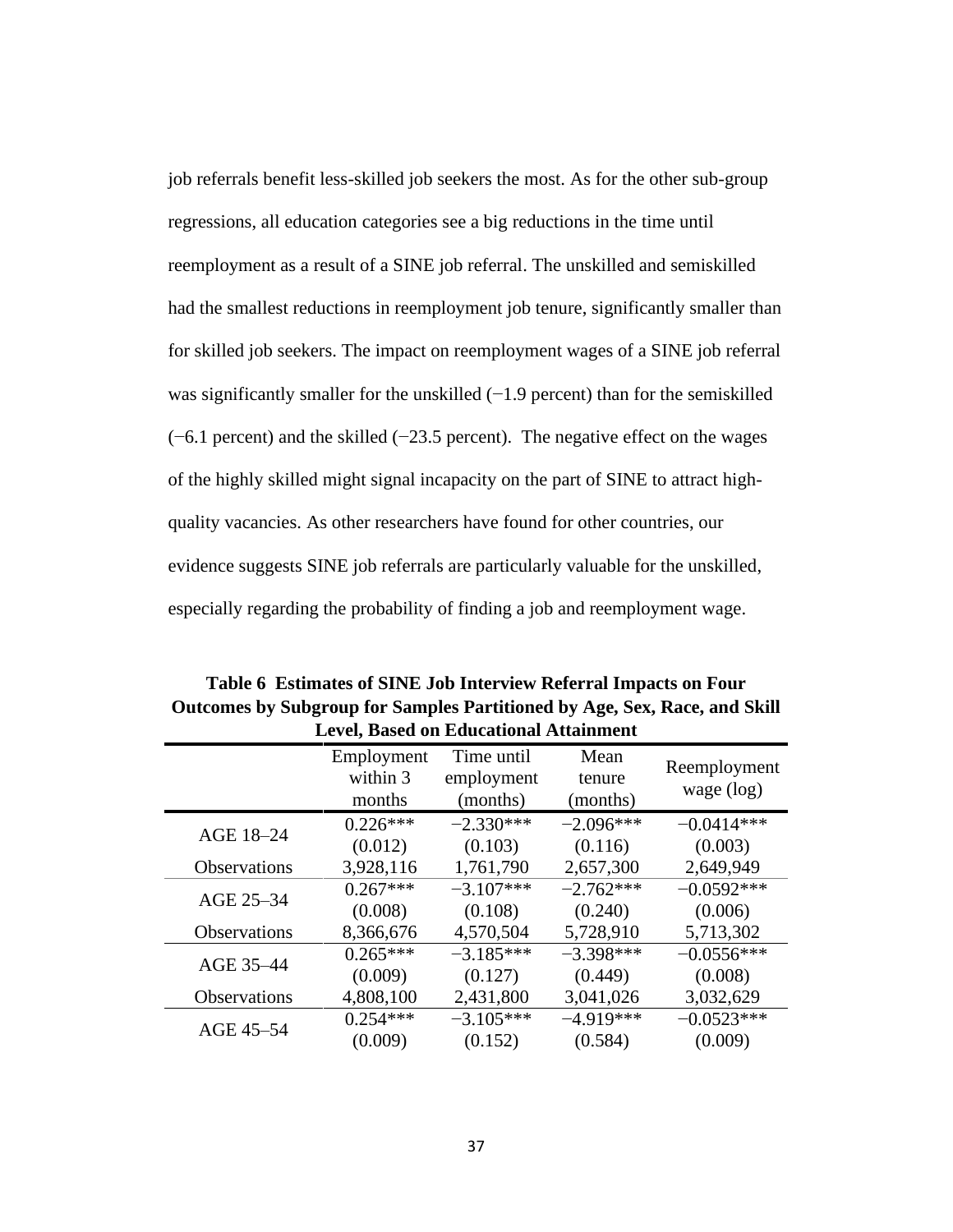| <b>Observations</b> | 2,416,680  | 1,130,826   | 1,401,982   | 1,398,012    |
|---------------------|------------|-------------|-------------|--------------|
| AGE 55-64           | $0.242***$ | $-3.884***$ | $-6.950***$ | $-0.0502***$ |
|                     | (0.010)    | (0.185)     | (0.488)     | (0.010)      |
| <b>Observations</b> | 779,760    | 337,192     | 391,184     | 390,046      |
| <b>MALE</b>         | $0.275***$ | $-3.180***$ | $-4.028***$ | $-0.0639***$ |
|                     | (0.009)    | (0.094)     | (0.365)     | (0.009)      |
| Observations        | 11,707,680 | 6,339,806   | 7,858,306   | 7,837,233    |
| <b>FEMALE</b>       | $0.238***$ | $-3.836***$ | $-4.213***$ | $-0.0654***$ |
|                     | (0.009)    | (0.124)     | (0.303)     | (0.005)      |
| <b>Observations</b> | 8,678,488  | 3,684,396   | 5,363,858   | 5,348,523    |
|                     | $0.260***$ | $-3.750***$ | $-4.503***$ | $-0.0778***$ |
| <b>WHITE</b>        | (0.011)    | (0.138)     | (0.366)     | (0.008)      |
| <b>Observations</b> | 9,585,256  | 4,642,246   | 6,250,658   | 6,232,846    |
| <b>NONWHITE</b>     | $0.259***$ | $-3.207***$ | $-3.696***$ | $-0.0516***$ |
|                     | (0.007)    | (0.099)     | (0.287)     | (0.006)      |
| Observations        | 10,800,780 | 5,392,306   | 6,968,744   | 6,950,172    |
|                     | $0.287***$ | $-3.686***$ | $-4.237***$ | $-0.0191**$  |
| <b>UNSKILLED</b>    | (0.010)    | (0.184)     | (0.485)     | (0.008)      |
| <b>Observations</b> | 3,368,556  | 1,679,206   | 2,144,906   | 3,368,556    |
| <b>SEMI-SKILLED</b> | $0.254***$ | $-3.400***$ | $-3.952***$ | $-0.0614***$ |
|                     | (0.009)    | (0.100)     | (0.318)     | (0.006)      |
| <b>Observations</b> | 16,202,160 | 7,965,430   | 10,577,488  | 10,549,066   |
| <b>SKILLED</b>      | $0.240***$ | $-3.304***$ | $-5.765***$ | $-0.235***$  |
|                     | (0.011)    | (0.162)     | (0.399)     | (0.014)      |
| <b>Observations</b> | 815,440    | 398,982     | 503,476     | 502,265      |

NOTE: Standard errors in parentheses.  $* = p < 0.10$ ;  $** = p < 0.05$ ;  $*** = p < 0.01$ . The table shows the difference-in-differences estimates of the effect of SINE job referrals on labor market outcomes for demographic sub-groups. Standard errors are clustered at the state level. SOURCE: Authors' calculations.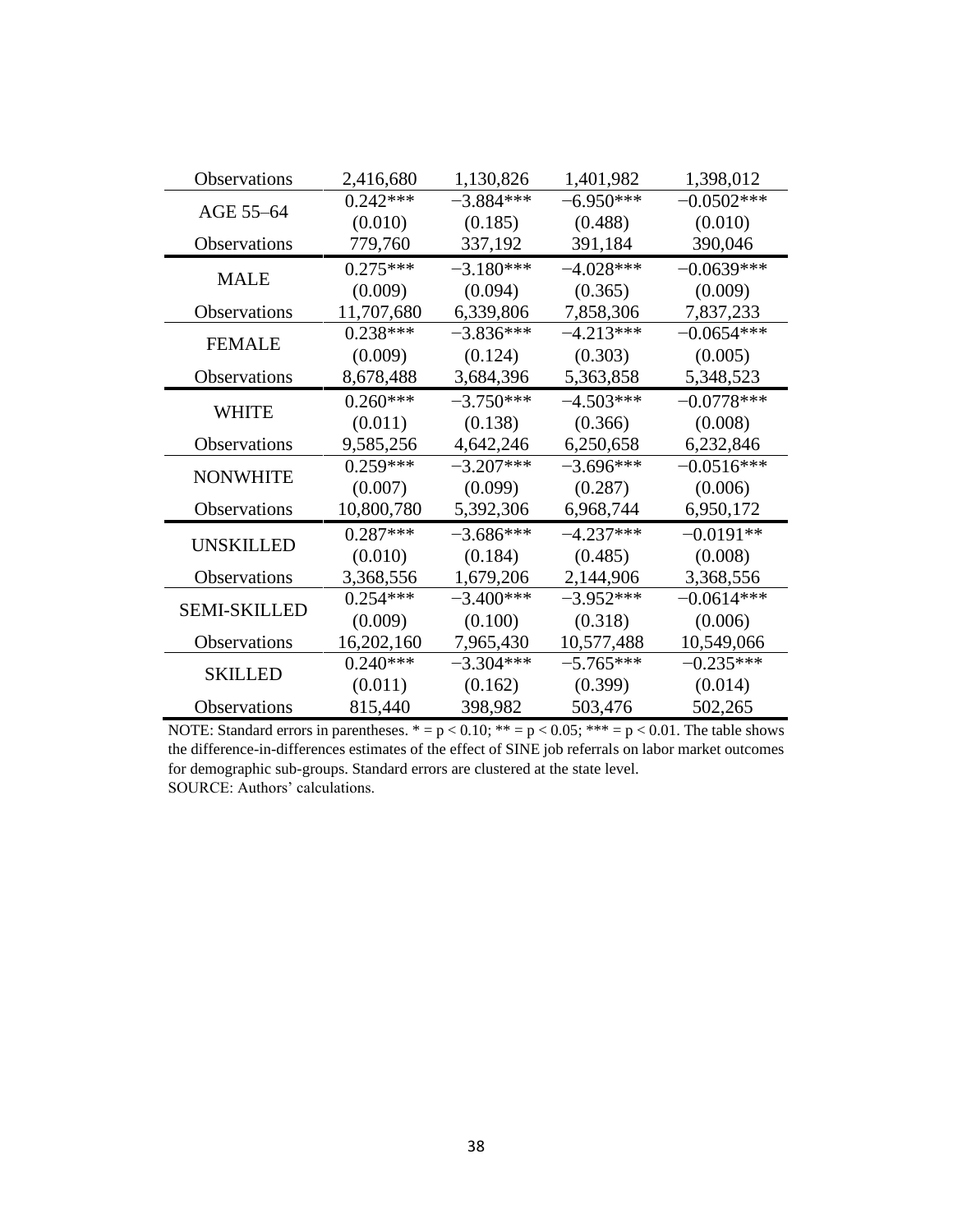# **5.3. Effects by Unemployment Insurance Recipiency and Unemployment Duration**

The analysis based on unemployment insurance (UI) status is relevant because the effectiveness of the service for UI beneficiaries might be different, and there is evidence that access to UI affects incentives for formal employment. Tatsiramos (2014) points out that UI systems can increase reservation wage and lead to longer unemployment spells. However, UI benefits can provide the conditions for UI beneficiaries to increase the quality of the job found. Furthermore, Carvalho et al. (2018), Van Doornik et al. (2018), and Cravo et al. (2020) find that Brazil's formal-sector workers who have access to UI have the ability and incentives to induce their own dismissal to some extent.

Table 7 shows the results of the analysis of the effect of SINE referrals on UI beneficiaries versus nonbeneficiaries. A SINE job referral has larger impacts on non-UI beneficiaries than it does on UI beneficiaries. Non-UI beneficiaries have a significantly higher increase in the probability of getting a job within three months of a job referral, and their reduction in time until reemployment is larger by a half month; however, the reduction in reemployment job tenure is similar for UI and non-UI beneficiaries. Furthermore, the reduction in the reemployment wage is larger for non-UI beneficiaries. The effectiveness of SINE job referrals for UI beneficiaries might be affected by higher reservation wages, allowing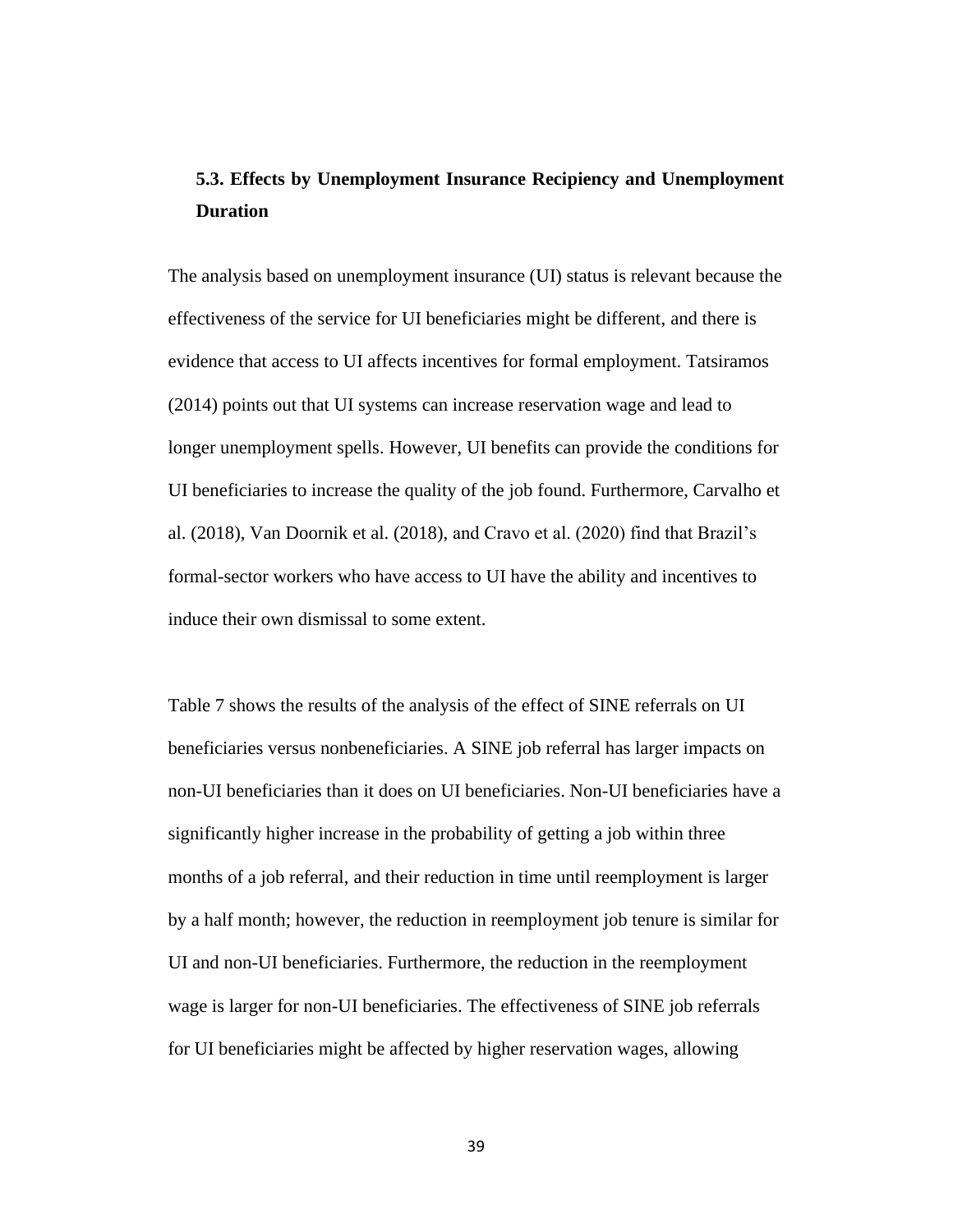workers to look for jobs for longer periods and find a better job match that preserves previous wage levels. 44

The long-term unemployed form an especially vulnerable group of applicants, defined as people who have been unemployed for more than 12 months. Results for this group go in the same direction as results for the full sample, but show differences in the magnitude of the effects. The effect of SINE job referrals is stronger for this group in terms of the likelihood of finding a job within three months and the time it takes to get a job, which is 1.6 months shorter than for long-term unemployed who did not get a SINE job referral. Nevertheless, the negative impact on wages is more pronounced for long-term unemployment, as finding a job through a SINE job referral reduces wages by about 10 percent.

Thus, the results for the analysis based on unemployment status show heterogeneity in the impact of the labor intermediation process. In particular, UI benefits may affect the results of the labor intermediation process, which has implications for unemployment spells and the quality of the job matching. While

<sup>44</sup> Despite efforts of the government to further integrate the labor intermediation and unemployment insurance policies, legislation is not effective to induce UI beneficiaries to quickly accept job offers obtained through the labor intermediation process. Federal Law No. 12.513, from 2011, states that labor intermediation services and unemployment insurance should work in an integrated manner. It indicates that the UI benefit can be canceled in the case of a worker not accepting a job that is "suitable" according to the worker's qualifications and past experiences. In practice, UI benefits are *not* canceled, as "suitable" is not clearly defined in regulations and the law is weakly enforced.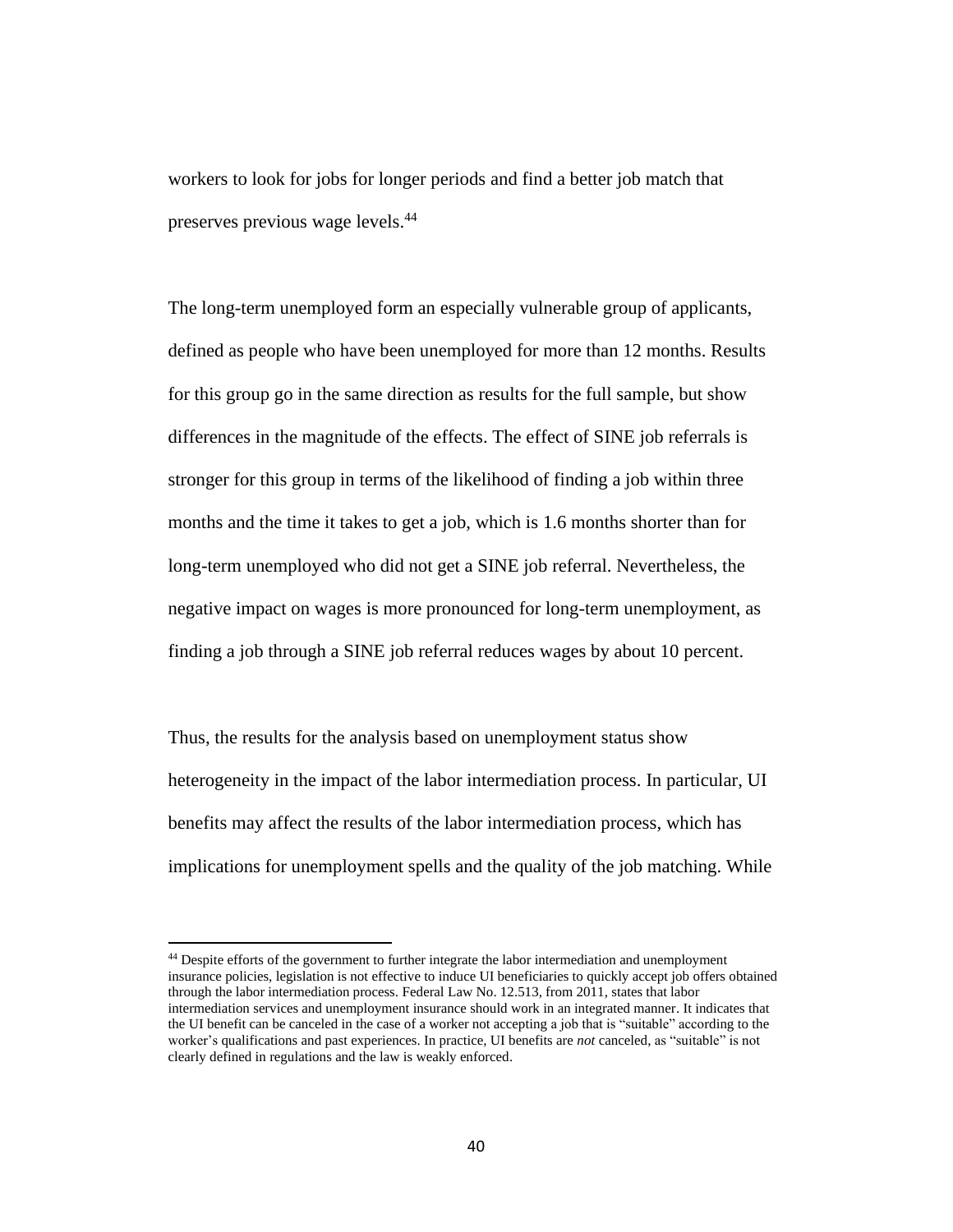deeper investigation is warranted, SINE job referrals appear to be an effective

means of reducing long-term unemployment.

| Chempio, ment Duranon |                               |                                      |                         |                              |
|-----------------------|-------------------------------|--------------------------------------|-------------------------|------------------------------|
|                       | Employment<br>within 3 months | Time until<br>employment<br>(months) | Mean tenure<br>(months) | Reemployment<br>wage $(log)$ |
| UI beneficiaries      | $0.207***$                    | $-2.533***$                          | $-2.795***$             | $-0.0288***$                 |
|                       | (0.00781)                     | (0.103)                              | (0.486)                 | (0.00509)                    |
| <b>Observations</b>   | 2,157,364                     | 1,123,086                            | 1,666,510               | 1,663,046                    |
| Non-UI beneficiaries  | $0.227***$                    | $-3.131***$                          | $-2.754***$             | $-0.0545***$                 |
|                       | (0.0108)                      | (0.0869)                             | (0.144)                 | (0.00523)                    |
| Observations          | 11,483,120                    | 5,808,344                            | 7,532,858               | 7,510,053                    |
| Long-term             |                               |                                      |                         |                              |
| unemployed            | $0.298***$                    | $-2.122***$                          | $-4.974***$             | $-0.0995***$                 |
|                       | (0.00901)                     | (0.0938)                             | (0.503)                 | (0.0111)                     |
| <b>Observations</b>   | 7,125,368                     | 2,329,738                            | 4,555,288               | 4,544,947                    |
|                       |                               |                                      |                         |                              |

### **Table 7 Effects of SINE Job Interview Referrals by UI Receipt and Unemployment Duration**

NOTE: Standard errors in parentheses.  $* = p < 0.10$ ;  $** = p < 0.05$ ;  $*** = p < 0.01$ . The table shows the difference-in-differences estimates of the effect of SINE job referrals on labor market outcomes for sub-groups of workers with different UI status and experiencing long-term unemployment. Standard errors are clustered at the state level.

SOURCE: Authors' calculations.

### **5.4 Staff-Assisted versus Self-Service Job Referrals**

Technology is changing the manner in which public services are provided. Digital channels for labor intermediation have been adopeted in many countries; these contribute to the effectiveness and efficiency of the public employment service. Nevertheless, to our knowledge, little empirical evidence is available on how mobile technologies impact labor intermediation services and employment outcomes. Dammert et al. (2015) provide one exception and designed an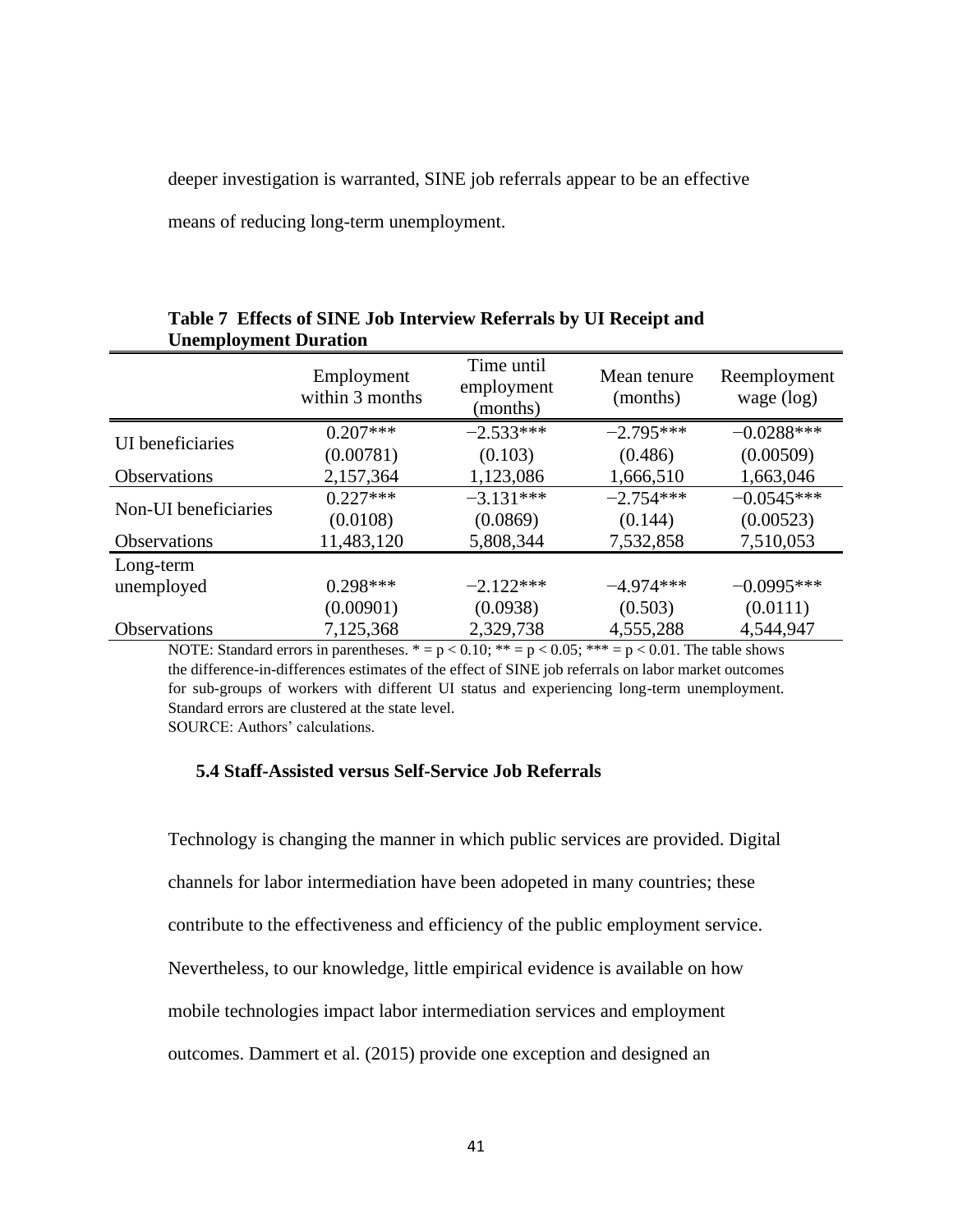experiment to assess the causal impacts of digital public labor-market intermediation in Peru. The authors suggest that the use of digital technologies in the public labor intermediation system increases the probability of finding employment in the short term.

The analysis presented in this paper contributes to our knowledge about digital channels for labor intermediation and investigates how online and face-to-face systems of service provision differ with respect to their effectiveness in placing job seekers in formal jobs, and also with respect to the quality of such placements. This is an important aspect of intermediation services in many developed and developing economies, as recently the focus of labor policies has been on investing in the development of online intermediation platforms as a means to increase coverage and reduce costs. Table 8 shows the effect of having SINE online referrals for one group versus the effect of using face-to-face referrals for a control group.

The results from Table 8 show that the probability of getting a job within three months is not statistically different if the referral is online. However, the time until employment after the referral is 0.6 months longer, suggesting that the faceto-face service is more effective. On the other hand, for those who obtain a job, the mean tenure is 0.5 months longer, and the reemployment wage is 1 percent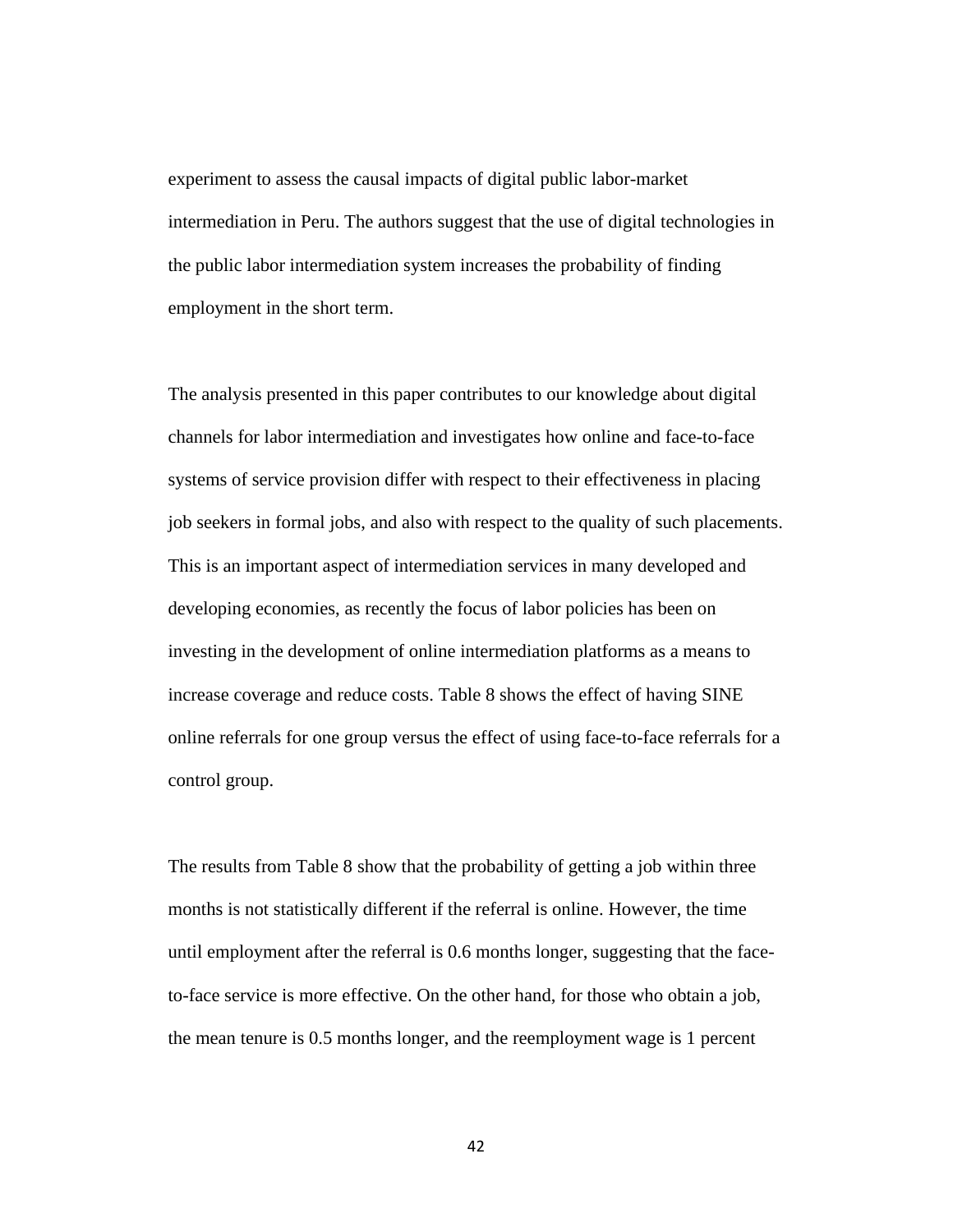higher. Thus, our results suggest that face-to-face referrals are more effective than online service to obtain employment faster, but that job matching seems to be more efficient through online services, as reemployment wages are higher and job tenure is longer.

| Table 8 – Effects of SINE Internet Referrals                                               |                                  |                                      |                         |                              |  |  |
|--------------------------------------------------------------------------------------------|----------------------------------|--------------------------------------|-------------------------|------------------------------|--|--|
|                                                                                            | Employment<br>within 3<br>months | Time until<br>employment<br>(months) | Mean tenure<br>(months) | Reemployment<br>wage $(log)$ |  |  |
| <b>Effect from SINE</b><br>(control group from<br>face-to-face job<br>interview referrals) | 0.00435<br>(0.0103)              | $0.569***$<br>(0.135)                | $0.540**$<br>(0.248)    | $0.0124**$<br>(0.00513)      |  |  |
| <b>Observations</b>                                                                        | 283,872                          | 185,924                              | 198,560                 | 198,079                      |  |  |

NOTE: Standard errors in parentheses.  $* = p < 0.10$ ;  $** = p < 0.05$ ;  $*** = p < 0.01$ . The table shows the difference-in-differences estimates of the effect of SINE job referral on labor market outcomes. Standard errors are clustered at state level. Results presented in this table should be interpreted with caution because of a shorter time span, as Internet-based referrals only started in 2014. SOURCE: Authors' calculations.

### **6. Conclusion**

This paper relies on the rich administrative records of the National Employment System (SINE) and the Annual Social Information Report (RAIS) to provide the first impact evaluation of SINE job interview referrals in Brazil on four labor market outcomes: the likelihood of reemployment, time to reemployment, job tenure on the new job, and the monthly reemployment wage rate.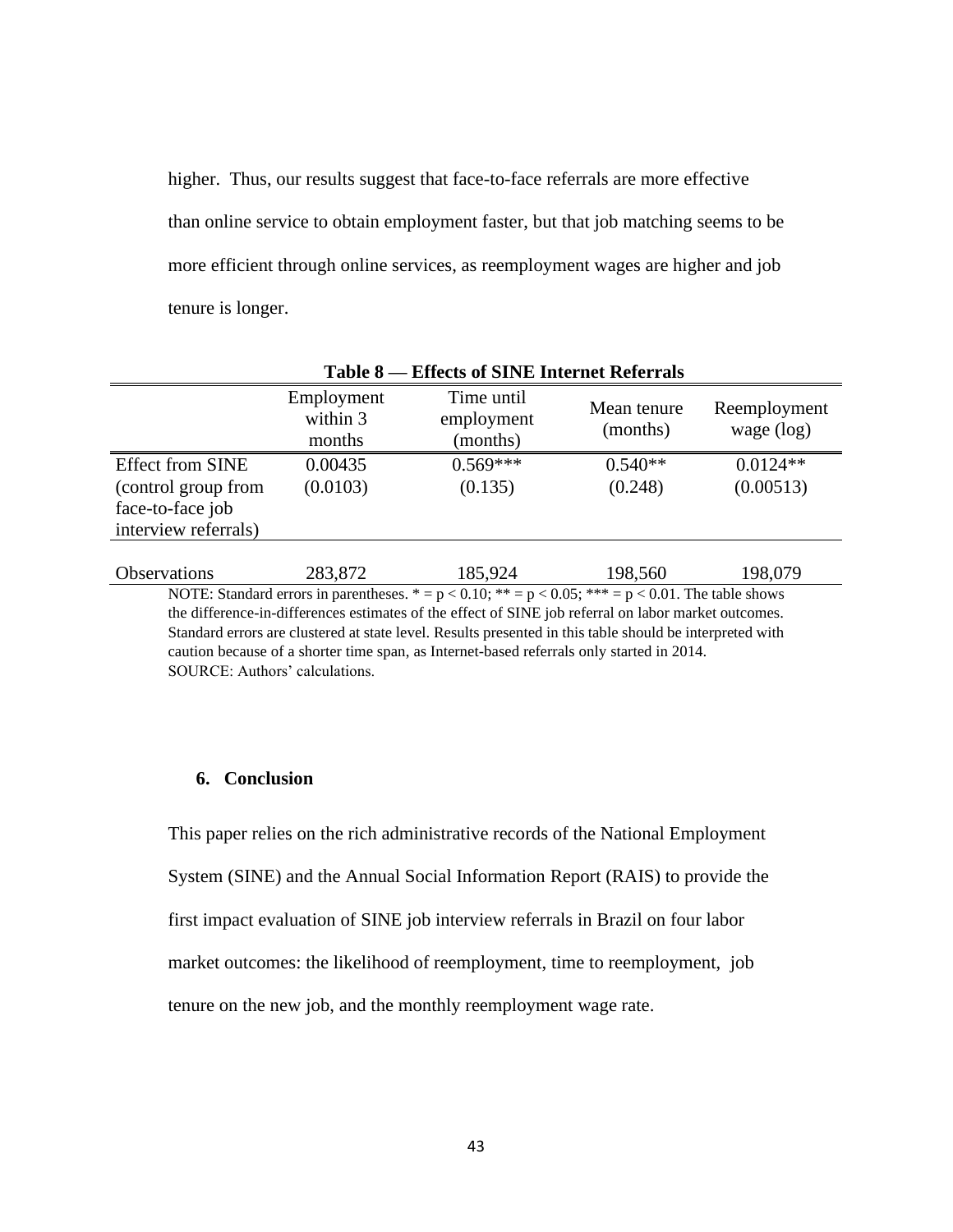Using data from January 2012 to December 2016, we construct propensity scores matched pairs comparison groups and compute difference-in-difference regressions to measure SINE's impact on the four labor market outcomes. Overall, SINE job interview referrals increase the likelihood of reemployment in the first three months following referral and decrease the time to reemployment. Being referred by SINE has bigger effects for less-skilled workers than it does for more highly skilled workers.

However, a job interview referral by SINE appears to reduce the job tenure in the new job and the monthly salary on that job. Stigmatization effects on program participants or the lack of capacity of the PES to attract high-quality job-vacancy postings to the system might be contributing to these results.

The results of our study provide a clearer explanation of how SINE functions, and thus can contribute to the design of better labor market policy. The heterogeneity of SINE's impact on different subgroups suggests that providing specific support to each group of customers might improve the effectiveness of labor intermediation services. The use of technology in doing job interview referrals through the web contributes to the placement of workers, but face-to-face services have a greater impact on shortening the time until employment. Thus, there appears to be room for technological improvement in the matching algorithm used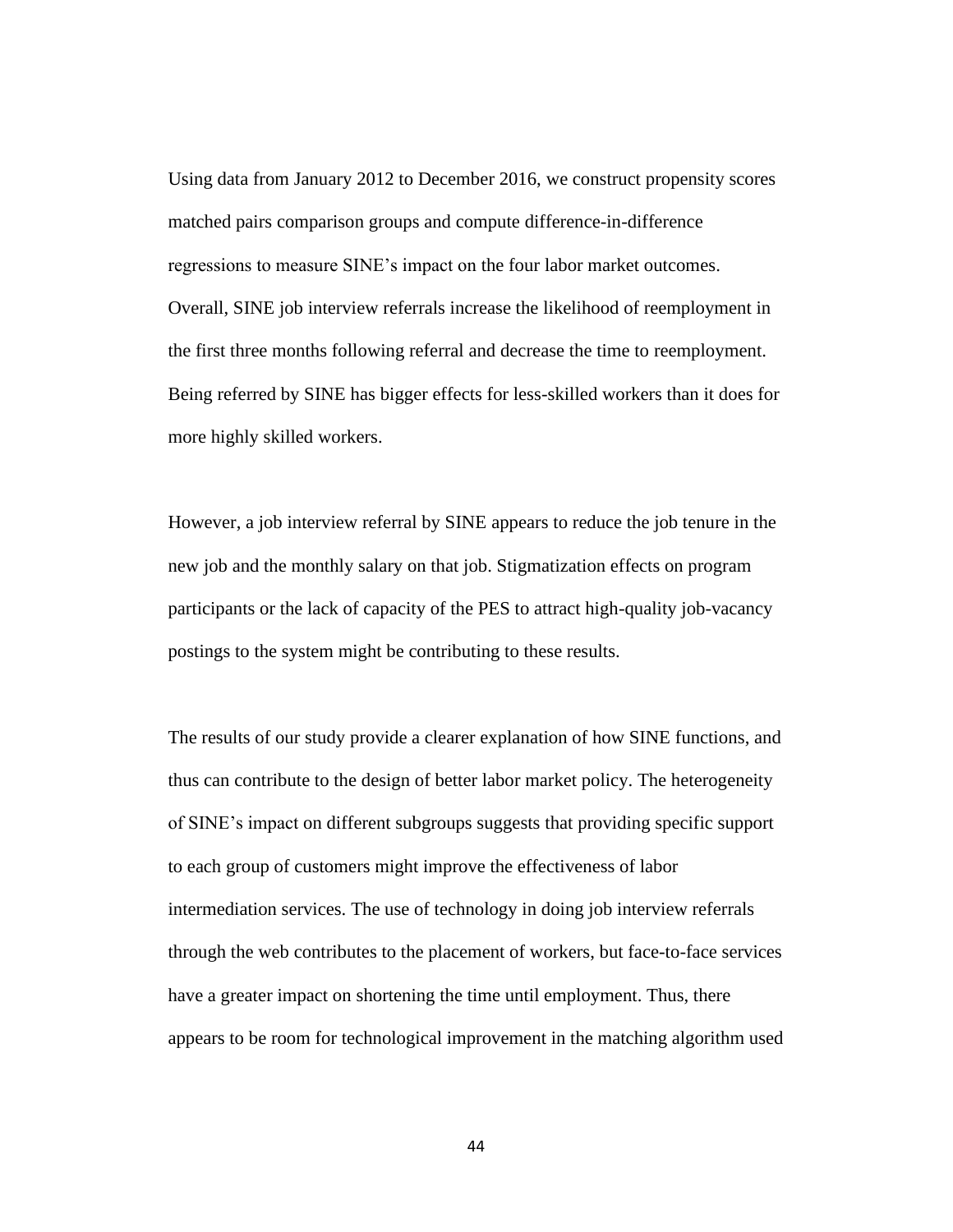for online services; such improvement could reduce the gap between face-to-face and remote services. A combination of services, provided at a SINE office as well as remotely, should be considered to increase the cost-effectiveness of the SINE network while maintaining its impact.

The heterogeneus effects of SINE on different groups of customers call for a more tailored approach to increase both the effectiveness and the efficiency of the intermediation services. Additional research is needed to understand the most cost-efficient combination of online and face-to-face services.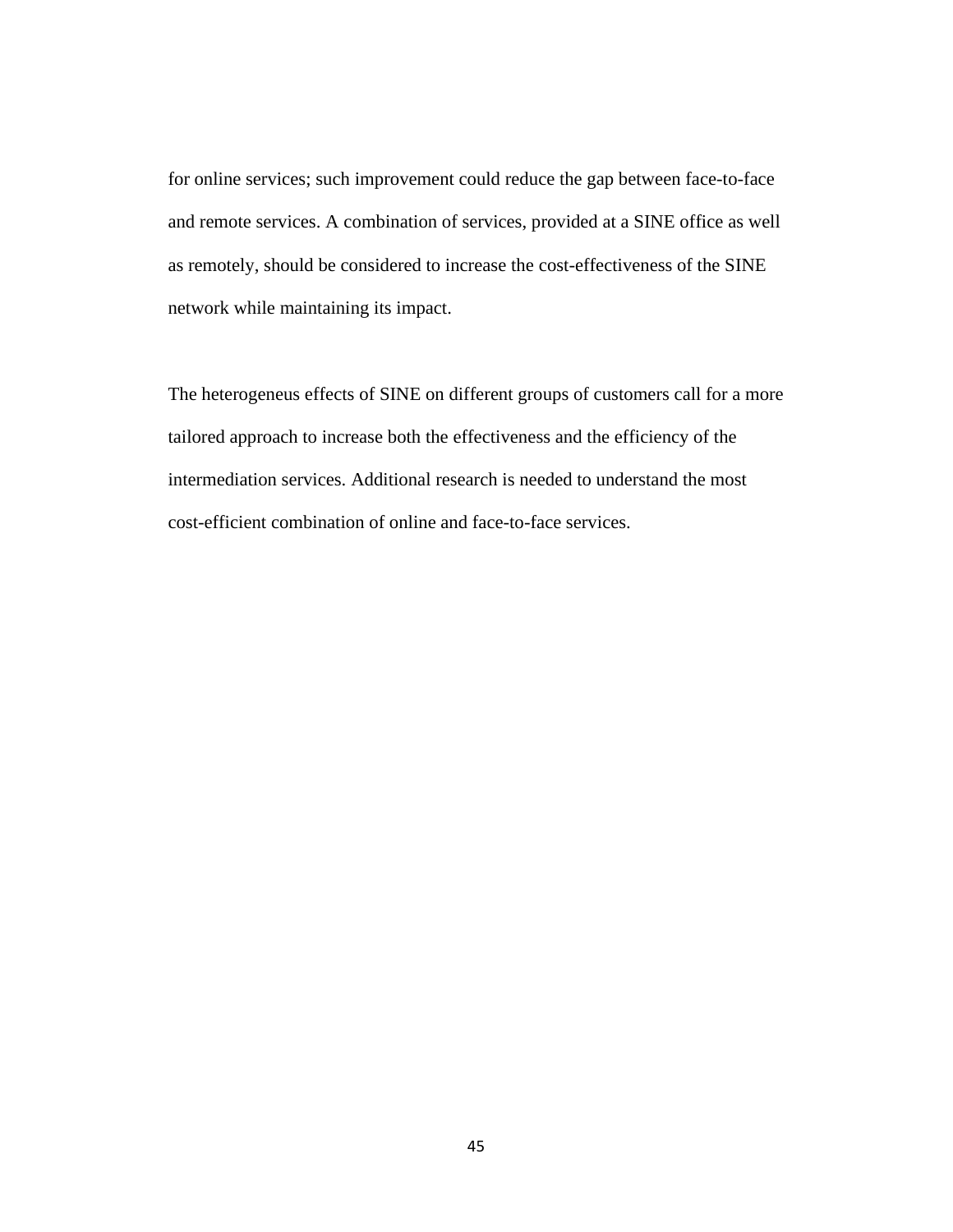### **APPENDIX**

# **Appendix A: Descriptive Statistics**

| <b>Table A1</b><br>Effectiveness — Only One Referral per Month |            |                |                 |  |  |  |
|----------------------------------------------------------------|------------|----------------|-----------------|--|--|--|
| Year                                                           | Referrals  | Placed workers | % effectiveness |  |  |  |
| 2012                                                           | 4,248,086  | 719,670        | 17              |  |  |  |
| 2013                                                           | 4,811,115  | 826,112        | 17              |  |  |  |
| 2014                                                           | 4,271,055  | 680,159        | 16              |  |  |  |
| 2015                                                           | 3,761,148  | 610,373        | 16              |  |  |  |
| 2016                                                           | 3,023,378  | 399,137        | 13              |  |  |  |
| Total                                                          | 20,114,782 | 3,235,451      | 16              |  |  |  |

Notes: The placement rate (workers placed by referral) considering one referral per month. SOURCE: Authors' calculations.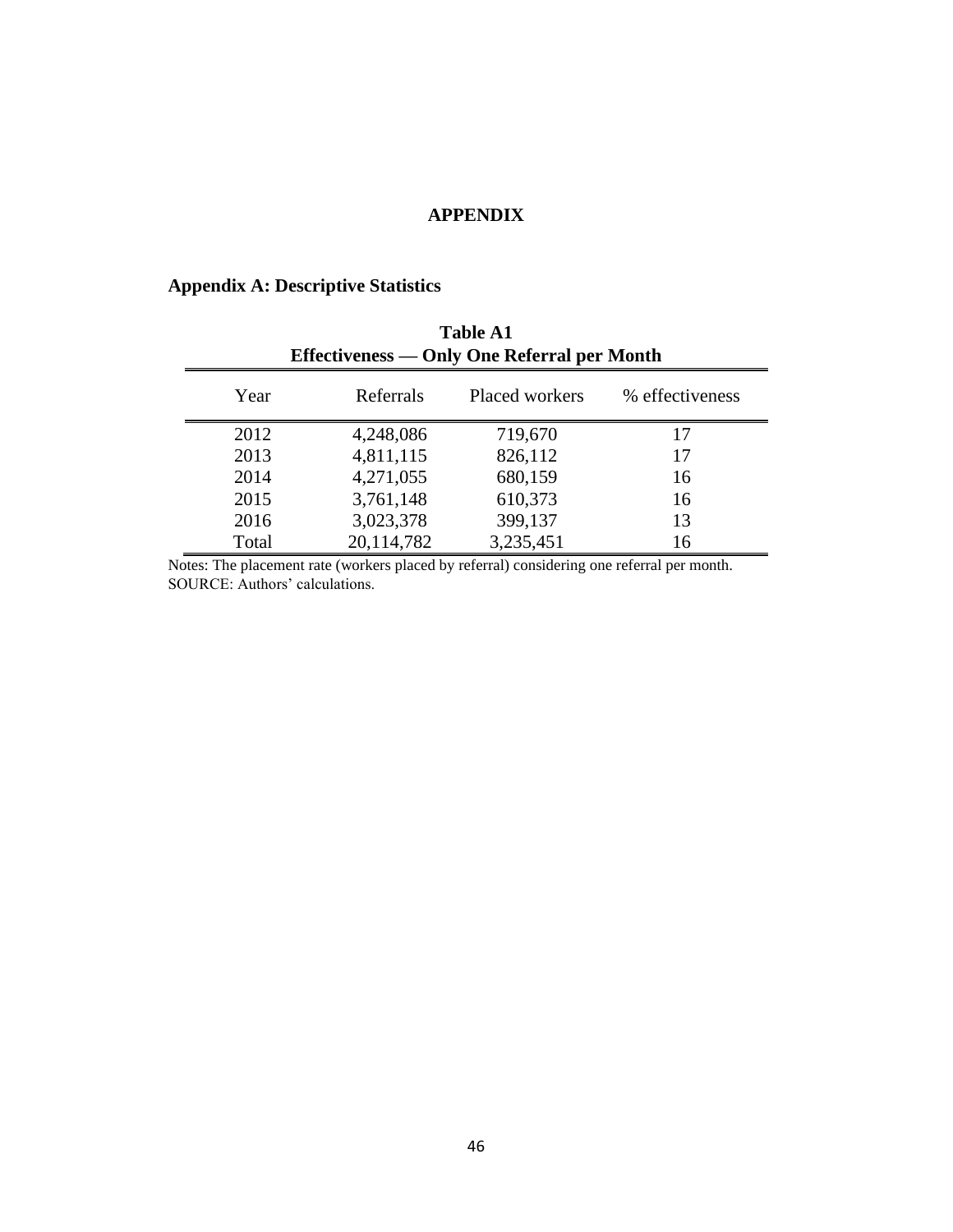### **Appendix B: Matching Quality**



Note: Kernel density distribution of the propensity score for the control and treatment groups before and after matching. SOURCE: Authors' calculations.



Note: Kernel density distribution of the propensity score for the control and treatment groups before and after matching. SOURCE: Authors' calculations.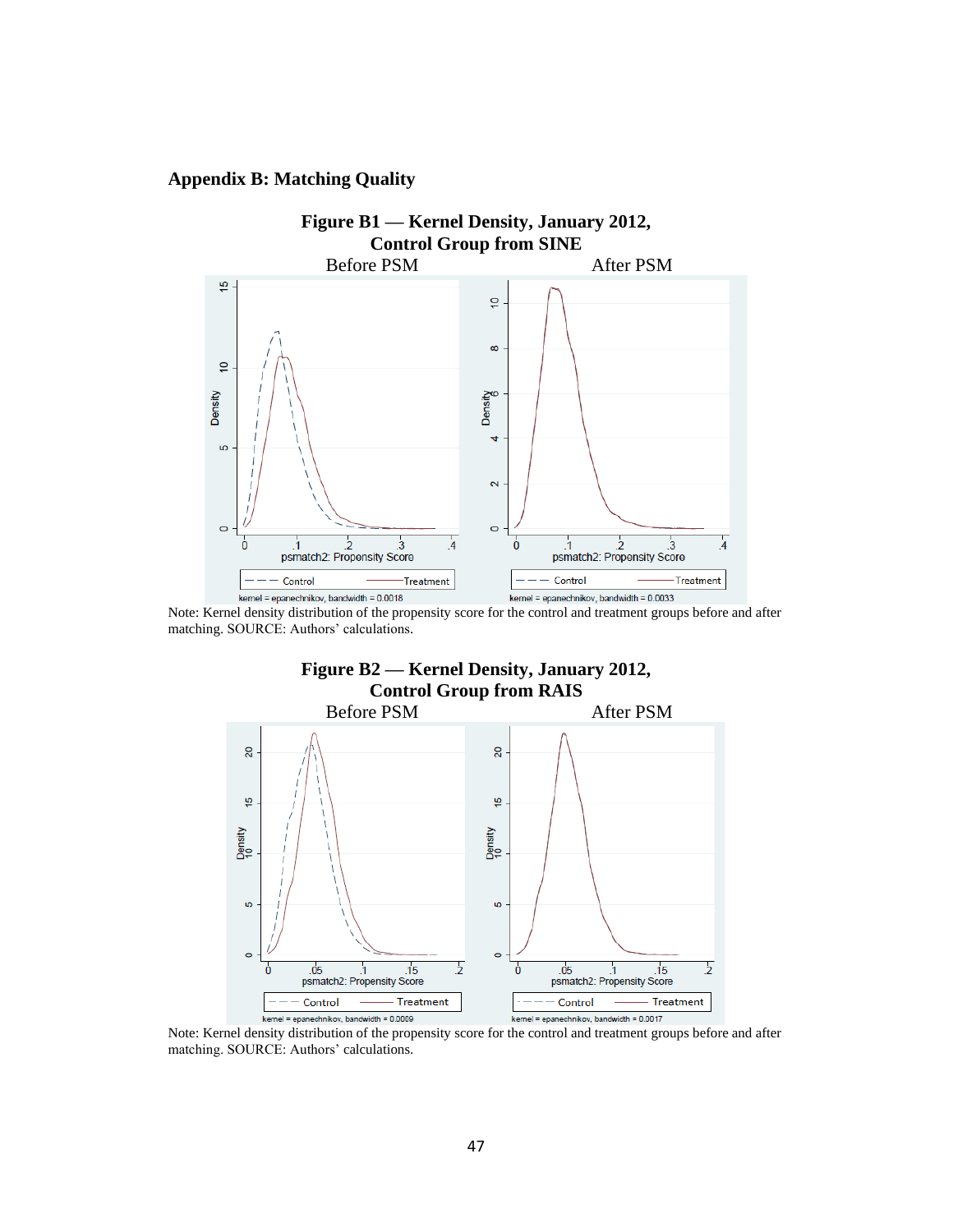

Notes: Rubin ratio test of the ratio of variances of the propensity score and covariates from the treatment and comparison groups. The red line indicates the lower and upper limit between 0.5 and 2.0 that indicate a good matching for each of the 60 months. SOURCE: Authors' calculations.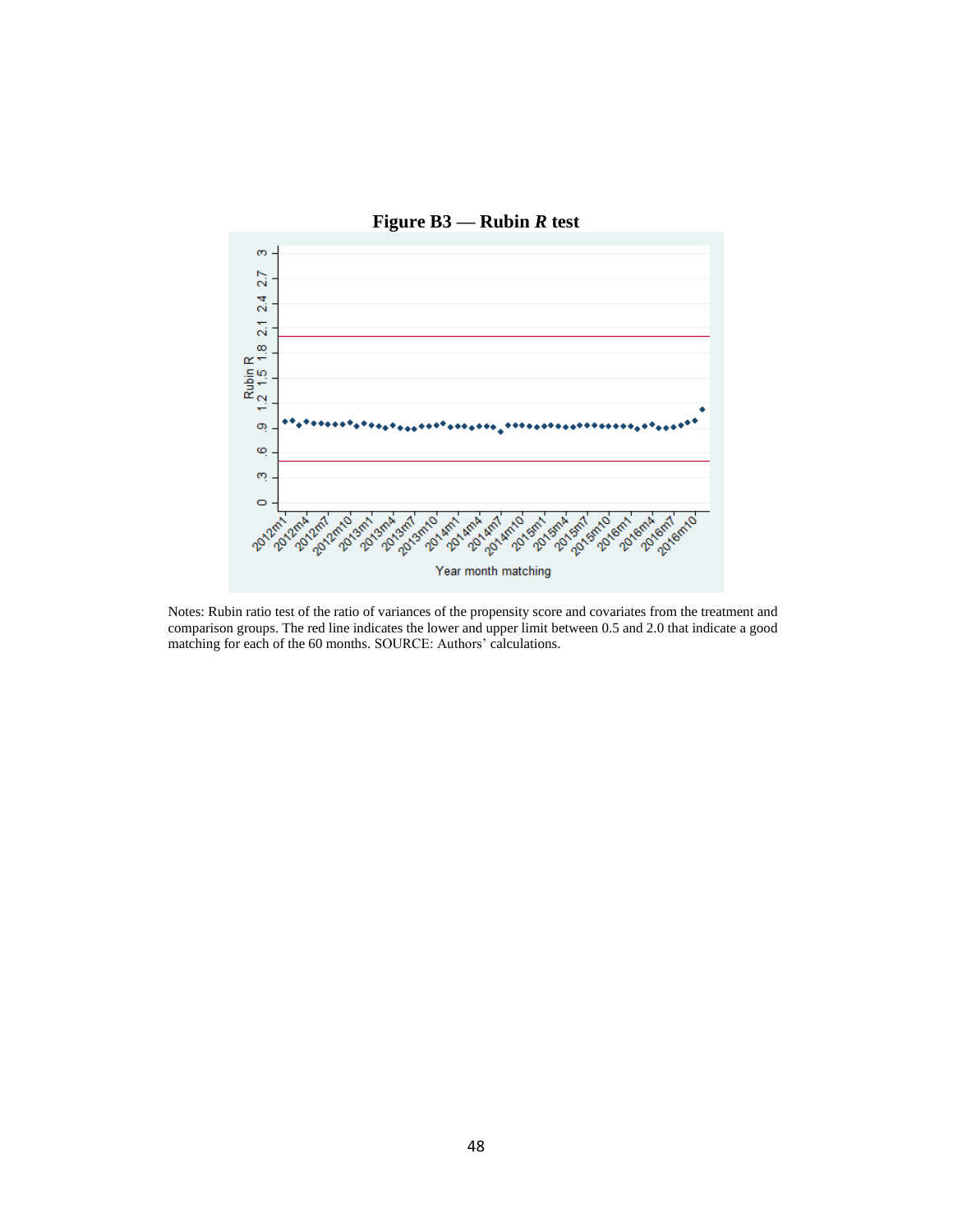### **Appendix C: Mean Outcomes Post-Matching**

| Control Group from SINE             | Comparison | Participant |
|-------------------------------------|------------|-------------|
| Proportion employed within 3 months | 0.24       | 0.44        |
| Time until employment (months)      | 8.00       | 5.19        |
| Mean tenure (months)                | 10.48      | 6.88        |
| Reemployment wage (R\$)             | 1,453.18   | 1,344.66    |

## **Table C1 — Mean Outcomes Post-Matching**

NOTE: Means are computed over the whole sample combined over all 60 months for the control and treatment groups after propensity score matching in each month. SOURCE: Authors' calculations.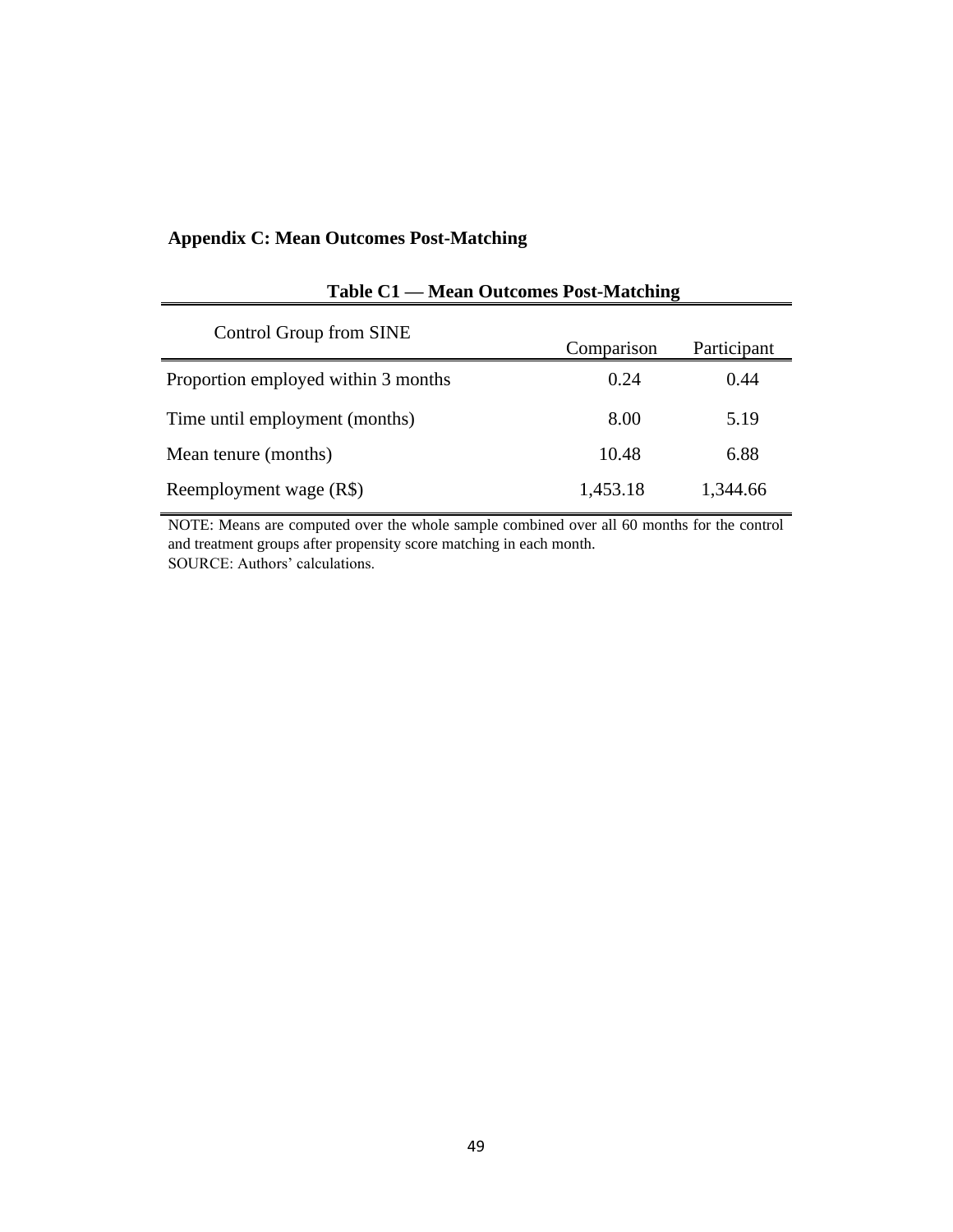|                      | Table D1 — Effect of SINE for Referrals (2012) (UF Cluster) |                       |             |              |
|----------------------|-------------------------------------------------------------|-----------------------|-------------|--------------|
|                      | Employment within 3                                         | Time until employment | Mean tenure | Reemployment |
|                      | months                                                      | (months)              | (months)    | wage (log)   |
| OVERALL              | $0.202***$                                                  | $-1.298***$           | $-2.584***$ | $-0.0673***$ |
|                      | (0.0132)                                                    | (0.208)               | (0.107)     | (0.00544)    |
| Observations         | 3,996,852                                                   | 1,107,418             | 3,632,718   | 3,623,904    |
| AGE 18-24            | $0.232***$                                                  | $-5.655***$           | $-2.623***$ | $-0.0583***$ |
|                      | (0.0177)                                                    | (0.244)               | (0.248)     | (0.00710)    |
| Observations         | 450,048                                                     | 116,184               | 408,194     | 406,950      |
| AGE 25-34            | $0.266***$                                                  | $-6.837***$           | $-3.171***$ | $-0.0678***$ |
|                      | (0.0117)                                                    | (0.189)               | (0.128)     | (0.00445)    |
| Observations         | 1,859,460                                                   | 586,390               | 1,577,032   | 1,572,634    |
| AGE 35-44            | $0.273***$                                                  | $-7.593***$           | $-3.944***$ | $-0.0602***$ |
|                      | (0.0109)                                                    | (0.203)               | (0.315)     | (0.00656)    |
| Observations         | 1,006,404                                                   | 286,170               | 801,576     | 799,334      |
| AGE 45-54            | $0.266***$                                                  | $-8.068***$           | $-4.303***$ | $-0.0480***$ |
|                      | (0.0128)                                                    | (0.278)               | (0.360)     | (0.00934)    |
| Observations         | 494,432                                                     | 127,656               | 372,712     | 371,762      |
| AGE 55-64            | $0.263***$                                                  | $-8.998***$           | $-5.943***$ | $-0.0449***$ |
|                      | (0.0152)                                                    | (0.275)               | (0.340)     | (0.0121)     |
| Observations         | 166,016                                                     | 39,308                | 112,460     | 112,159      |
| <b>MALE</b>          | $0.283***$                                                  | $-6.942***$           | $-3.934***$ | $-0.0659***$ |
|                      | (0.0114)                                                    | (0.184)               | (0.188)     | (0.00662)    |
| Observations         | 2,295,968                                                   | 737,102               | 1,924,972   | 1,919,729    |
| <b>FEMALE</b>        | $0.245***$                                                  | $-7.883***$           | $-3.583***$ | $-0.0710***$ |
|                      | (0.0136)                                                    | (0.298)               | (0.214)     | (0.00373)    |
| Observations         | 1,700,892                                                   | 405,326               | 1,356,220   | 1,352,271    |
| <b>WHITE</b>         | $0.262***$                                                  | $-7.283***$           | $-4.084***$ | $-0.0800***$ |
|                      | (0.0155)                                                    | (0.230)               | (0.211)     | (0.00611)    |
| Observations         | 1,978,796                                                   | 571,622               | 1,617,962   | 1,613,301    |
| <b>NONWHITE</b>      | $0.269***$                                                  | $-7.165***$           | $-3.592***$ | $-0.0564***$ |
|                      | (0.0103)                                                    | (0.191)               | (0.160)     | (0.00464)    |
| Observations         | 2,018,068                                                   | 572,892               | 1,663,412   | 1,658,874    |
| <b>UNSKILLED</b>     | $0.298***$                                                  | $-7.261***$           | $-3.668***$ | $-0.0235***$ |
|                      | (0.0132)                                                    | (0.181)               | (0.358)     | (0.00683)    |
| Observations         | 701,788                                                     | 208,264               | 565,100     | 563,343      |
| <b>SEMI-SKILLED</b>  | $0.261***$                                                  | $-7.222***$           | $-3.752***$ | $-0.0659***$ |
|                      | (0.0116)                                                    | (0.192)               | (0.154)     | (0.00496)    |
| Observations         | 3,149,912                                                   | 900,260               | 2,601,886   | 2,594,719    |
| <b>SKILLED</b>       | $0.241***$                                                  | $-8.499***$           | $-5.876***$ | $-0.242***$  |
|                      | (0.0112)                                                    | (0.342)               | (0.267)     | (0.0106)     |
| <b>Observations</b>  | 145,160                                                     | 36,828                | 114,516     | 114,278      |
| UI beneficiaries     | $0.181***$                                                  | $-5.361***$           | $-3.688***$ | $-0.0329***$ |
|                      | (0.00741)                                                   | (0.290)               | (0.674)     | (0.00435)    |
| Observations         | 463,784                                                     | 91,166                | 397,050     | 396,324      |
| Non-UI beneficiaries | $0.260***$                                                  | $-7.143***$           | $-3.535***$ | $-0.0707***$ |
|                      | (0.0144)                                                    | (0.198)               | (0.150)     | (0.00492)    |
| Observations         | 3,005,764                                                   | 906,952               | 2,471,130   | 2,463,740    |
| Long-term unemployed | $0.298***$                                                  | $-7.377***$           | $-5.673***$ | $-0.0930***$ |
|                      | (0.00998)                                                   | (0.408)               | (0.398)     | (0.00845)    |
| Observations         | 1,132,512                                                   | 31,440                | 900,150     | 898,263      |
| <b>INTERNET</b>      | $-0.0133$                                                   | $0.670***$            | $0.734**$   | $0.0184**$   |
|                      | (0.0133)                                                    | (0.236)               | (0.340)     | (0.00717)    |
| Observations         | 70,264                                                      | 36,850                | 56,400      | 56,284       |
|                      |                                                             |                       |             |              |

# **Appendix D: Effect of SINE for Referrals by Year**<br>Toble D1 Ffect of SINE for Peformals (2012) (U

NOTE: Standard errors in parentheses.  $* = p < 0.10$ ;  $** = p < 0.05$ ;  $*** = p < 0.01$ . The table shows the difference-indifferences estimates of the effect of SINE job referral on labor market outcomes for different demographic sub-groups using data for 2012 only. Estimations for the Internet service use the 2014 cohort only as the web-based services began its operation in 2014. Standard errors are clustered at state level. SOURCE: Authors' calculations.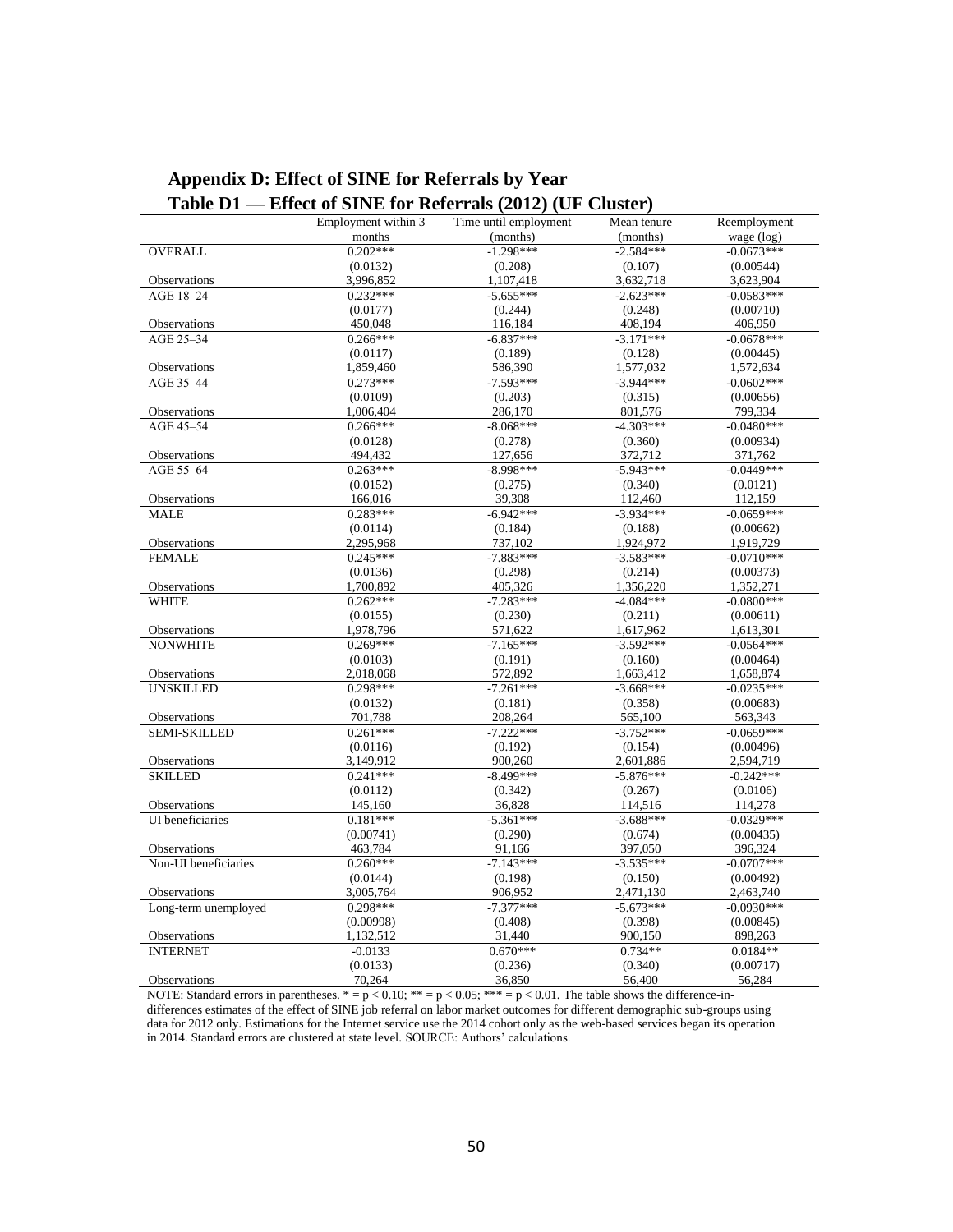### **References**

Aedo, C., Walker, I., 2012. Skills for the 21st Century in Latin America and the Caribbean. Directions in development; human development. Washington, DC: World Bank.

Betcherman, G., Olivas, K., Dar, A., 2004. Impacts of active labor market programs: new evidence from evaluations with particular attention to developing and transition countries. Social Protection discussion paper series, no. SP 0402. Washington, DC: World Bank.

Blundell, R., Costa Dias, M., Meghir, C., Van Reenen, J., 2004. Evaluating the employment impact of a mandatory job search program. Journal of the European Economic Association, 2(4): 569–606.

Borges, M., Lobo, V., Foguel, M., 2017. Análise da contribuição do programa de intermediação de mão de obra para os gastos com seguro-desemprego e para arrecadação previdenciária no período recente (2015–2016). Diretoria de Estudos e Políticas Sociais, IPEA, Nota Técnica No. 34.

Caliendo, M., and Kopeinig, S., 2008. Some practical guidance for the implementation of propensity score matching, in Journal of Economic Surveys, Vol. 22, No. 1, pp. 31–72.

Câmara, G., 2015. A qualidade das informações de Cor ou Raça na RAIS: um estudo comparativo com o CENSO Demográfico de 2010. UFRJ Monograph, Rio de Janeiro.

Carvalho, C., Corbi, R., Narita, R., 2018. Unintended consequences of unemployment insurance: evidence from stricter eligibility criteria in Brazil. Economics Letters. 162, 157–161.

Cornwell, C., Rivera; J., Schmutte, I., 2017. Wage discrimination when identity is subjective evidence from changes in employer-reported race. Journal of Human Resources 52(3): 719-755.

Cravo, T., O'Leary, C., Sierra, A., Veloso, L., 2020. Heterogeneous effects of Brazilian unemployment insurance reforms on layoffs. Economics Letters 197 (October) Article 109612: 1–4.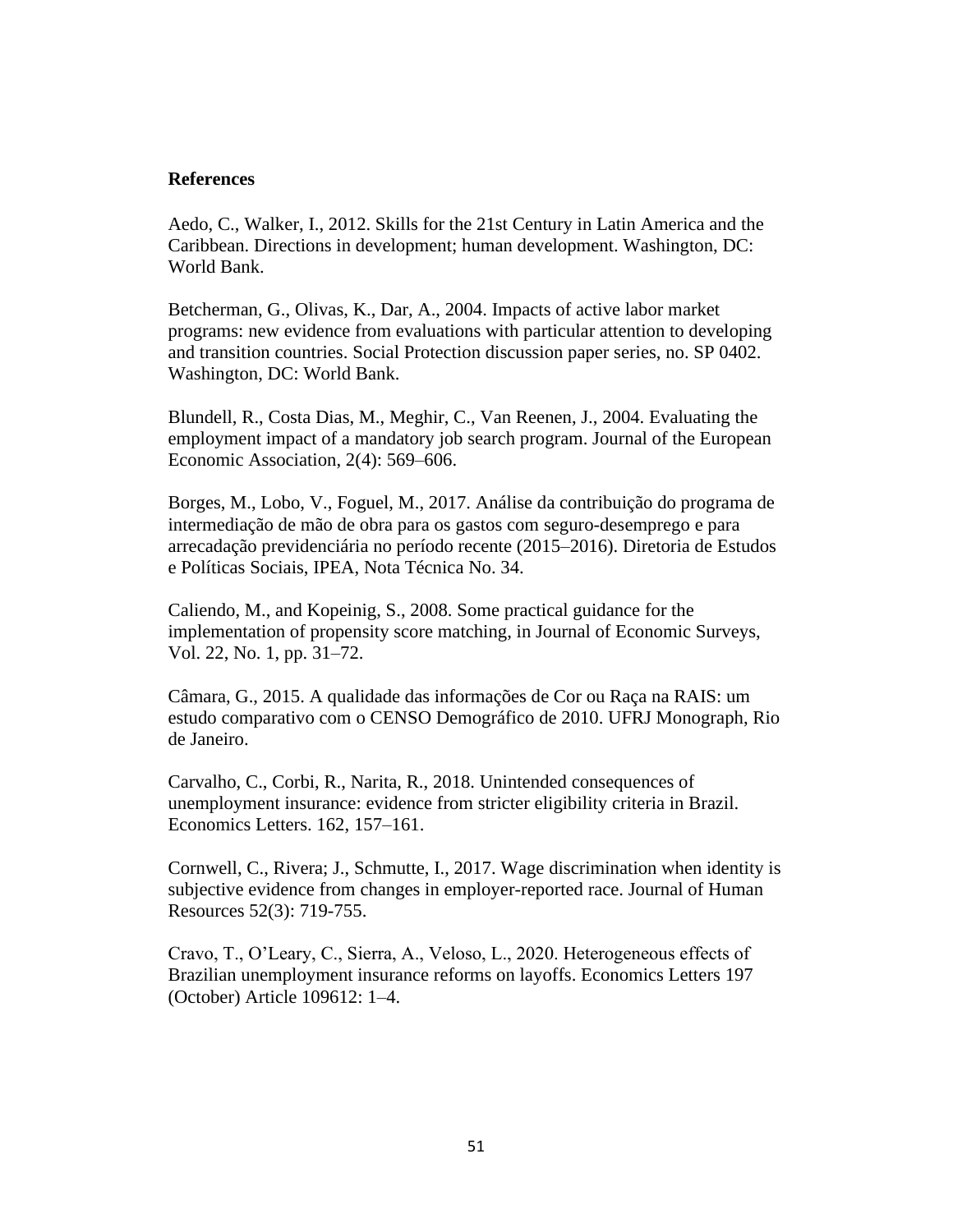Crépon, B., Duflo, E., Gurgand, M., Rathelot, R., Zamora, P., 2013. Do labor market policies have displacement effects? Evidence from a clustered randomized experiment. Quarterly Journal of Economics, Oxford University Press, vol. 128(2), pages 531-580.

Dammert, A.C., Galdo, J., Galdo, V., 2015. Integrating mobile phone technologies into labor-market intermediation: a multi-treatment experimental design, IZA Journal of Labor and Development 4: 11. https://doi.org/10.1186/s40175-015-0033-7.

Dehejia, R., Wahba, S., 2002. Propensity-score matching methods for nonexperimental causal studies. Review of Economic and Statistics 84(1): 151- 161.

DIEESE, 2016. Rotatividade no mercado de trabalho brasileiro. São Paulo, SP: Departamento Intersindical de Estatística e Estudos Socioeconômicos.

Heinrich, C., Maffioli, A., Vázquez, G., 2010. A primer for applying propensity score matching: impact evaluation guidelines. Inter-American Development Bank, Technical Notes No. IDB-TN-161, Washington, DC: Inter-American Development Bank.

IPEA, 2014. Funcionamento e desenvolvimentos recentes da intermediação de mão de obra. Boletim Mercado de Trabalho - Conjuntura e Análise nº 57, August 2014.

———, 2020. Políticas sociais: acompanhamento e Análise. Chapter 6: Trabalho e renda. Brasíilia, Brazil.

Jacobson, Louis, and Ian Petta. 2000. "Measuring the Effect of Public Labor Exchange (PLX) Referrals and Placements in Washington and Oregon." OWS Occasional Paper 2000-06. Washington, DC: U.S. Department of Labor, Office of Workforce Security, Employment and Training Administration.

Johnson, T., Dickinson, K., West, R., 1985. An evaluation of the impact of ES referrals on applicant earnings. The Journal of Human Resources, 20(1): 117–137.

Lechner, M., 2002. Some practical issues in the evaluation of heterogeneous labour market programmes by matching methods. Journal of the Royal Statistical Society, A 165: 59–82.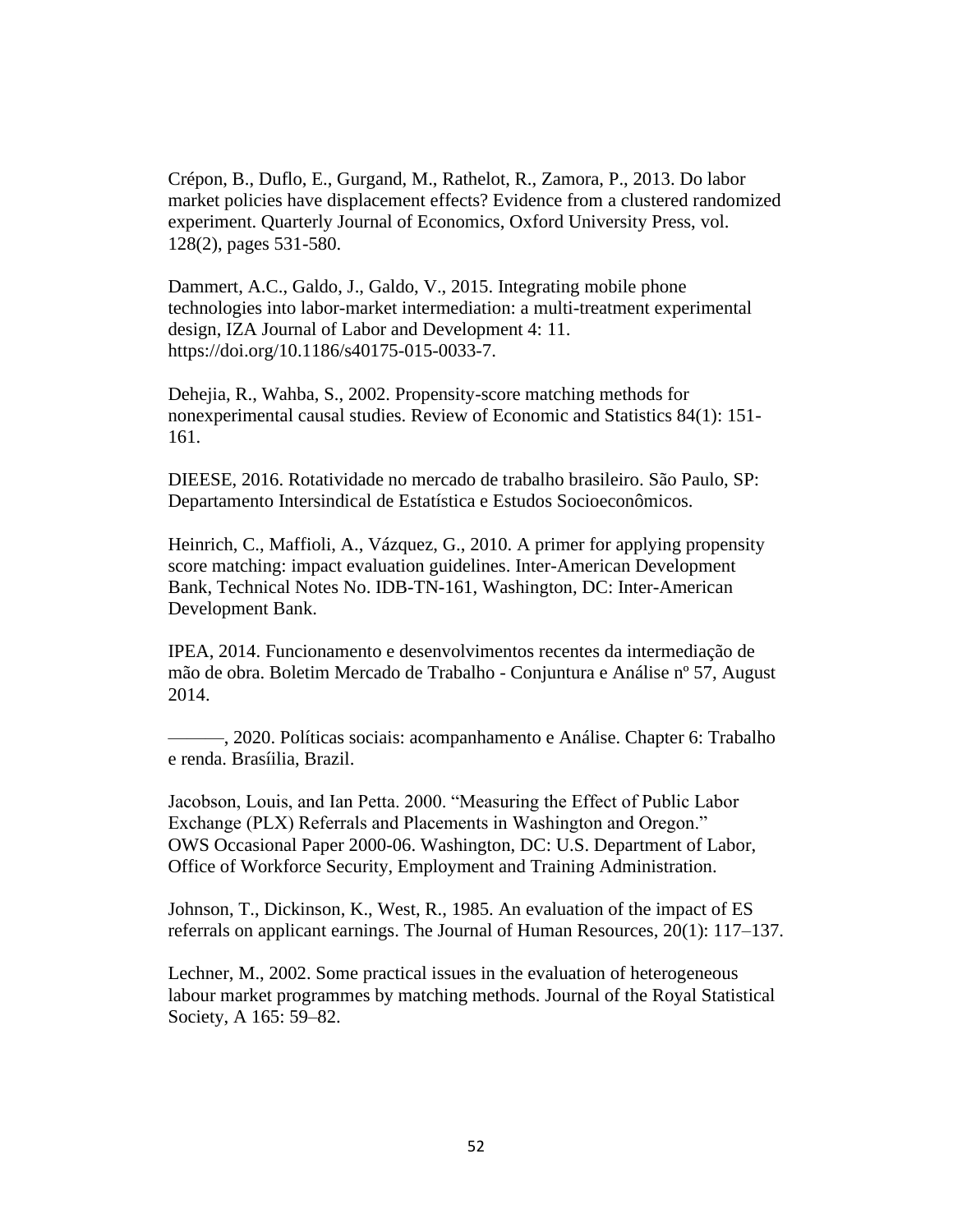Lobo, V., Anze, V., 2016. Duas diretrizes para a reestruturação do Sistema Nacional de Emprego. Boletim Mercado de Trabalho - Conjuntura e Análise nº 61, October 2016.

McCall, B. P., 1994. The Effect of Job Heterogeneity on Reservation Wages. International Economic Review, 35(3), 773. doi:10.2307/2527084

Michaelides, M., Mueser, P., 2018. Are reemployment services effective? Experimental evidence from the Great Recession. Journal of Policy Analysis and Management 37(3): 546‒570. https://doi.org/10.1002/pam.22063 (accessed February 24, 2021).

Organisation for Economic Co-operation and Development (OECD), 2017. OECD Policy Memo: Pensions reform in Brazil. OECD General Secretariat. Available at: https://www.oecd.org/brazil/reforming-brazil-pension-system-april-2017-oecd-policy-memo.pdf

Paixão, M., Rossetto, I., Moncores, E., Câmara. G., 2012. Investigação sobre qualidade da variável cor ou raça na RAIS através de um estudo comparativo com a PNAD do IBGE. In: Encontro Anual da ANPOCS, 36, 2012.

Pignatti, C., 2016. Do public employment services improve employment outcomes? Evidence from Colombia. Research Department Working Paper No. 10, International Labour Office. March 2016.

Ramos, C., 2002. Las políticas del mercado de trabajo y su evaluación en Brasil. Serie Macroeconomía del Desarrollo No. 16. Santiago de Chile. Naciones Unidas, CEPAL. ISBN: 9213221045.

Rubin, D., 2001. Using propensity scores to help design observational studies: application to the tobacco litigation. Health Services & Outcomes Research Methodology 2:169–188.

Sianesi, B., 2004. An evaluation of the Swedish system of active labor market policy programs. Review of Economics and Statistics, February 86(1): 133–155.

Silva, J., Almeida, R., Strokova, V., 2015. Sustaining employment and wage gains in Brazil: a skills and jobs agenda. Directions in Development—Human Development. Washington, DC: World Bank.